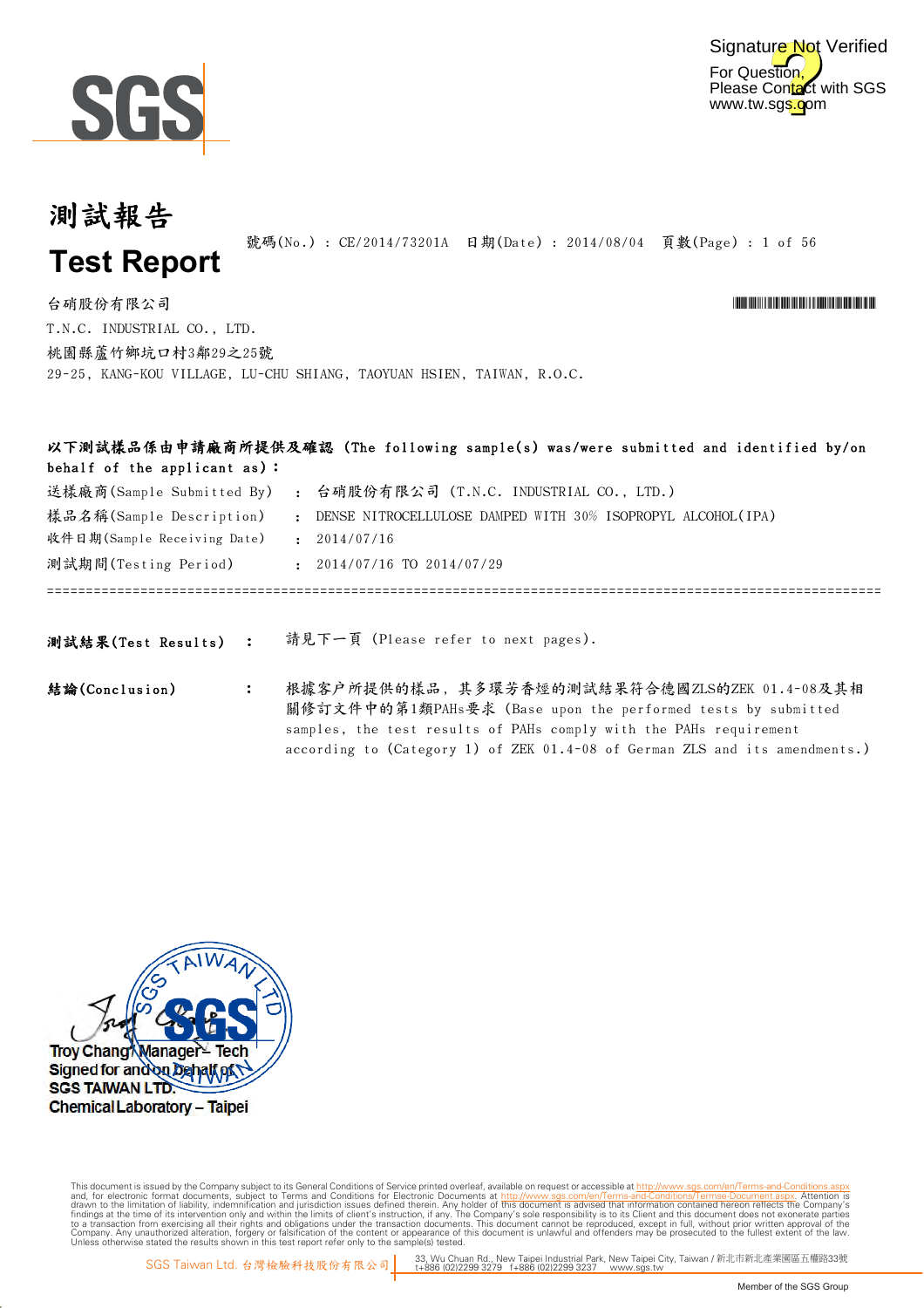

#### 測試報告 號碼(No.) : CE/2014/73201A 日期(Date) : 2014/08/04 頁數(Page) : 2 of 56 **Test Report**

台硝股份有限公司 \*Cerval and the contractor of the contractor of the contractor of the contractor of the contractor of the contractor of the contractor of the contractor of the contractor of the contractor of the contractor of t T.N.C. INDUSTRIAL CO., LTD. 桃園縣蘆竹鄉坑口村3鄰29之25號 29-25, KANG-KOU VILLAGE, LU-CHU SHIANG, TAOYUAN HSIEN, TAIWAN, R.O.C.

#### 測試結果(Test Results)

測試部位(PART NAME)No.1 : 白色細粒 (WHITE GRANULE)

| 測試項目<br>(Test Items)                | 單位<br>$(\text{Unit})$ | 測試方法<br>(Method)                                                                                                          | 方法偵測<br>極限值   | 結果<br>(Result) |
|-------------------------------------|-----------------------|---------------------------------------------------------------------------------------------------------------------------|---------------|----------------|
|                                     |                       |                                                                                                                           | (MDL)         | No.1           |
| 编 / Cadmium (Cd)                    | mg/kg                 | 參考IEC 62321-5: 2013方法, 以感應耦合電<br>漿原子發射光譜儀檢測. / With reference<br>to IEC 62321-5: 2013 and performed by<br>ICP-AES.        | $\mathcal{L}$ | n.d.           |
| 鉛 / Lead (Pb)                       | mg/kg                 | 參考IEC 62321-5: 2013方法, 以感應耦合電<br>漿原子發射光譜儀檢測. / With reference<br>to IEC 62321-5: 2013 and performed by<br>ICP-AES.        | 2             | n.d.           |
| 汞 / Mercury (Hg)                    | mg/kg                 | 參考IEC 62321-4: 2013方法, 以感應耦合電<br>漿原子發射光譜儀檢測. / With reference<br>to IEC 62321-4: 2013 and performed by<br>ICP-AES.        | 2             | n.d.           |
| 六價络 / Hexavalent Chromium<br>Cr(VI) | mg/kg                 | 參考IEC 62321: 2008方法, 以UV-VIS檢測. /<br>With reference to IEC 62321: 2008 and<br>performed by UV-VIS.                        | 2             | n.d.           |
| 铋 / Bismuth (Bi)                    | mg/kg                 | 參考US EPA 3050B方法, 以感應耦合電漿原子<br>發射光譜儀檢測. / With reference to US<br>EPA Method 3050B. Analysis was performed<br>by ICP-AES. | 2             | n.d.           |
| 硒 / Selenium (Se)                   | mg/kg                 | 參考US EPA 3052方法, 以感應耦合電漿原子<br>發射光譜儀檢測. / With reference to US<br>EPA Method 3052. Analysis was performed<br>by ICP-AES.   | 2             | n.d.           |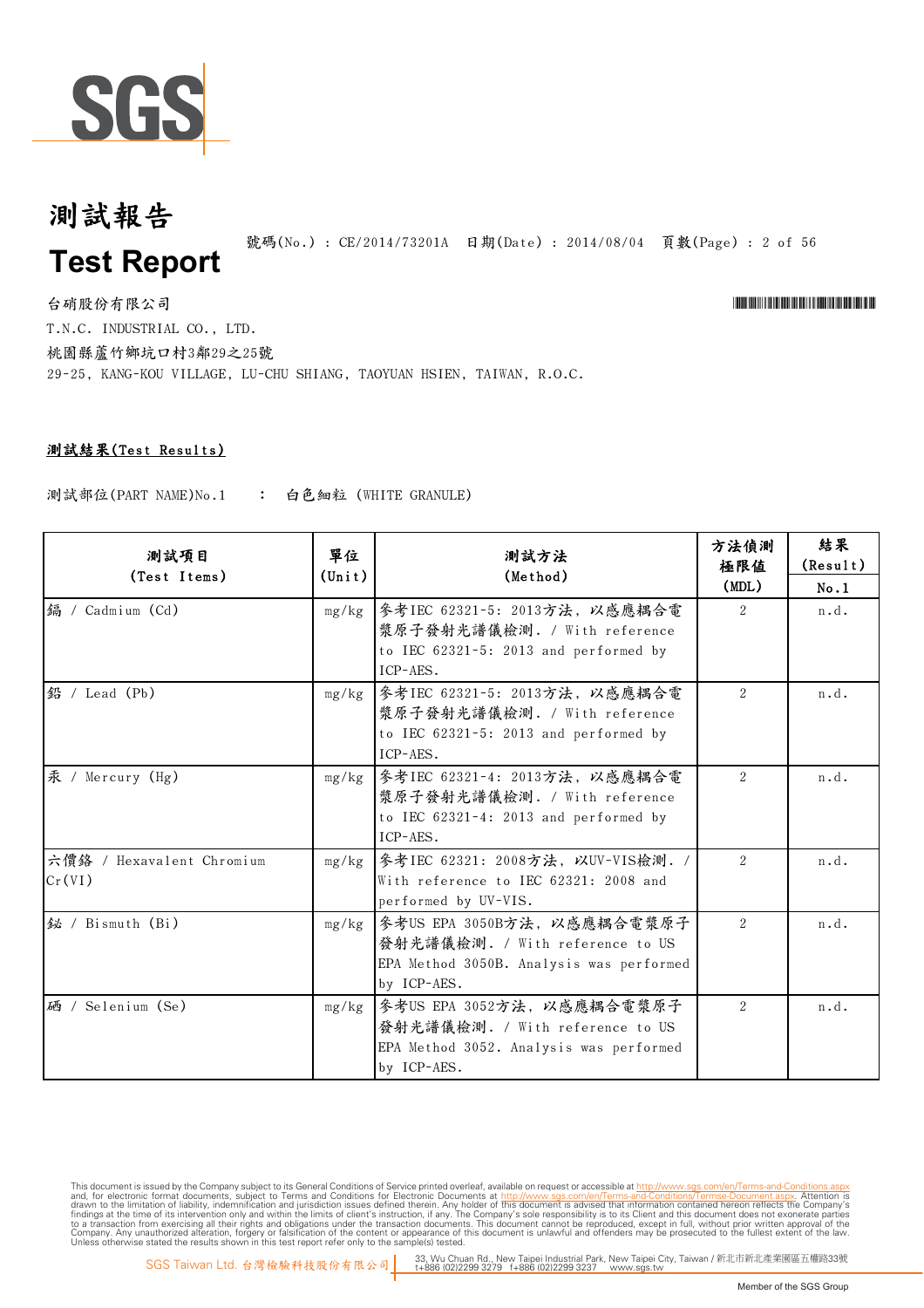

號碼(No.): CE/2014/73201A 日期(Date): 2014/08/04 頁數(Page): 3 of 56

台硝股份有限公司 \*Cerval and the contractor of the contractor of the contractor of the contractor of the contractor of the contractor of the contractor of the contractor of the contractor of the contractor of the contractor of t

T.N.C. INDUSTRIAL CO., LTD.

桃園縣蘆竹鄉坑口村3鄰29之25號

29-25, KANG-KOU VILLAGE, LU-CHU SHIANG, TAOYUAN HSIEN, TAIWAN, R.O.C.

| 測試項目               | 單位              | 測試方法                                                                                                                      | 方法偵測<br>極限值    | 結果<br>(Result) |
|--------------------|-----------------|---------------------------------------------------------------------------------------------------------------------------|----------------|----------------|
| (Test Items)       | $(\text{Unit})$ | (Method)                                                                                                                  | (MDL)          | No.1           |
| 绨 / Antimony (Sb)  | mg/kg           | 參考US EPA 3050B方法, 以感應耦合電漿原子<br>發射光譜儀檢測. / With reference to US                                                            | $\mathfrak{D}$ | n.d.           |
|                    |                 | EPA Method 3050B. Analysis was performed<br>by ICP-AES.                                                                   |                |                |
| 鋇 / Barium (Ba)    | mg/kg           | 參考US EPA 3050B方法,以感應耦合電漿原子<br>發射光譜儀檢測. / With reference to US<br>EPA Method 3050B. Analysis was performed<br>by ICP-AES.  | 2              | n.d.           |
| 砷 / Arsenic (As)   | mg/kg           | 參考US EPA 3052方法, 以感應耦合電漿原子<br>發射光譜儀檢測. / With reference to US<br>EPA Method 3052. Analysis was performed<br>by ICP-AES.   | 2              | n.d.           |
| 络 / Chromium (Cr)  | mg/kg           | 參考US EPA 3050B方法,以感應耦合電漿原子<br>發射光譜儀檢測. / With reference to US<br>EPA Method 3050B. Analysis was performed<br>by ICP-AES.  | 2              | n.d.           |
| 缐 / Nickel (Ni)    | mg/kg           | 參考US EPA 3050B方法, 以感應耦合電漿原子<br>發射光譜儀檢測. / With reference to US<br>EPA Method 3050B. Analysis was performed<br>by ICP-AES. | $\overline{2}$ | n.d.           |
| 銅 / Copper (Cu)    | mg/kg           | 參考US EPA 3050B方法,以感應耦合電漿原子<br>發射光譜儀檢測. / With reference to US<br>EPA Method 3050B. Analysis was performed<br>by ICP-AES.  | $\overline{2}$ | n.d.           |
| 錳 / Manganese (Mn) | mg/kg           | 參考US EPA 3050B方法,以感應耦合電漿原子<br>發射光譜儀檢測. / With reference to US<br>EPA Method 3050B. Analysis was performed<br>by ICP-AES.  | $\overline{2}$ | n.d.           |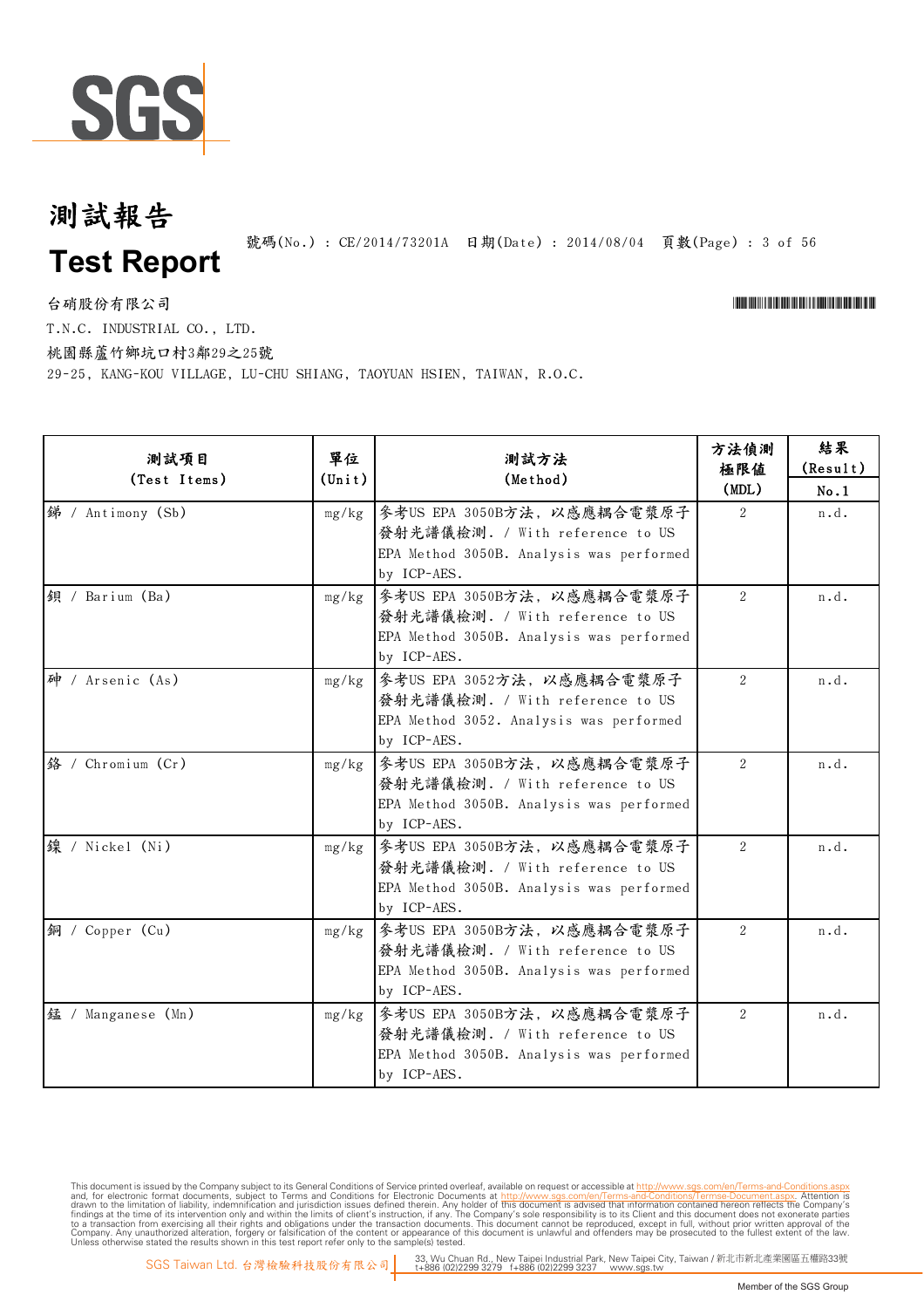

號碼(No.) : CE/2014/73201A 日期(Date) : 2014/08/04 頁數(Page) : 4 of 56

台硝股份有限公司 \*Cerval and the contractor of the contractor of the contractor of the contractor of the contractor of the contractor of the contractor of the contractor of the contractor of the contractor of the contractor of t

T.N.C. INDUSTRIAL CO., LTD.

桃園縣蘆竹鄉坑口村3鄰29之25號

29-25, KANG-KOU VILLAGE, LU-CHU SHIANG, TAOYUAN HSIEN, TAIWAN, R.O.C.

| 測試項目<br>(Test Items)    | 單位<br>$(\texttt{Unit})$ | 測試方法<br>(Method)                         | 方法偵測<br>極限值    | 結果<br>(Result) |
|-------------------------|-------------------------|------------------------------------------|----------------|----------------|
|                         |                         |                                          | (MDL)          | No.1           |
| 銀 / Silver (Ag)         | mg/kg                   | 參考US EPA 3050B方法, 以感應耦合電漿原子              | 2              | n.d.           |
|                         |                         | 發射光譜儀檢測. / With reference to US          |                |                |
|                         |                         | EPA Method 3050B. Analysis was performed |                |                |
|                         |                         | by ICP-AES.                              |                |                |
| 鋅 / Zinc (Zn)           |                         | mg/kg 参考US EPA 3050B方法, 以感應耦合電漿原子        | $\overline{2}$ | n.d.           |
|                         |                         | 發射光譜儀檢測. / With reference to US          |                |                |
|                         |                         | EPA Method 3050B. Analysis was performed |                |                |
|                         |                         | by ICP-AES.                              |                |                |
| <b>鵭 / Tungsten (W)</b> | mg/kg                   | 參考US EPA 3050B方法,以感應耦合電漿原子               | $\overline{2}$ | n.d.           |
|                         |                         | 發射光譜儀檢測. / With reference to US          |                |                |
|                         |                         | EPA Method 3050B. Analysis was performed |                |                |
|                         |                         | by ICP-AES.                              |                |                |
| 鉋 / Tantalum (Ta)       | mg/kg                   | 参考US EPA 3050B方法, 以感應耦合電漿原子              | 2              | n.d.           |
|                         |                         | 發射光譜儀檢測. / With reference to US          |                |                |
|                         |                         | EPA Method 3050B. Analysis was performed |                |                |
|                         |                         | by ICP-AES.                              |                |                |
| 金 / Gold $(Au)$         | mg/kg                   | 參考US EPA 3050B方法,以感應耦合電漿原子               | 2              | n.d.           |
|                         |                         | 發射光譜儀檢測. / With reference to US          |                |                |
|                         |                         | EPA Method 3050B. Analysis was performed |                |                |
|                         |                         | by ICP-AES.                              |                |                |
| 釩 / Vanadium (V)        | mg/kg                   | 參考US EPA 3050B方法,以感應耦合電漿原子               | 2              | n.d.           |
|                         |                         | 發射光譜儀檢測. / With reference to US          |                |                |
|                         |                         | EPA Method 3050B. Analysis was performed |                |                |
|                         |                         | by ICP-AES.                              |                |                |
| 鉈 / Thallium (Tl)       | mg/kg                   | 參考US EPA 3050B方法,以感應耦合電漿原子               | $\overline{2}$ | n.d.           |
|                         |                         | 發射光譜儀檢測. / With reference to US          |                |                |
|                         |                         | EPA Method 3050B. Analysis was performed |                |                |
|                         |                         | by ICP-AES.                              |                |                |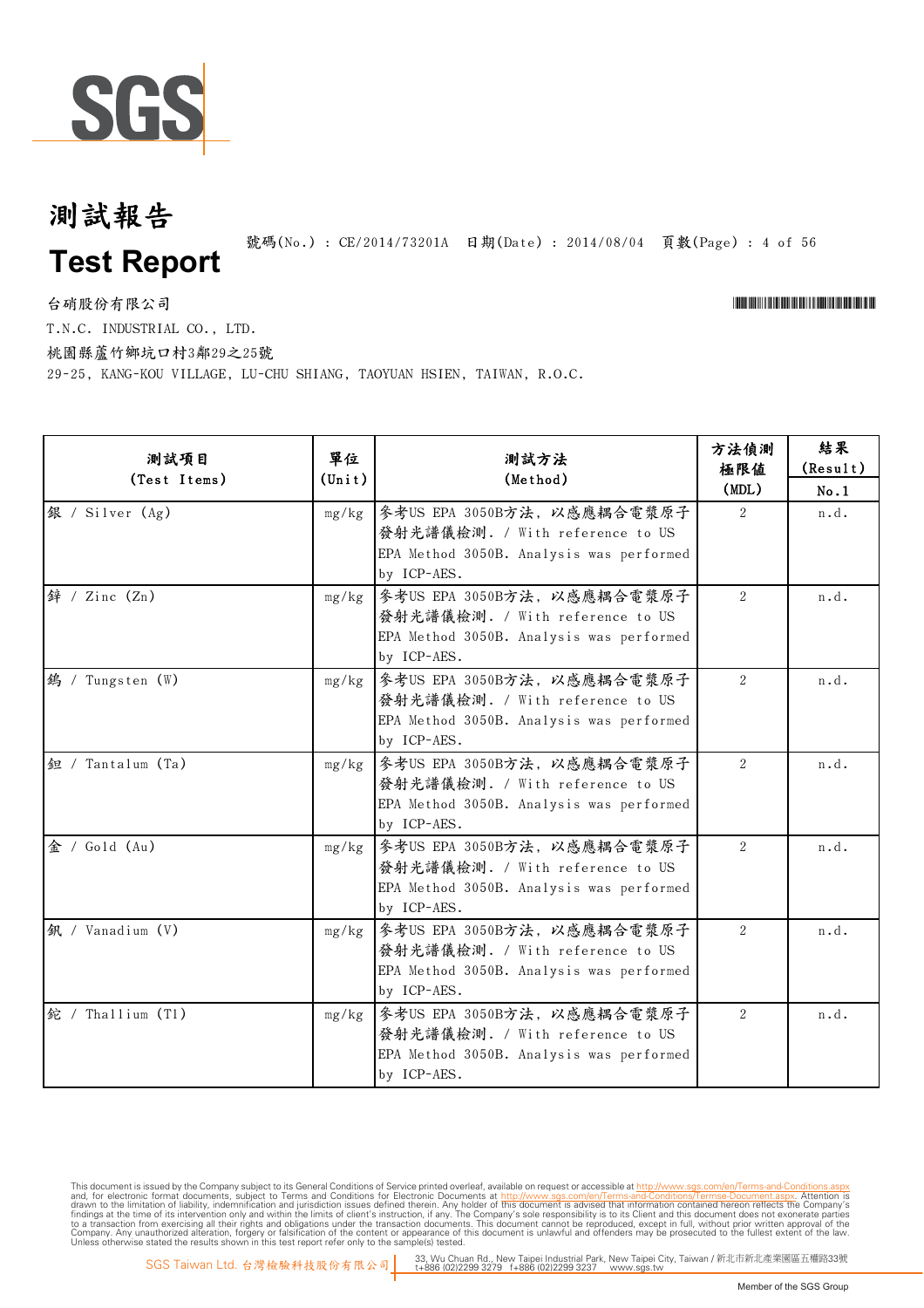

號碼(No.): CE/2014/73201A 日期(Date): 2014/08/04 頁數(Page): 5 of 56

台硝股份有限公司 \*Cerval and the contractor of the contractor of the contractor of the contractor of the contractor of the contractor of the contractor of the contractor of the contractor of the contractor of the contractor of t

T.N.C. INDUSTRIAL CO., LTD.

桃園縣蘆竹鄉坑口村3鄰29之25號

29-25, KANG-KOU VILLAGE, LU-CHU SHIANG, TAOYUAN HSIEN, TAIWAN, R.O.C.

| 测試項目<br>(Test Items)             | 單位<br>$(\text{Unit})$ | 測試方法<br>(Method)                         | 方法偵測<br>極限值<br>(MDL) | 結果<br>(Result)<br>No.1 |
|----------------------------------|-----------------------|------------------------------------------|----------------------|------------------------|
| 结 / Cobalt (Co)                  | mg/kg                 | 參考US EPA 3050B方法, 以感應耦合電漿原子              | $2^{\circ}$          | n.d.                   |
|                                  |                       | 發射光譜儀檢測. / With reference to US          |                      |                        |
|                                  |                       | EPA Method 3050B. Analysis was performed |                      |                        |
|                                  |                       | by ICP-AES.                              |                      |                        |
| 銅 / Molybdenum (Mo)              | mg/kg                 | 參考US EPA 3050B方法, 以感應耦合電漿原子              | $\overline{2}$       | n.d.                   |
|                                  |                       | 發射光譜儀檢測. / With reference to US          |                      |                        |
|                                  |                       | EPA Method 3050B. Analysis was performed |                      |                        |
|                                  |                       | by ICP-AES.                              |                      |                        |
| 銘 / Aluminum (Al)                | mg/kg                 | 參考US EPA 3050B方法, 以感應耦合電漿原子              | 2                    | n.d.                   |
|                                  |                       | 發射光譜儀檢測. / With reference to US          |                      |                        |
|                                  |                       | EPA Method 3050B. Analysis was performed |                      |                        |
|                                  |                       | by ICP-AES.                              |                      |                        |
| <i></i> if / Cerium (Ce)         | mg/kg                 | 參考US EPA 3052方法, 以感應耦合電漿原子               | 2                    | n.d.                   |
|                                  |                       | 發射光譜儀檢測. / With reference to US          |                      |                        |
|                                  |                       | EPA Method 3052. Analysis was performed  |                      |                        |
|                                  |                       | by ICP-AES.                              |                      |                        |
| 鈹 / Beryllium (Be)               | mg/kg                 | 參考US EPA 3050B方法, 以感應耦合電漿原子              | 2                    | n.d.                   |
|                                  |                       | 發射光譜儀檢測. / With reference to US          |                      |                        |
|                                  |                       | EPA Method 3050B. Analysis was performed |                      |                        |
|                                  |                       | by ICP-AES.                              |                      |                        |
| 聚氯乙烯 / PVC                       | $**$                  | 以紅外光譜分析及焰色法檢測. / Analysis                |                      | Negative               |
|                                  |                       | was performed by FTIR and FLAME Test.    |                      |                        |
| 多氯聯苯 / Polychlorinated           | mg/kg                 | 參考US EPA 3540C方法, 以氣相層析/質譜儀              | $0.5$                | n.d.                   |
| Biphenyls (PCBs) (CAS No.: 1336- |                       | 檢測. / With reference to US EPA 3540C     |                      |                        |
| $36 - 3)$                        |                       | method. Analysis was performed by GC/MS. |                      |                        |
| 多氯三聯苯 / Polychlorinated          | mg/kg                 | 參考US EPA 3540C方法, 以氣相層析/質譜儀              | 0.5                  | n.d.                   |
| Terphenyls (PCTs)                |                       | 檢測. / With reference to US EPA 3540C     |                      |                        |
|                                  |                       | method. Analysis was performed by GC/MS. |                      |                        |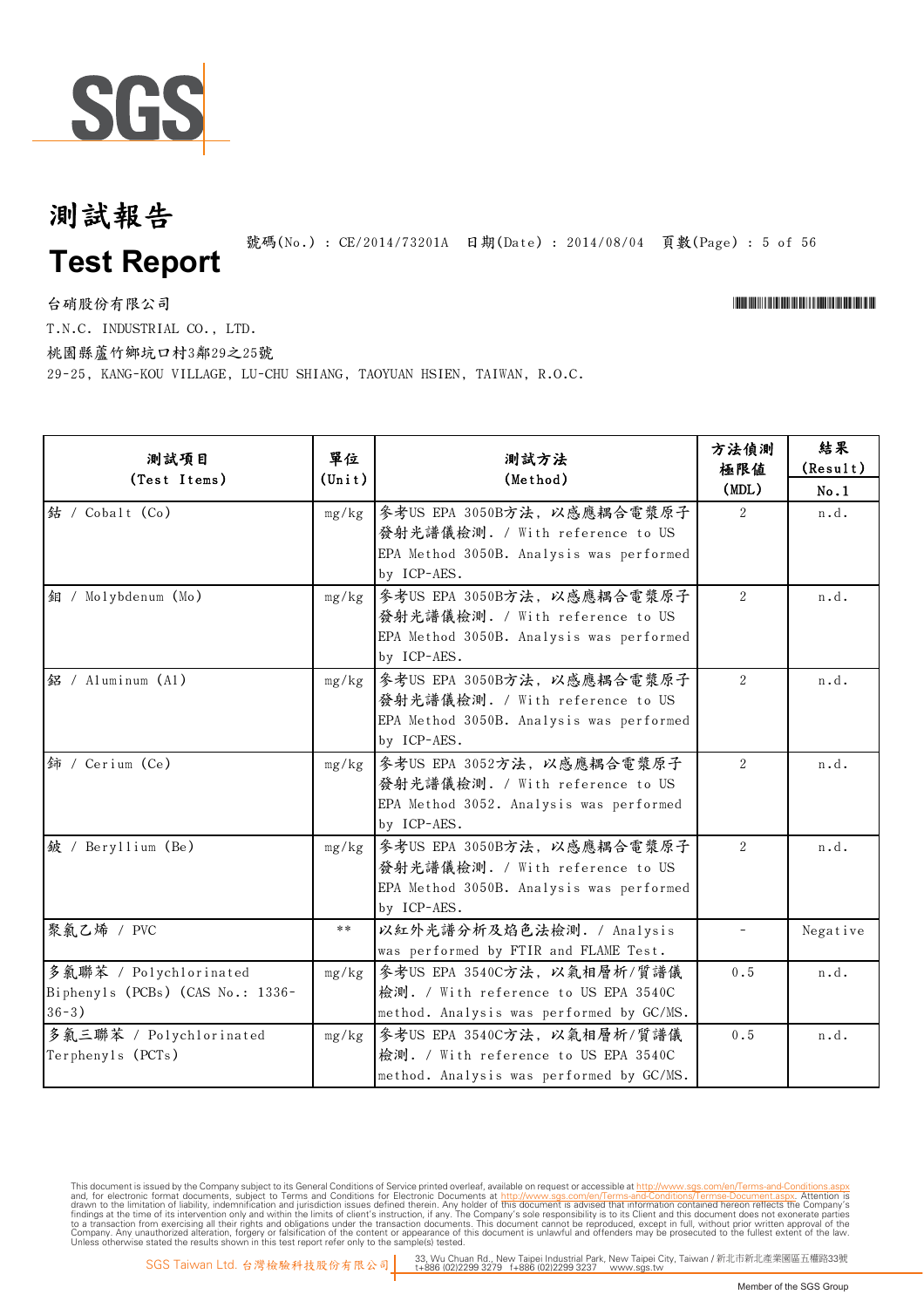

號碼(No.) : CE/2014/73201A 日期(Date) : 2014/08/04 頁數(Page) : 6 of 56

台硝股份有限公司 \*Cerval and the contractor of the contractor of the contractor of the contractor of the contractor of the contractor of the contractor of the contractor of the contractor of the contractor of the contractor of t T.N.C. INDUSTRIAL CO., LTD.

桃園縣蘆竹鄉坑口村3鄰29之25號

29-25, KANG-KOU VILLAGE, LU-CHU SHIANG, TAOYUAN HSIEN, TAIWAN, R.O.C.

| 測試項目<br>(Test Items)                                                                                                         | 單位<br>$(\text{Unit})$ | 測試方法<br>(Method)                                                                                                                 | 方法偵測<br>極限値<br>(MDL) | 結果<br>(Result)<br>No.1 |
|------------------------------------------------------------------------------------------------------------------------------|-----------------------|----------------------------------------------------------------------------------------------------------------------------------|----------------------|------------------------|
| 多氯奈 / Polychlorinated<br>Naphthalene (PCNs)                                                                                  | mg/kg                 | 參考US EPA 3540C方法, 以氣相層析/質譜儀<br>檢測. / With reference to US EPA 3540C<br>method. Analysis was performed by GC/MS.                  | 5                    | n.d.                   |
| 短鏈氯化石蠟 / Alkanes, C10-13,<br>chloro (Short Chain Chlorinated<br>Paraffins) (CAS No.: 85535-84-8)                             | mg/kg                 | 參考US EPA 3540C方法, 以氣相層析/質譜儀<br>檢測. / With reference to US EPA 3540C<br>method. Analysis was performed by GC/MS.                  | 100                  | n.d.                   |
| 全氟辛烷磺酸 / Perfluorooctane<br>sulfonates (PFOS-Acid, Metal<br>Salt, Amide)                                                     | mg/kg                 | 參考US EPA 3550C: 2007方法, 以液相層析/<br>質譜儀檢測. / With reference to US EPA<br>3550C: 2007. Analysis was performed by<br>$LC/MS$ .       | 10                   | n.d.                   |
| 全氟辛酸 / PFOA (CAS No.: 335-67-<br>$ 1\rangle$                                                                                 | mg/kg                 | 參考US EPA 3550C: 2007方法, 以液相層析/<br>質譜儀檢測. / With reference to US EPA<br>3550C: 2007. Analysis was performed by<br>$LC/MS$ .       | 10                   | n.d.                   |
| 甲醛 / Formaldehyde (CAS No.: 50-<br>$00 - 0)$                                                                                 | mg/kg                 | 參考ISO 17226-1(2008)方法, 以高效液相層<br>析儀/二極體陣列偵測器檢測. / With<br>reference to ISO 17226-1(2008). Analysis<br>was performed by HPLC/DAD. | 3                    | n.d.                   |
| 2- (3', 5'-二叔丁基-2'-羟基苯基)<br>苯並三氮唑 / 2- (3,5-di-tert-<br>butyl-2-hydroxyphenyl)-2H-<br>benzotriazole (CAS No.: 3846-71-<br>7) | mg/kg                 | 參考US EPA 3540C方法, 以氣相層析/質譜儀<br>檢測之. / With reference to US EPA 3540C<br>method. Analysis was performed by GC/MS.                 | 5                    | n.d.                   |
| 六氯苯 / Hexachlorobenzene (CAS<br>$No.: 118-74-1)$                                                                             | mg/kg                 | 參考US EPA 3550C方法, 以氣相層析/質譜儀<br>檢測. / With reference to US EPA 3550C<br>method. Analysis was performed by GC/MS.                  | 20                   | n.d.                   |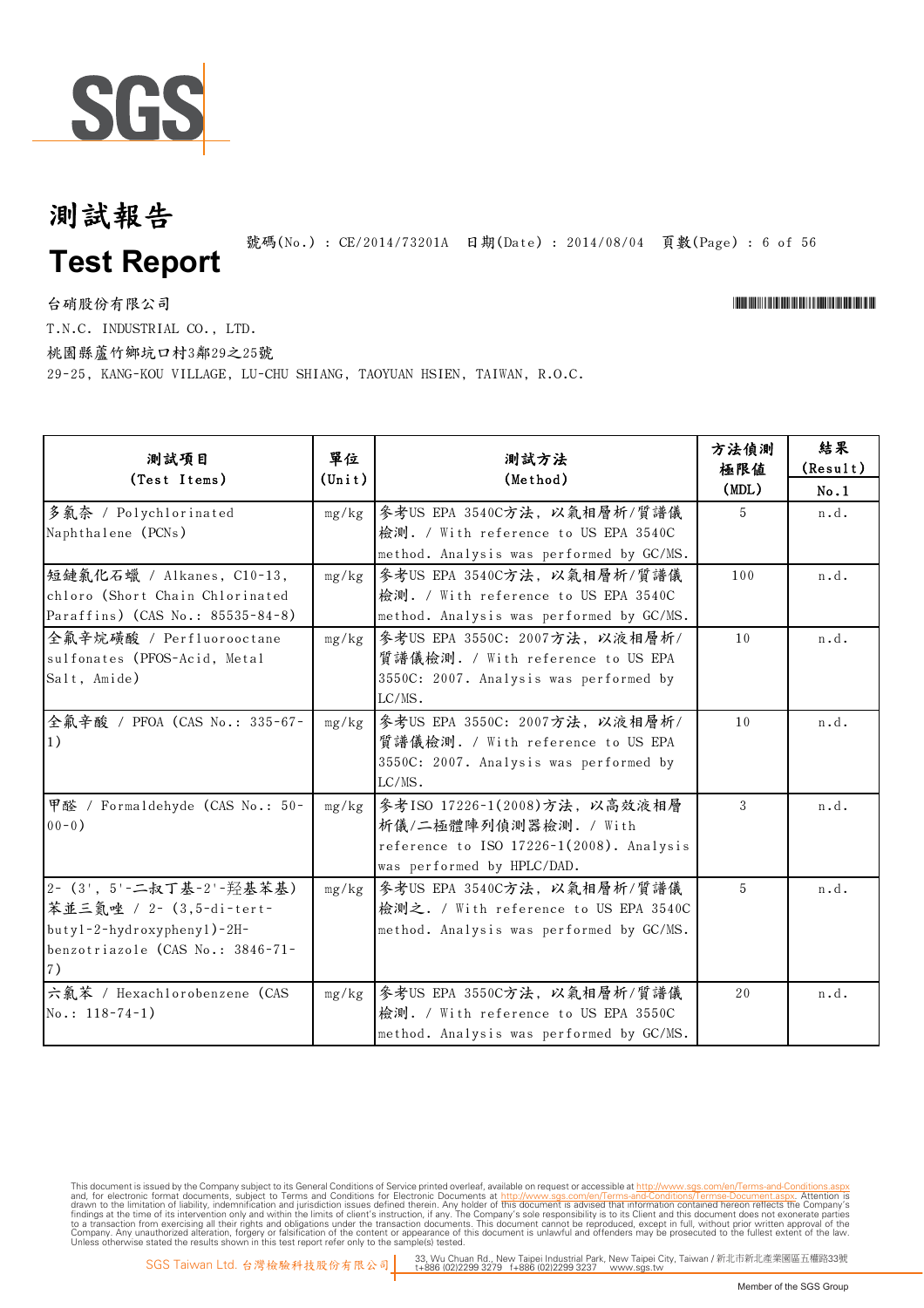

號碼(No.) : CE/2014/73201A 日期(Date) : 2014/08/04 頁數(Page) : 7 of 56

台硝股份有限公司

\*CE/2014/73201A\*CE/2014/73201A\*CE/2014/73201A\*CE/2014

T.N.C. INDUSTRIAL CO., LTD.

桃園縣蘆竹鄉坑口村3鄰29之25號

29-25, KANG-KOU VILLAGE, LU-CHU SHIANG, TAOYUAN HSIEN, TAIWAN, R.O.C.

| 測試項目<br>(Test Items)                                | 單位<br>$(\text{Unit})$ | 測試方法<br>(Method)                                                                                                                 | 方法偵測<br>極限值<br>(MDL) | 結果<br>(Result)<br>No.1 |
|-----------------------------------------------------|-----------------------|----------------------------------------------------------------------------------------------------------------------------------|----------------------|------------------------|
| 富馬酸二甲酯 / Dimethyl Fumarate<br>$(CAS No.: 624-49-7)$ | mg/kg                 | 參考US EPA 3550C方法, 以氣相層析/質譜儀<br>檢測. / With reference to US EPA 3550C<br>method. Analysis was performed by GC/MS.                  | 0.1                  | n.d.                   |
| 減蟻靈 / Mirex (CAS No.: 2385-85-<br>5)                | mg/kg                 | 參考US EPA 8270D方法, 以氣相層析/質譜儀<br>檢測. / With reference to US EPA 8270D<br>method. Analysis was performed by GC/MS.                  | $\overline{4}$       | n.d.                   |
| 雙酚 A / Bisphenol A (CAS No.:<br>$80 - 05 - 7$ )     | mg/kg                 | 參考RSTS-HL-229-1方法, 以超高效能液相層<br>析串聯質譜儀檢測. / With reference to<br>RSTS-HL-229-1 method. Analysis was<br>performed by UPLC-MSMS.    | $\mathbf{1}$         | n.d.                   |
| 苯 / Benzene (CAS No.: 71-43-2)                      | mg/kg                 | 參考US EPA 5021方法, 以氣相層析/質譜儀檢<br>測. / With reference to US EPA 5021<br>method. Analysis was performed by GC/MS.                    | $\mathbf{1}$         | n.d.                   |
| 甲苯 / Toluene (CAS No.: 108-88-<br>3)                | mg/kg                 | 參考US EPA 5021方法, 以氣相層析/質譜儀檢<br>測. / With reference to US EPA 5021<br>method. Analysis was performed by GC/MS.                    | $\mathbf{1}$         | n.d.                   |
| 二甲苯 / Xylene                                        | mg/kg                 | 參考US EPA 5021方法,以氣相層析/質譜儀檢<br>測. / With reference to US EPA 5021<br>method. Analysis was performed by GC/MS.                     | $\mathbf{1}$         | n.d.                   |
| 乙苯 / Ethylbenzene (CAS No.:<br>$100 - 41 - 4$ )     | mg/kg                 | 參考US EPA 5021方法, 以氣相層析/質譜儀檢<br>測. / With reference to US EPA 5021<br>method. Analysis was performed by GC/MS.                    | $\mathbf{1}$         | n.d.                   |
| 乙醛 / Acetaldehyde (CAS No.: 75-<br>$07 - 0$ )       | mg/kg                 | 參考ISO 17226-1(2008)方法, 以高效液相層<br>析儀/二極體陣列偵測器檢測. / With<br>reference to ISO 17226-1(2008). Analysis<br>was performed by HPLC/DAD. | 3                    | n.d.                   |
| 溴甲烷 / Bromomethane (CAS No.:<br>$74 - 83 - 9$ )     | mg/kg                 | 參考US EPA 5021方法, 以氣相層析/質譜儀檢<br>測. / With reference to US EPA 5021<br>method. Analysis was performed by GC/MS.                    | $\mathbf{1}$         | n.d.                   |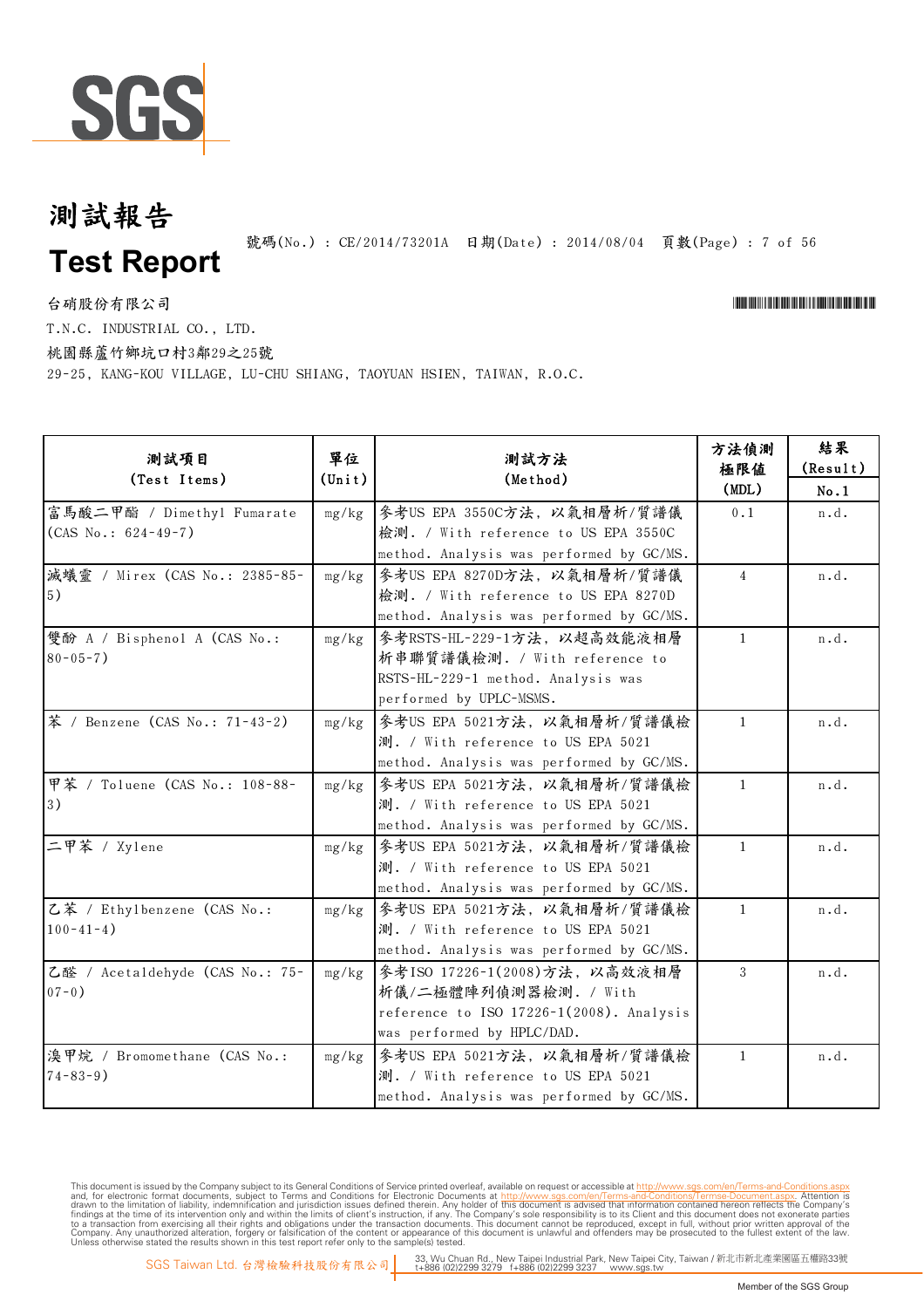

號碼(No.) : CE/2014/73201A 日期(Date) : 2014/08/04 頁數(Page) : 8 of 56

台硝股份有限公司 \*Cerval and the contractor of the contractor of the contractor of the contractor of the contractor of the contractor of the contractor of the contractor of the contractor of the contractor of the contractor of t T.N.C. INDUSTRIAL CO., LTD.

桃園縣蘆竹鄉坑口村3鄰29之25號

29-25, KANG-KOU VILLAGE, LU-CHU SHIANG, TAOYUAN HSIEN, TAIWAN, R.O.C.

| 測試項目<br>(Test Items)                                                                            | 單位<br>$(\text{Unit})$ | 測試方法<br>(Method)                                                                                                | 方法偵測<br>極限值<br>(MDL)     | 結果<br>(Result)<br>No.1 |
|-------------------------------------------------------------------------------------------------|-----------------------|-----------------------------------------------------------------------------------------------------------------|--------------------------|------------------------|
| 溴氯甲烷 / Bromochloromethane<br>$(CAS No.: 74-97-5)$                                               | mg/kg                 | 參考US EPA 5021方法, 以氣相層析/質譜儀檢<br>測. / With reference to US EPA 5021                                               | $\mathbf{1}$             | n.d.                   |
|                                                                                                 |                       | method. Analysis was performed by GC/MS.                                                                        |                          |                        |
| 六氟化硫 / Sulfur Hexafluoride<br>$(SF6)$ (CAS No.: 2551-62-4)                                      | mg/kg                 | 参考US EPA 5021方法, 以氣相層析/質譜儀檢<br>測. / With reference to US EPA 5021                                               | $\mathbf{1}$             | n.d.                   |
| 辛基苯酚聚氧乙烯醚 / Octyl Phenol                                                                        | mg/kg                 | method. Analysis was performed by GC/MS.<br>參考US EPA 3550C方法, 以液相層析/質譜儀                                         | 5                        | n.d.                   |
| Ethoxylates (OPEO)                                                                              |                       | 分析. / With reference to US EPA 3550C<br>method. Analysis was performed by LC/MS.                                |                          |                        |
| 壬基苯酚聚氧乙烯醚 / Nony1 Pheno1<br>Ethoxylates (NPEO)                                                  | mg/kg                 | 參考US EPA 3550C方法, 以液相層析/質譜儀<br>分析. / With reference to US EPA 3550C                                             | 5                        | n.d.                   |
| 烷基苯酚聚氧乙烯醚 / Alkyl Phenol<br>Ethoxylates (APEO)                                                  | mg/kg                 | method. Analysis was performed by LC/MS.<br>NPEO+OPEO                                                           | $\overline{\phantom{a}}$ | n.d.                   |
| 辛酚 / Octylphenol (OP) (CAS No.:<br>$140 - 66 - 9$ )                                             | mg/kg                 | 參考US EPA 3550C方法, 以液相層析/質譜儀<br>分析. / With reference to US EPA 3550C<br>method. Analysis was performed by LC/MS. | 10                       | n.d.                   |
| 壬酚 / Nonylphenol (NP) (CAS No.:<br>$25154 - 52 - 3$ )                                           | mg/kg                 | 參考US EPA 3550C方法, 以液相層析/質譜儀<br>分析. / With reference to US EPA 3550C<br>method. Analysis was performed by LC/MS. | 10                       | n.d.                   |
| 鄰苯二甲酸甲苯基丁酯 / BBP<br>(Benzyl butyl phthalate) (CAS<br>$No.: 85-68-7)$                            | %                     | 參考EN 14372, 以氣相層析/質譜儀檢測. /<br>With reference to EN 14372. Analysis was<br>performed by GC/MS.                   | 0.003                    | n.d.                   |
| 鄰苯二甲酸二 (2-乙基己基)酯 /<br>DEHP (Di- (2-ethylhexyl)<br>phthalate) (CAS No.: 117-81-7)                | $\%$                  | 參考EN 14372, 以氣相層析/質譜儀檢測. /<br>With reference to EN 14372. Analysis was<br>performed by GC/MS.                   | 0.003                    | n.d.                   |
| 鄰苯二甲酸二異癸酯 / DIDP (Di-<br>isodecyl phthalate) (CAS No.:<br>$26761 - 40 - 0$ ; $68515 - 49 - 1$ ) | %                     | 參考EN 14372, 以氣相層析/質譜儀檢測. /<br>With reference to EN 14372. Analysis was<br>performed by GC/MS.                   | 0.01                     | n.d.                   |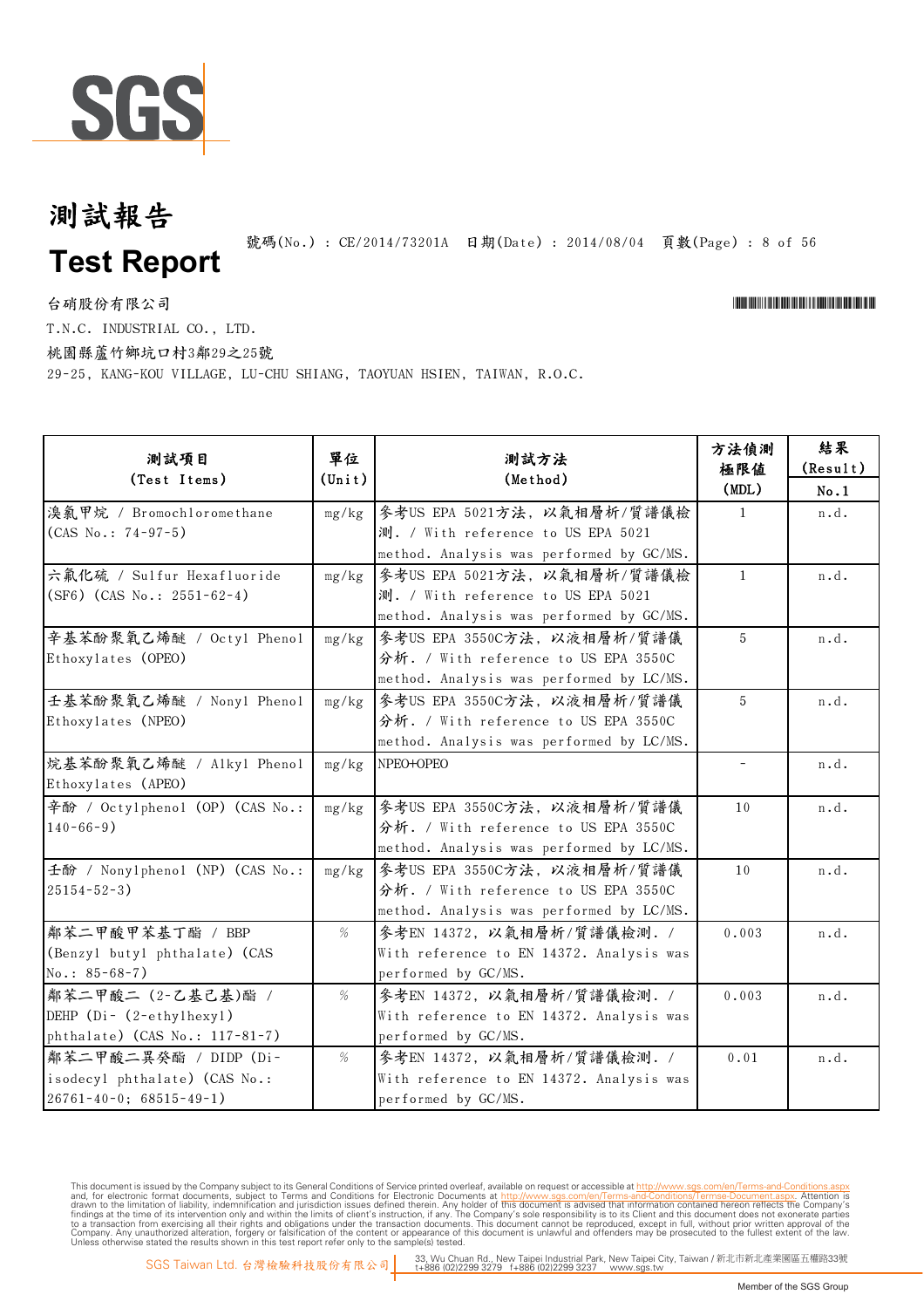

號碼(No.): CE/2014/73201A 日期(Date): 2014/08/04 頁數(Page): 9 of 56

台硝股份有限公司 \*Cerval and the contractor of the contractor of the contractor of the contractor of the contractor of the contractor of the contractor of the contractor of the contractor of the contractor of the contractor of t

T.N.C. INDUSTRIAL CO., LTD.

桃園縣蘆竹鄉坑口村3鄰29之25號

29-25, KANG-KOU VILLAGE, LU-CHU SHIANG, TAOYUAN HSIEN, TAIWAN, R.O.C.

| 测試項目<br>(Test Items)                                                                     | 單位<br>$(\text{Unit})$ | 測試方法<br>(Method)                                                                              | 方法偵測<br>極限値<br>(MDL) | 結果<br>(Result)<br>No.1 |
|------------------------------------------------------------------------------------------|-----------------------|-----------------------------------------------------------------------------------------------|----------------------|------------------------|
| 鄰苯二甲酸二異壬酯 / DINP (Di-<br>isononyl phthalate) (CAS No.:<br>$28553 - 12 - 0$ ; 68515-48-0) | %                     | 參考EN 14372, 以氣相層析/質譜儀檢測. /<br>With reference to EN 14372. Analysis was<br>performed by GC/MS. | 0.01                 | n.d.                   |
| 鄰苯二甲酸二正辛酯 / DNOP (Di-n-<br>octyl phthalate) (CAS No.: 117-<br>$84-0)$                    | %                     | 參考EN 14372, 以氣相層析/質譜儀檢測. /<br>With reference to EN 14372. Analysis was<br>performed by GC/MS. | 0.003                | n.d.                   |
| 鄰苯二甲酸二丁酯 / DBP (Dibutyl<br>phthalate) $(CAS No.: 84-74-2)$                               | $\%$                  | 參考EN 14372, 以氣相層析/質譜儀檢測. /<br>With reference to EN 14372. Analysis was<br>performed by GC/MS. | 0.003                | n.d.                   |
| 鹵素 / Halogen                                                                             |                       |                                                                                               |                      |                        |
| 鹵素 (氟) / Halogen-Fluorine (F)<br>$(CAS No.: 14762-94-8)$                                 | mg/kg                 | 參考BS EN 14582:2007, 以離子層析儀分析.                                                                 | 50                   | n.d.                   |
| 鹵素 (氣) / Halogen-Chlorine (Cl)<br>$(CAS No.: 22537-15-1)$                                | mg/kg                 |                                                                                               | 50                   | n.d.                   |
| 鹵素 (溴) / Halogen-Bromine (Br)<br>$(CAS No.: 10097-32-2)$                                 | mg/kg                 | / With reference to BS EN 14582:2007.<br>Analysis was performed by IC.                        | 50                   | n.d.                   |
| 鹵素 (碘) / Halogen-Iodine (I)<br>$(CAS No.: 14362-44-8)$                                   | mg/kg                 |                                                                                               | 50                   | n.d.                   |
| 有機錫 / Organic-tin compounds                                                              |                       |                                                                                               |                      |                        |
| 三丁基錫 / Tributyl Tin (TBT)                                                                | mg/kg                 |                                                                                               | 0.03                 | n.d.                   |
| 三苯基錫 / Triphenyl Tin (TphT)                                                              | mg/kg                 |                                                                                               | 0.03                 | n.d.                   |
| 二丁基錫 / Dibutyl Tin (DBT)                                                                 | mg/kg                 | 參考ISO 17353方法, 以氣相層析儀/火焰光度                                                                    | 0.03                 | n.d.                   |
| 二辛基錫 / Dioctyl Tin (DOT)                                                                 | mg/kg                 | 偵測器檢測. / With reference to ISO                                                                | 0.03                 | n.d.                   |
| 三丁基錫氧化物 / Tributyl Tin<br>Oxide (TBTO)*** (CAS No.: 56-35-<br>9)                         | mg/kg                 | 17353. Analysis was performed by GC/FPD.                                                      | $\equiv$             | n.d.                   |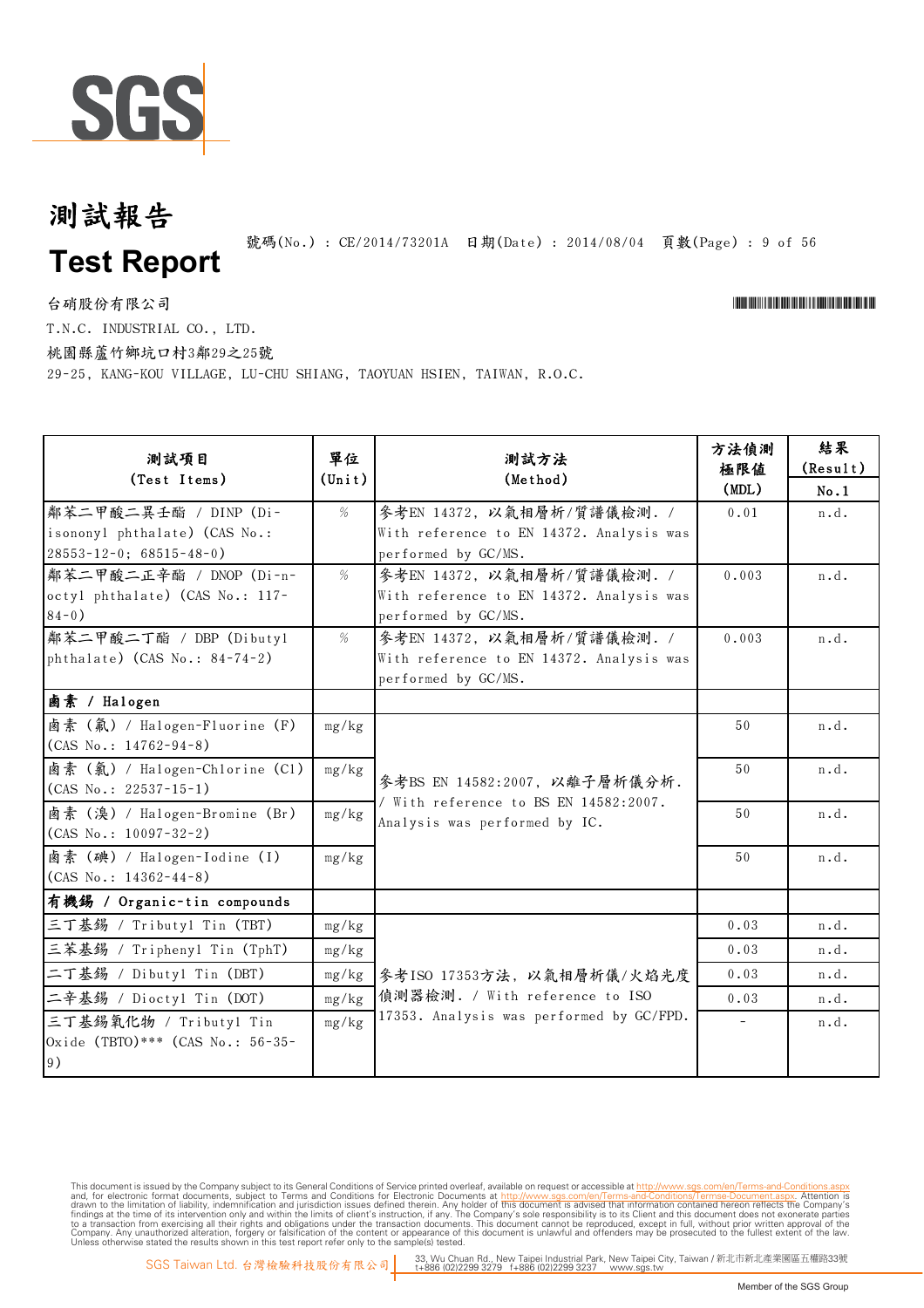

## **Test Report** 測試報告

號碼(No.): CE/2014/73201A 日期(Date): 2014/08/04 頁數(Page): 10 of 56

台硝股份有限公司 \*Cerval and the contractor of the contractor of the contractor of the contractor of the contractor of the contractor of the contractor of the contractor of the contractor of the contractor of the contractor of t

T.N.C. INDUSTRIAL CO., LTD.

桃園縣蘆竹鄉坑口村3鄰29之25號

29-25, KANG-KOU VILLAGE, LU-CHU SHIANG, TAOYUAN HSIEN, TAIWAN, R.O.C.

| 测試項目<br>(Test Items)             | 單位<br>$(\text{Unit})$ | 測試方法<br>(Method)                                                    | 方法偵測<br>極限值<br>(MDL)     | 結果<br>(Result)<br>No.1 |
|----------------------------------|-----------------------|---------------------------------------------------------------------|--------------------------|------------------------|
| 多溴聯苯總和 / Sum of PBBs             | mg/kg                 |                                                                     |                          | n.d.                   |
| 一溴聯苯 / Monobromobiphenyl         | mg/kg                 |                                                                     | 5                        | n.d.                   |
| 二溴聯苯 / Dibromobiphenyl           | mg/kg                 |                                                                     | 5                        | n.d.                   |
| 三溴聯苯 / Tribromobiphenyl          | mg/kg                 |                                                                     | 5                        | n.d.                   |
| 四溴聯苯 / Tetrabromobiphenyl        | mg/kg                 |                                                                     | 5                        | n.d.                   |
| 五溴聯苯 / Pentabromobiphenyl        | mg/kg                 |                                                                     | 5                        | n.d.                   |
| 六溴聯苯 / Hexabromobiphenyl         | mg/kg                 |                                                                     | 5                        | n.d.                   |
| 七溴聯苯 / Heptabromobiphenyl        | mg/kg                 |                                                                     | 5                        | n.d.                   |
| 入溴聯苯 / Octabromobiphenyl         | mg/kg                 |                                                                     | 5                        | n.d.                   |
| 九溴聯苯 / Nonabromobiphenyl         | mg/kg                 |                                                                     | 5                        | n.d.                   |
| 十溴聯苯 / Decabromobiphenyl         | mg/kg                 | 參考IEC 62321: 2008方法, 以氣相層析/質譜                                       | 5                        | n.d.                   |
| 多溴聯苯醚總和 / Sum of PBDEs           | mg/kg                 | 儀檢測. / With reference to IEC 62321:<br>2008 and performed by GC/MS. | $\overline{\phantom{a}}$ | n.d.                   |
| 一溴聯苯醚 / Monobromodiphenyl ether  | mg/kg                 |                                                                     | 5                        | n.d.                   |
| 二溴聯苯醚 / Dibromodiphenyl ether    | mg/kg                 |                                                                     | 5                        | n.d.                   |
| 三溴聯苯醚 / Tribromodiphenyl ether   | mg/kg                 |                                                                     | 5                        | n.d.                   |
| 四溴聯苯醚 / Tetrabromodiphenyl ether | mg/kg                 |                                                                     | 5                        | n.d.                   |
| 五溴聯苯醚 / Pentabromodiphenyl ether | mg/kg                 |                                                                     | 5                        | n.d.                   |
| 六溴聯苯醚 / Hexabromodiphenyl ether  | mg/kg                 |                                                                     | 5                        | n.d.                   |
| 七溴聯苯醚 / Heptabromodiphenyl ether | mg/kg                 |                                                                     | 5                        | n.d.                   |
| 入溴聯苯醚 / Octabromodiphenyl ether  | mg/kg                 |                                                                     | 5                        | n.d.                   |
| 九溴聯苯醚 / Nonabromodiphenyl ether  | mg/kg                 |                                                                     | 5                        | n.d.                   |
| 十溴聯苯醚 / Decabromodiphenyl ether  | mg/kg                 |                                                                     | 5                        | n.d.                   |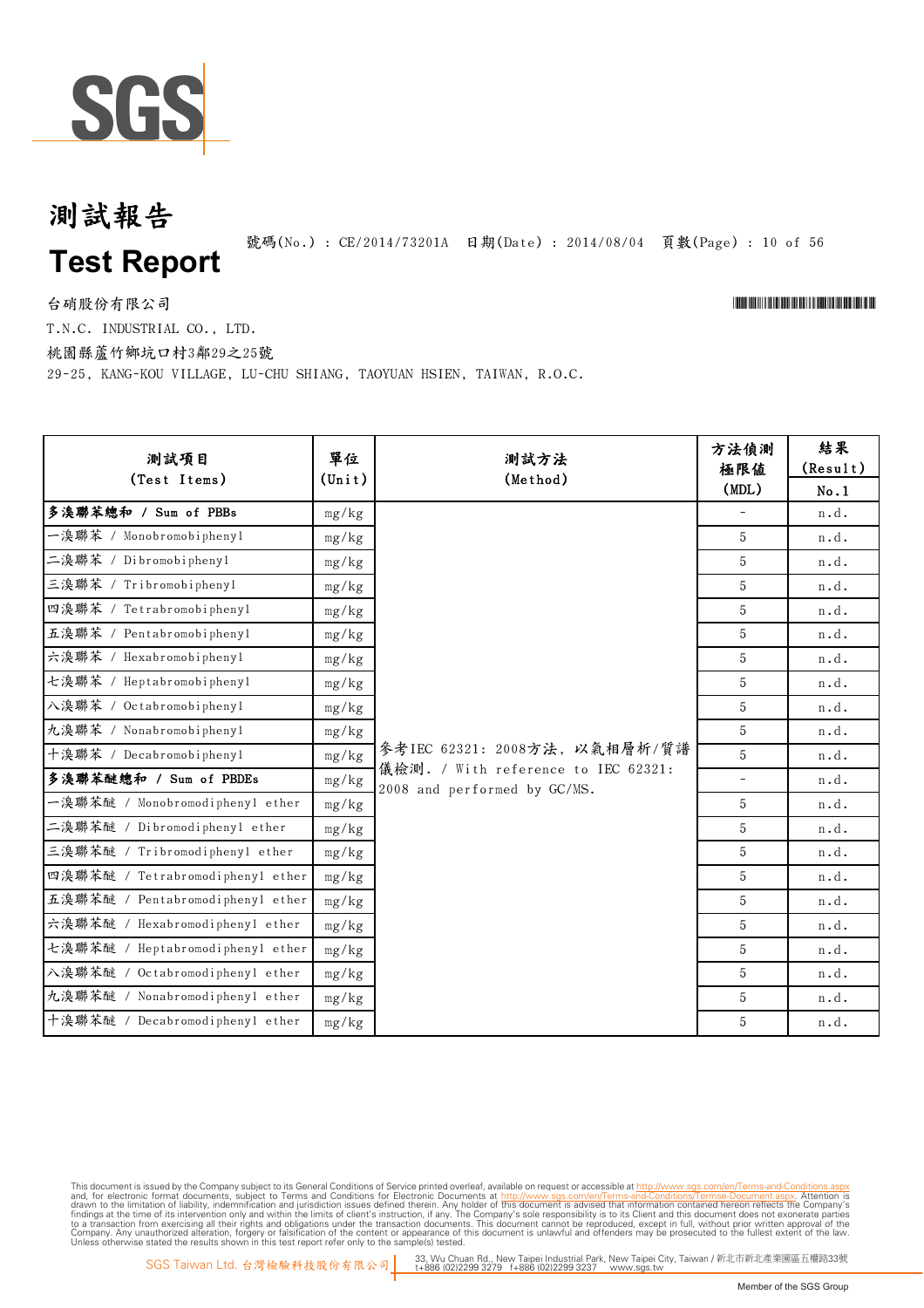

## **Test Report** 測試報告

號碼(No.): CE/2014/73201A 日期(Date): 2014/08/04 頁數(Page): 11 of 56

台硝股份有限公司 \*Cerval and the contractor of the contractor of the contractor of the contractor of the contractor of the contractor of the contractor of the contractor of the contractor of the contractor of the contractor of t

T.N.C. INDUSTRIAL CO., LTD.

桃園縣蘆竹鄉坑口村3鄰29之25號

29-25, KANG-KOU VILLAGE, LU-CHU SHIANG, TAOYUAN HSIEN, TAIWAN, R.O.C.

| 测試項目<br>(Test Items)                                    | 單位<br>$(\text{Unit})$ | 測試方法<br>(Method)                                                           | 方法偵測<br>極限値<br>(MDL)                                             | 結果<br>(Result)<br>No.1 |
|---------------------------------------------------------|-----------------------|----------------------------------------------------------------------------|------------------------------------------------------------------|------------------------|
| 多環芳香烴 / Polynuclear<br>Aromatic Hydrocarbons (PAHs)     |                       |                                                                            |                                                                  |                        |
| 苊 / Acenaphthene (CAS No.: 83-32-9)                     | mg/kg                 |                                                                            | 0.2                                                              | n.d.                   |
| 苊烯 / Acenaphthylene (CAS No.: 208-<br>$96 - 8)$         | mg/kg                 |                                                                            | 0.2                                                              | n.d.                   |
| 蒽 / Anthracene (CAS No.: 120-12-7)                      | mg/kg                 |                                                                            | 0.2                                                              | n.d.                   |
| 苯駢蒽 / Benzo(a)anthracene (CAS No.:<br>$56 - 55 - 3$     | mg/kg                 |                                                                            | 0.2                                                              | n.d.                   |
| 苯駢(a)芘 / Benzo[a]pyrene (CAS No.:<br>$50 - 32 - 8$ )    | mg/kg                 |                                                                            | $0\centerdot 2$                                                  | n.d.                   |
| 苯(b)苯駢芴 / Benzo[b]fluoranthene<br>$(CAS No.: 205-99-2)$ | mg/kg                 |                                                                            | $0.2$                                                            | n.d.                   |
| 苯駢芷 / Benzo(g,h,i)perylene (CAS<br>$No.: 191 - 24 - 2)$ | mg/kg                 |                                                                            | $0.2$                                                            | n.d.                   |
| 苯(k)苯駢芴 / Benzo[k]fluoranthene<br>$(CAS No.: 207-08-9)$ | mg/kg                 |                                                                            | 0.2                                                              | n.d.                   |
| Chrysene (CAS No.: 218-01-9)                            | mg/kg                 | 參考ZLS standard ZEK 01.4-08方法, 以氣相                                          | $0\,\raisebox{1pt}{\text{\circle*{1.5}}\mathord{\text{\rm{.}}}2$ | n.d.                   |
| 二苯駢蒽 / Dibenzo(a,h)anthracene<br>$(CAS No.: 53-70-3)$   | mg/kg                 | 層析/質譜儀檢測. / With reference to ZLS<br>standard ZEK 01.4-08 method. Analysis | 0.2                                                              | n.d.                   |
| 苯駢芴 / Fluoranthene (CAS No.: 206-<br>$4\,4$ – $0$ )     | mg/kg                 | was performed by GC/MS.                                                    | 0.2                                                              | n.d.                   |
| 芴 / Fluorene (CAS No.: 86-73-7)                         | mg/kg                 |                                                                            | 0.2                                                              | n.d.                   |
| 茚酮芘 / Indeno[1,2,3-c,d] pyrene<br>$(CAS No.: 193-39-5)$ | mg/kg                 |                                                                            | 0.2                                                              | n.d.                   |
| 萘 / Naphthalene (CAS No.: 91-20-3)                      | mg/kg                 |                                                                            | $0.2$                                                            | n.d.                   |
| 菲 / Phenanthrene (CAS No.: 85-01-8)                     | mg/kg                 |                                                                            | 0.2                                                              | n.d.                   |
| 芘 / Pyrene (CAS No.: 129-00-0)                          | mg/kg                 |                                                                            | 0.2                                                              | n.d.                   |
| 苯(j)苯駢芴 / Benzo[j]fluoranthene<br>$(CAS No.: 205-82-3)$ | mg/kg                 |                                                                            | 0.2                                                              | n.d.                   |
| 苯駢(e)芘 / Benzo[e]pyrene (CAS No.:<br>$192 - 97 - 2$ )   | mg/kg                 |                                                                            | $0.2$                                                            | n.d.                   |
| 多環芳香烴18項總和 / Sum of 18<br>PAHs                          | mg/kg                 |                                                                            |                                                                  | n.d.                   |
|                                                         |                       |                                                                            |                                                                  |                        |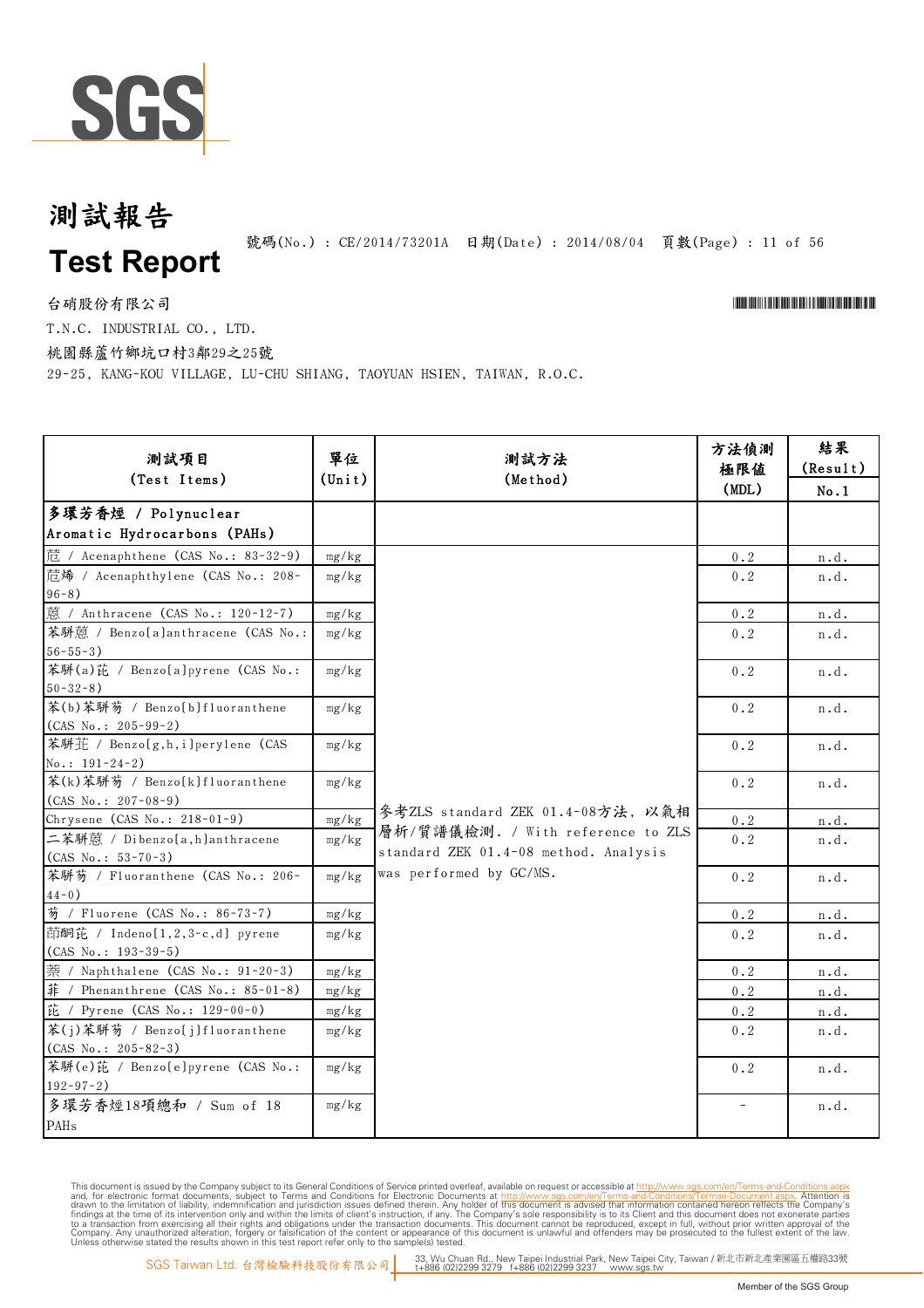

號碼(No.): CE/2014/73201A 日期(Date): 2014/08/04 頁數(Page): 12 of 56

台硝股份有限公司 \*Cerval and the contractor of the contractor of the contractor of the contractor of the contractor of the contractor of the contractor of the contractor of the contractor of the contractor of the contractor of t

T.N.C. INDUSTRIAL CO., LTD.

桃園縣蘆竹鄉坑口村3鄰29之25號

29-25, KANG-KOU VILLAGE, LU-CHU SHIANG, TAOYUAN HSIEN, TAIWAN, R.O.C.

| 測試項目                                                        | 單位              | 測試方法                                                                                                     | 方法偵測<br>極限値              | 結果<br>(Result) |
|-------------------------------------------------------------|-----------------|----------------------------------------------------------------------------------------------------------|--------------------------|----------------|
| (Test Items)                                                | $(\text{Unit})$ | (Method)                                                                                                 | (MDL)                    | No.1           |
| 石棉 / Asbestos                                               |                 |                                                                                                          |                          |                |
| 陽起石棉 / Actinolite<br>$(CAS No.: 77536-66-4)$                | %               |                                                                                                          |                          | Negative       |
| 鐵石棉(褐石棉) / Amosite<br>$(CAS No.: 12172-73-5)$               | %               | 參考EPA 600/R-93/116 / 立體顯微鏡 (SM),<br>分散染色式偏光顯微鏡 (DS-PLM)及X光繞射光                                            |                          | Negative       |
| 斜方角閃石棉 / Anthophyllite<br>$(CAS No.: 77536-67-5)$           | $\%$            | 譜分析法 (XRD) / With reference to EPA<br>600/R-93/116 method. Analysis was                                  | $\overline{\phantom{a}}$ | Negative       |
| 溫石棉(白石棉) / Chrysotile<br>$(CAS No.: 12001-29-5)$            | $\%$            | performed by Stereo Microscope (SM),<br>Dispersion Staining Polarized Light                              |                          | Negative       |
| 青石棉 / Crocidolite<br>$(CAS No.: 12001-28-4)$                | %               | Microscope (DS-PLM) and X-ray<br>Diffraction Spectrometer (XRD).                                         |                          | Negative       |
| 透閃石棉 / Tremolite<br>$(CAS No.: 77536-68-6)$                 | %               |                                                                                                          | $\overline{\phantom{a}}$ | Negative       |
| 偶氮 (AZO)                                                    |                 |                                                                                                          |                          |                |
| 1): 4-氨基二苯 / 4-AMINODIPHENYL<br>$(CAS No.: 92-67-1)$        | mg/kg           | 參考LFGB 82.02-2方法, 以氣相層析/質譜儀<br>檢測. / With reference to LFGB 82.02-2.<br>Analysis was performed by GC/MS. | 3                        | n.d.           |
| 2): 聯苯胺 / BENZIDINE (CAS No.:<br>$92 - 87 - 5$ )            | mg/kg           | 參考LFGB 82.02-2方法, 以氣相層析/質譜儀<br>檢測. / With reference to LFGB 82.02-2.<br>Analysis was performed by GC/MS. | 3                        | n.d.           |
| 3): 4-氯鄰甲苯胺 / 4-CHLORO-O-<br>TOLUIDINE (CAS No.: 95-69-2)   | mg/kg           | 參考LFGB 82.02-2方法, 以氣相層析/質譜儀<br>檢測. / With reference to LFGB 82.02-2.<br>Analysis was performed by GC/MS. | 3                        | n.d.           |
| 4): 2-萘胺 / 2-NAPHTHYLAMINE (CAS<br>$No.: 91-59-8)$          | mg/kg           | 參考LFGB 82.02-2方法, 以氣相層析/質譜儀<br>檢測. / With reference to LFGB 82.02-2.<br>Analysis was performed by GC/MS. | 3                        | n.d.           |
| 5): 鄰氨基二甲基偶氮 / O-<br>AMINOAZOTOLUENE (CAS No.: 97-56-<br>3) | mg/kg           | 參考LFGB 82.02-2方法, 以氣相層析/質譜儀<br>檢測. / With reference to LFGB 82.02-2.<br>Analysis was performed by GC/MS. | 3                        | n.d.           |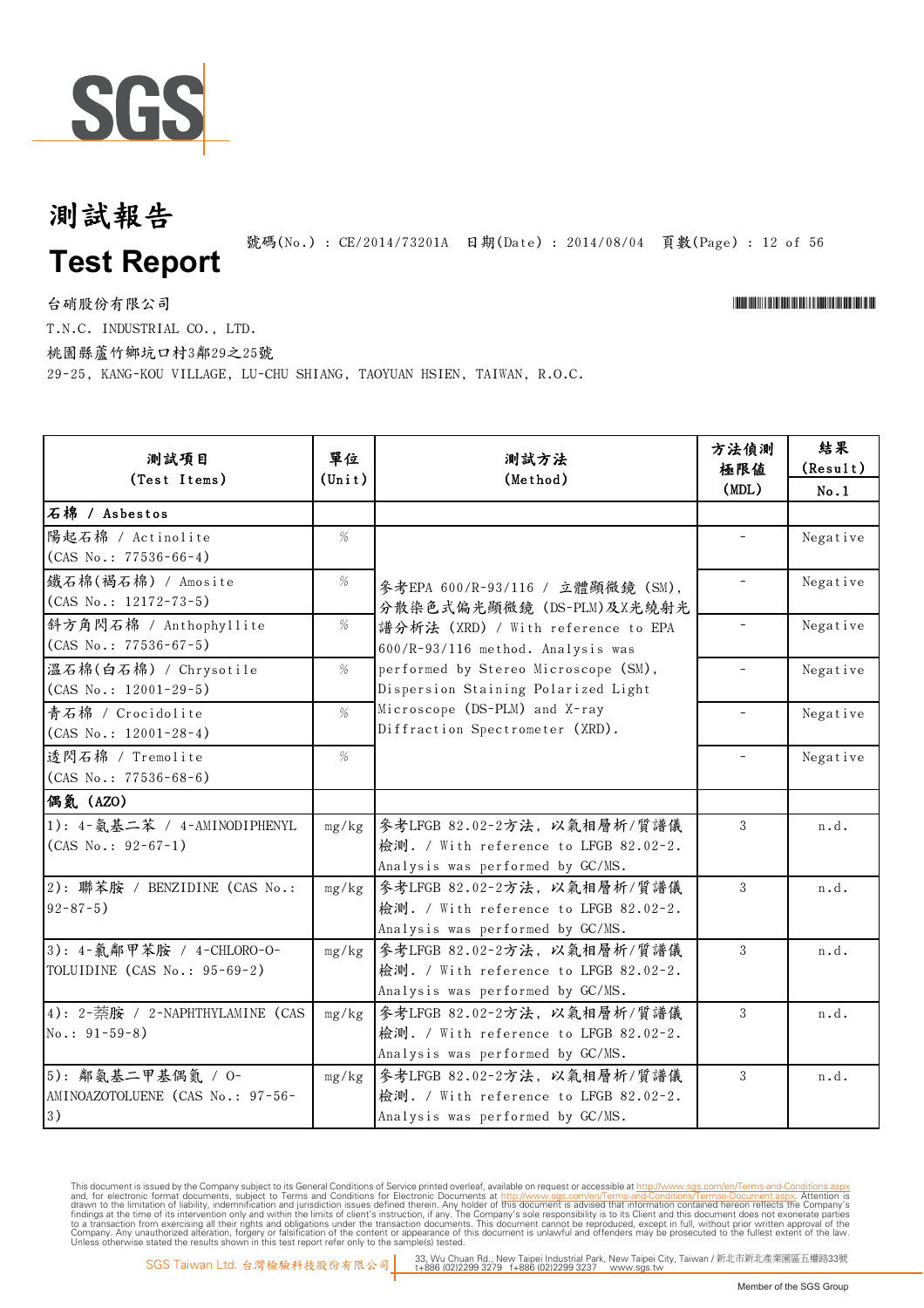

號碼(No.): CE/2014/73201A 日期(Date): 2014/08/04 頁數(Page): 13 of 56

台硝股份有限公司 \*Cerval and the contractor of the contractor of the contractor of the contractor of the contractor of the contractor of the contractor of the contractor of the contractor of the contractor of the contractor of t

T.N.C. INDUSTRIAL CO., LTD.

桃園縣蘆竹鄉坑口村3鄰29之25號

29-25, KANG-KOU VILLAGE, LU-CHU SHIANG, TAOYUAN HSIEN, TAIWAN, R.O.C.

| 測試項目<br>(Test Items)                                                                                         | 單位<br>$(\text{Unit})$ | 測試方法<br>(Method)                                                                                         | 方法偵測<br>極限值<br>(MDL) | 結果<br>(Result)<br>No.1 |
|--------------------------------------------------------------------------------------------------------------|-----------------------|----------------------------------------------------------------------------------------------------------|----------------------|------------------------|
| 6): 對硝基鄰甲苯胺 / 2-AMINO-4-<br>NITROTOLUENE (CAS No.: 99-55-8)                                                  | mg/kg                 | 參考LFGB 82.02-2方法, 以氣相層析/質譜儀<br>檢測. / With reference to LFGB 82.02-2.<br>Analysis was performed by GC/MS. | 3                    | n.d.                   |
| 7): 對氯苯胺 / P-CHLOROANILINE<br>$(CAS No.: 106-47-8)$                                                          | mg/kg                 | 參考LFGB 82.02-2方法, 以氣相層析/質譜儀<br>檢測. / With reference to LFGB 82.02-2.<br>Analysis was performed by GC/MS. | 3                    | n.d.                   |
| 8): 4-甲氧基-間苯二胺 / 2,4-<br>DIAMINOANISOLE (CAS No.: 615-05-<br>4)                                              | mg/kg                 | 參考LFGB 82.02-2方法, 以氣相層析/質譜儀<br>檢測. / With reference to LFGB 82.02-2.<br>Analysis was performed by GC/MS. | 3                    | n.d.                   |
| 9): 4,4'-二氨基二苯甲烷 / 4,4'-<br>DIAMINODIPHENYLMETHANE (CAS No.:<br>$101 - 77 - 9$ )                             | mg/kg                 | 參考LFGB 82.02-2方法, 以氣相層析/質譜儀<br>檢測. / With reference to LFGB 82.02-2.<br>Analysis was performed by GC/MS. | 3                    | n.d.                   |
| 10): 3,3'-二氯聯苯胺 / 3,3'-<br>DICHLOROBENZIDINE (CAS No.: 91-<br>$94-1)$                                        | mg/kg                 | 參考LFGB 82.02-2方法, 以氣相層析/質譜儀<br>檢測. / With reference to LFGB 82.02-2.<br>Analysis was performed by GC/MS. | 3                    | n.d.                   |
| 11): 3,3'-二甲氧基聯苯胺 / 3,3'-<br>DIMETHOXYBENZIDINE (CAS No.: 119-<br>$90-4)$                                    | mg/kg                 | 參考LFGB 82.02-2方法, 以氣相層析/質譜儀<br>檢測. / With reference to LFGB 82.02-2.<br>Analysis was performed by GC/MS. | 3                    | n.d.                   |
| 12): 3,3'-二甲基聯苯胺 / 3,3'-<br>DIMETHYLBENZIDINE (CAS No.: 119-<br>$93 - 7)$                                    | mg/kg                 | 參考LFGB 82.02-2方法, 以氣相層析/質譜儀<br>檢測. / With reference to LFGB 82.02-2.<br>Analysis was performed by GC/MS. | 3                    | n.d.                   |
| 13): 3,3'-二甲基-4,4'-二氨基二苯<br>甲烷 / 3,3'-DIMETHYL-4,4'-<br>DIAMINODIPHENYLMETHANE (CAS No.:<br>$838 - 88 - 0$ ) | mg/kg                 | 參考LFGB 82.02-2方法, 以氣相層析/質譜儀<br>檢測. / With reference to LFGB 82.02-2.<br>Analysis was performed by GC/MS. | 3                    | n.d.                   |
| 14): 2-甲氧基-5-甲基聯苯 / P-<br>CRESIDINE (2-METHOXY-5-<br>METHYLANILINE) (CAS No.: 120-71-<br>8)                  | mg/kg                 | 參考LFGB 82.02-2方法, 以氣相層析/質譜儀<br>檢測. / With reference to LFGB 82.02-2.<br>Analysis was performed by GC/MS. | 3                    | n.d.                   |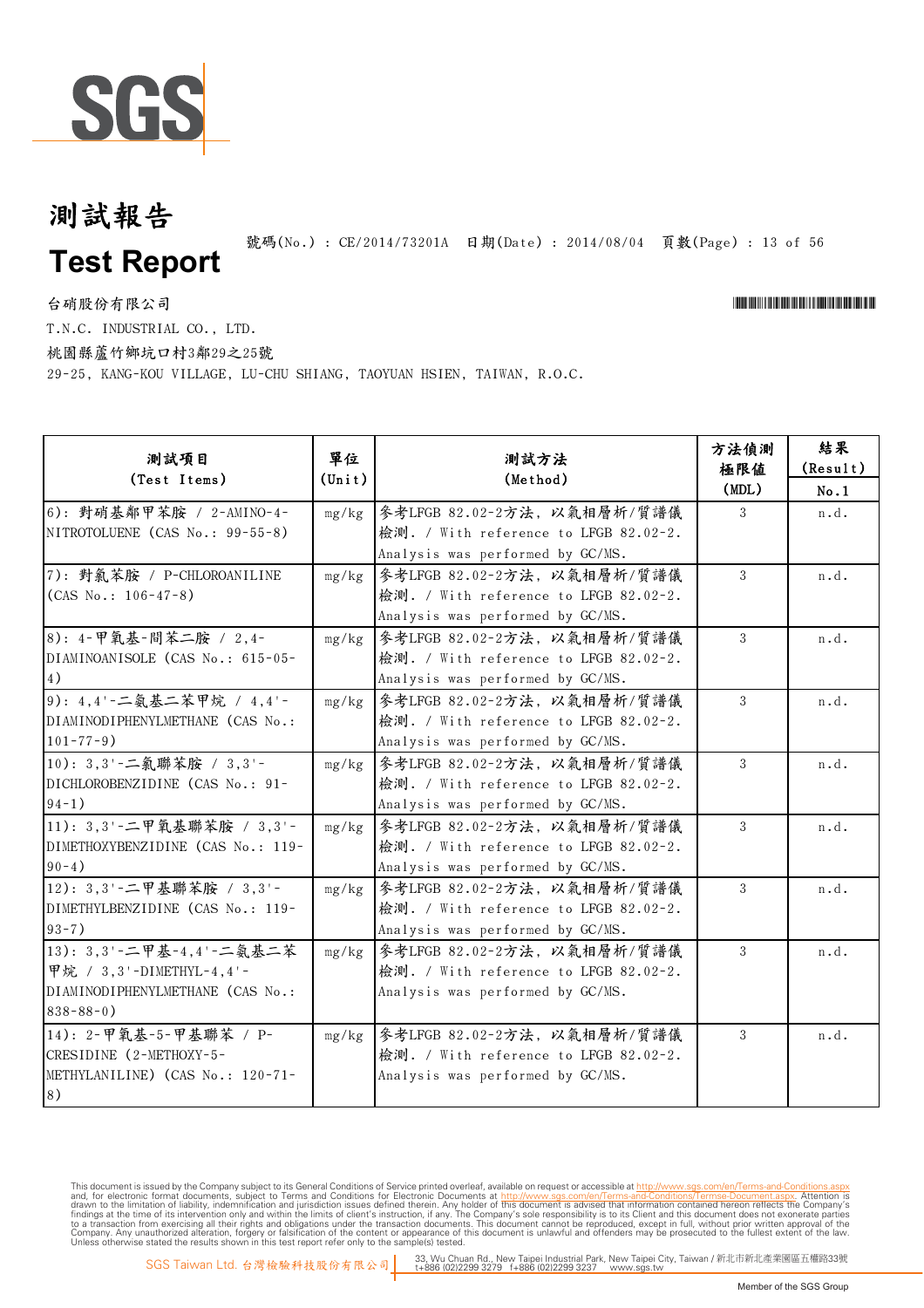

號碼(No.): CE/2014/73201A 日期(Date): 2014/08/04 頁數(Page): 14 of 56

台硝股份有限公司 \*Cerval and the contractor of the contractor of the contractor of the contractor of the contractor of the contractor of the contractor of the contractor of the contractor of the contractor of the contractor of t T.N.C. INDUSTRIAL CO., LTD.

桃園縣蘆竹鄉坑口村3鄰29之25號

29-25, KANG-KOU VILLAGE, LU-CHU SHIANG, TAOYUAN HSIEN, TAIWAN, R.O.C.

| 測試項目<br>(Test Items)                                                                              | 單位<br>$(\text{Unit})$ | 測試方法<br>(Method)                                                                                         | 方法偵測<br>極限值<br>(MDL) | 結果<br>(Result)<br>No.1 |
|---------------------------------------------------------------------------------------------------|-----------------------|----------------------------------------------------------------------------------------------------------|----------------------|------------------------|
| 15): 4,4'-亞甲基雙 (氣苯胺) /<br>$4, 4'$ -METHYLENE-BIS- $(2-$<br>CHLOROANILINE) (CAS No.: 101-14-<br>4) | mg/kg                 | 參考LFGB 82.02-2方法, 以氣相層析/質譜儀<br>檢測. / With reference to LFGB 82.02-2.<br>Analysis was performed by GC/MS. | 3                    | n.d.                   |
| 16): 4,4'-氧化雙苯胺 / 4,4'-<br>OXYDIANILINE (CAS No.: 101-80-4)                                       | mg/kg                 | 參考LFGB 82.02-2方法, 以氣相層析/質譜儀<br>檢測. / With reference to LFGB 82.02-2.<br>Analysis was performed by GC/MS. | 3                    | n.d.                   |
| 17): 4,4'-硫代雙苯胺 / 4,4'-<br>THIODIANILINE (CAS No.: 139-65-1)                                      | mg/kg                 | 參考LFGB 82.02-2方法,以氣相層析/質譜儀<br>檢測. / With reference to LFGB 82.02-2.<br>Analysis was performed by GC/MS.  | 3                    | n.d.                   |
| 18): 鄰甲苯胺 / O-TOLUIDINE (CAS<br>$No.: 95-53-4)$                                                   | mg/kg                 | 參考LFGB 82.02-2方法, 以氣相層析/質譜儀<br>檢測. / With reference to LFGB 82.02-2.<br>Analysis was performed by GC/MS. | 3                    | n.d.                   |
| 19): 2,4-二氨基甲苯 / 2,4-<br>TOLUYLENEDIAMINE (CAS No.: 95-80-<br>7)                                  | mg/kg                 | 參考LFGB 82.02-2方法, 以氣相層析/質譜儀<br>檢測. / With reference to LFGB 82.02-2.<br>Analysis was performed by GC/MS. | 3                    | n.d.                   |
| 20): 2,4,5-三甲基苯胺 / 2,4,5-<br>TRIMETHYLANILINE (CAS No.: 137-<br>$17 - 7)$                         | mg/kg                 | 參考LFGB 82.02-2方法, 以氣相層析/質譜儀<br>檢測. / With reference to LFGB 82.02-2.<br>Analysis was performed by GC/MS. | 3                    | n.d.                   |
| 21): 鄰位甲氧基苯胺 / O-ANISIDINE<br>$(CAS No.: 90-04-0)$                                                | mg/kg                 | 參考LFGB 82.02-2方法, 以氣相層析/質譜儀<br>檢測. / With reference to LFGB 82.02-2.<br>Analysis was performed by GC/MS. | 3                    | n.d.                   |
| 22): 對氨基偶氮苯 / 4-<br>AMINOAZOBENZENE (CAS No.: 60-09-<br>3)                                        | mg/kg                 | 參考LFGB 82.02-2方法, 以氣相層析/質譜儀<br>檢測. / With reference to LFGB 82.02-2.<br>Analysis was performed by GC/MS. | 3                    | n.d.                   |
| 23): 2,4-二甲基苯胺 / 2,4-<br>XYLIDINE (CAS No.: 95-68-1)                                              | mg/kg                 | 參考LFGB 82.02-2方法, 以氣相層析/質譜儀<br>檢測. / With reference to LFGB 82.02-2.<br>Analysis was performed by GC/MS. | 3                    | n.d.                   |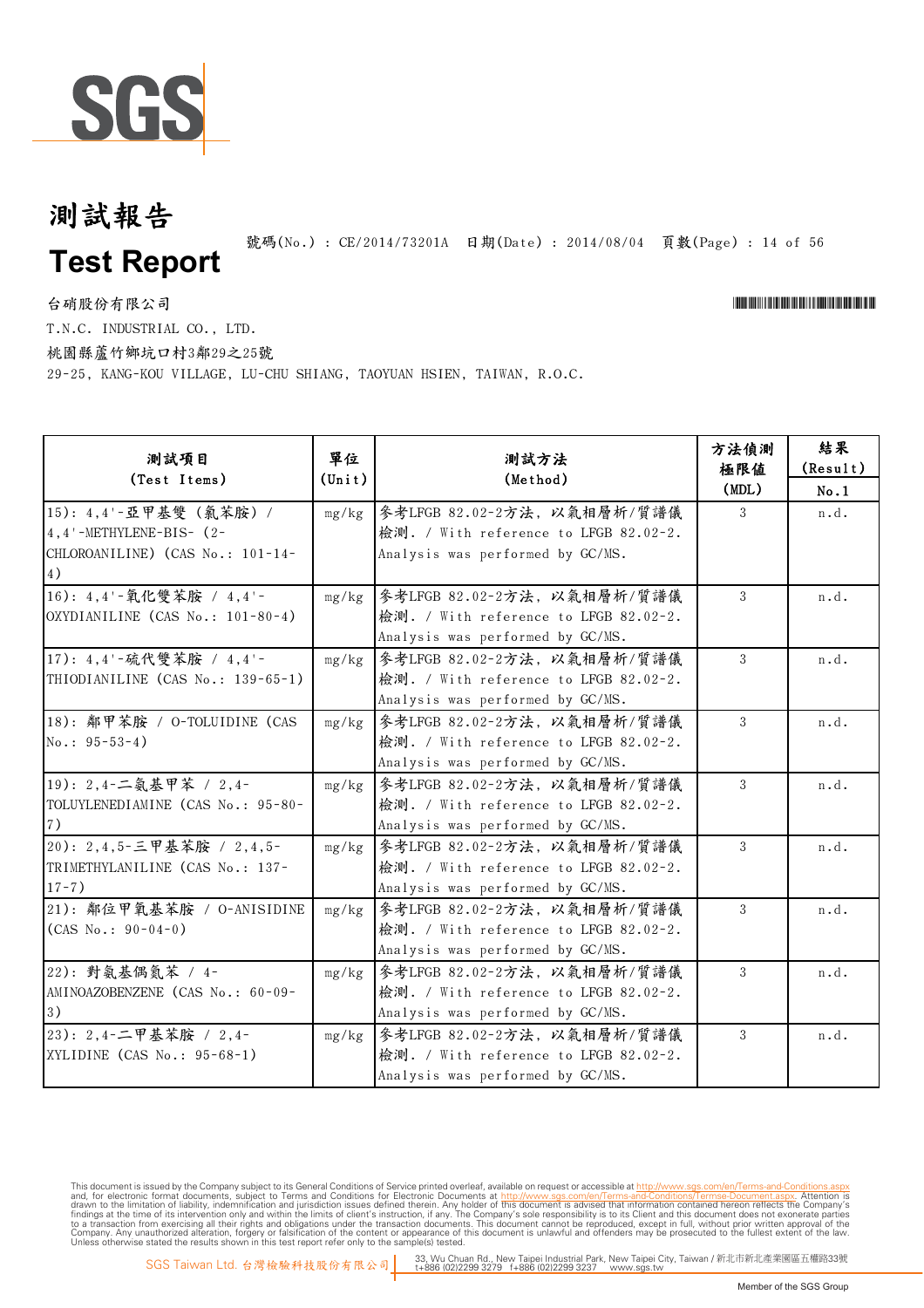

號碼(No.): CE/2014/73201A 日期(Date): 2014/08/04 頁數(Page): 15 of 56

台硝股份有限公司 \*Cerval and the contractor of the contractor of the contractor of the contractor of the contractor of the contractor of the contractor of the contractor of the contractor of the contractor of the contractor of t

T.N.C. INDUSTRIAL CO., LTD.

桃園縣蘆竹鄉坑口村3鄰29之25號

29-25, KANG-KOU VILLAGE, LU-CHU SHIANG, TAOYUAN HSIEN, TAIWAN, R.O.C.

| 測試項目<br>(Test Items)                                      | 單位<br>$(\text{Unit})$ | 測試方法<br>(Method)                                                                                              | 方法偵測<br>極限値<br>(MDL) | 結果<br>(Result)<br>No.1 |
|-----------------------------------------------------------|-----------------------|---------------------------------------------------------------------------------------------------------------|----------------------|------------------------|
| 24): 2,6-二甲基苯胺 / 2,6-<br>XYLIDINE $(CAS No.: 87-62-7)$    | mg/kg                 | 參考LFGB 82.02-2方法, 以氣相層析/質譜儀<br>檢測. / With reference to LFGB 82.02-2.<br>Analysis was performed by GC/MS.      | 3                    | n.d.                   |
| 氟氯碳化物 / CFCs<br>(Chlorofluorocarbons)                     |                       |                                                                                                               |                      |                        |
| Group I                                                   |                       |                                                                                                               |                      |                        |
| 氟氯碳化物 (Chlorofluorocarbon)-<br>11 (CAS No.: $75-69-4$ )   | mg/kg                 | 參考US EPA 5021方法, 以氣相層析/質譜儀檢<br>測. / With reference to US EPA 5021<br>method. Analysis was performed by GC/MS. | $\mathbf{1}$         | n.d.                   |
| 氟氯碳化物 (Chlorofluorocarbon)-<br>12 (CAS No.: 75-71-8)      | mg/kg                 | 参考US EPA 5021方法, 以氣相層析/質譜儀檢<br>測. / With reference to US EPA 5021<br>method. Analysis was performed by GC/MS. | $\mathbf{1}$         | n.d.                   |
| 氟氯碳化物 (Chlorofluorocarbon)-<br>113 (CAS No.: $76-13-1$ )  | mg/kg                 | 參考US EPA 5021方法, 以氣相層析/質譜儀檢<br>測. / With reference to US EPA 5021<br>method. Analysis was performed by GC/MS. | $\mathbf{1}$         | n.d.                   |
| 氟氯碳化物 (Chlorofluorocarbon)-<br>114 (CAS No.: $76-14-2$ )  | mg/kg                 | 參考US EPA 5021方法, 以氣相層析/質譜儀檢<br>測. / With reference to US EPA 5021<br>method. Analysis was performed by GC/MS. | $\mathbf{1}$         | n.d.                   |
| 氟氯碳化物 (Chlorofluorocarbon)-<br>115 (CAS No.: $76-15-3$ )  | mg/kg                 | 參考US EPA 5021方法, 以氣相層析/質譜儀檢<br>測. / With reference to US EPA 5021<br>method. Analysis was performed by GC/MS. | $\mathbf{1}$         | n.d.                   |
| Group III                                                 |                       |                                                                                                               |                      |                        |
| 氟氯碳化物 (Chlorofluorocarbon)-<br>13 (CAS No.: $75-72-9$ )   | mg/kg                 | 參考US EPA 5021方法, 以氣相層析/質譜儀檢<br>測. / With reference to US EPA 5021<br>method. Analysis was performed by GC/MS. | $\mathbf{1}$         | n.d.                   |
| 氟氯碳化物 (Chlorofluorocarbon)-<br>111 (CAS No.: $354-56-3$ ) | mg/kg                 | 參考US EPA 5021方法, 以氣相層析/質譜儀檢<br>測. / With reference to US EPA 5021<br>method. Analysis was performed by GC/MS. | $\mathbf{1}$         | n.d.                   |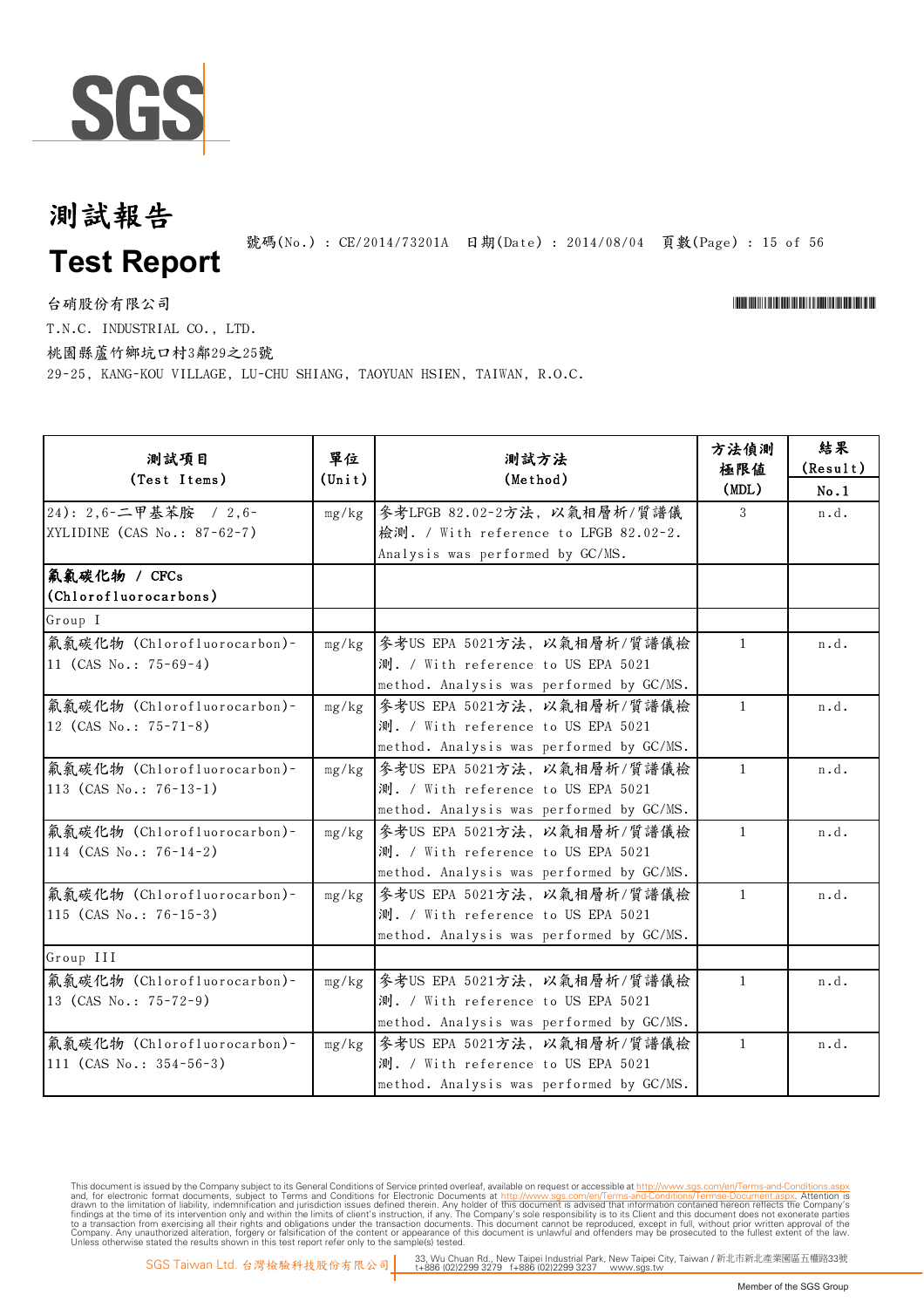

號碼(No.): CE/2014/73201A 日期(Date): 2014/08/04 頁數(Page): 16 of 56

台硝股份有限公司 \*Cerval and the contractor of the contractor of the contractor of the contractor of the contractor of the contractor of the contractor of the contractor of the contractor of the contractor of the contractor of t T.N.C. INDUSTRIAL CO., LTD.

桃園縣蘆竹鄉坑口村3鄰29之25號

29-25, KANG-KOU VILLAGE, LU-CHU SHIANG, TAOYUAN HSIEN, TAIWAN, R.O.C.

| 测試項目<br>(Test Items)                                           | 單位<br>$(\text{Unit})$ | 測試方法<br>(Method)                                                                                              | 方法偵測<br>極限值<br>(MDL) | 結果<br>(Result)<br>No.1 |
|----------------------------------------------------------------|-----------------------|---------------------------------------------------------------------------------------------------------------|----------------------|------------------------|
| 氟氯碳化物 (Chlorofluorocarbon)-<br>112 (CAS No.: $76-12-0$ )       | mg/kg                 | 參考US EPA 5021方法, 以氣相層析/質譜儀檢<br>測. / With reference to US EPA 5021<br>method. Analysis was performed by GC/MS. | $\mathbf{1}$         | n.d.                   |
| 氟氯碳化物 (Chlorofluorocarbon)-<br>211 (CAS No.: $422 - 78 - 6$ )  | mg/kg                 | 參考US EPA 5021方法, 以氣相層析/質譜儀檢<br>測. / With reference to US EPA 5021<br>method. Analysis was performed by GC/MS. | $\mathbf{1}$         | n.d.                   |
| 氟氯碳化物 (Chlorofluorocarbon)-<br>212 (CAS No.: $3182 - 26 - 1$ ) | mg/kg                 | 参考US EPA 5021方法, 以氣相層析/質譜儀檢<br>測. / With reference to US EPA 5021<br>method. Analysis was performed by GC/MS. | $\mathbf{1}$         | n.d.                   |
| 氟氯碳化物 (Chlorofluorocarbon)-<br>213 (CAS No.: $2354-06-5$ )     | mg/kg                 | 參考US EPA 5021方法, 以氣相層析/質譜儀檢<br>測. / With reference to US EPA 5021<br>method. Analysis was performed by GC/MS. | $\mathbf{1}$         | n.d.                   |
| 氟氯碳化物 (Chlorofluorocarbon)-<br>214 (CAS No.: 29255-31-0)       | mg/kg                 | 參考US EPA 5021方法, 以氣相層析/質譜儀檢<br>測. / With reference to US EPA 5021<br>method. Analysis was performed by GC/MS. | $\mathbf{1}$         | n.d.                   |
| 氟氯碳化物 (Chlorofluorocarbon)-<br>215 (CAS No.: 4259-43-2)        | mg/kg                 | 参考US EPA 5021方法, 以氣相層析/質譜儀檢<br>測. / With reference to US EPA 5021<br>method. Analysis was performed by GC/MS. | $\mathbf{1}$         | n.d.                   |
| 氟氯碳化物 (Chlorofluorocarbon)-<br>216 (CAS No.: $661-97-2$ )      | mg/kg                 | 參考US EPA 5021方法, 以氣相層析/質譜儀檢<br>測. / With reference to US EPA 5021<br>method. Analysis was performed by GC/MS. | $\mathbf{1}$         | n.d.                   |
| 氟氯碳化物 (Chlorofluorocarbon)-<br>217 (CAS No.: 422-86-6)         | mg/kg                 | 參考US EPA 5021方法,以氣相層析/質譜儀檢<br>測. / With reference to US EPA 5021<br>method. Analysis was performed by GC/MS.  | $\mathbf{1}$         | n.d.                   |
| 氣氣氫碳化物 / HCFCs<br>(Hydrochlorofluorocarbons)                   |                       |                                                                                                               |                      |                        |
| 氟氯氫碳化物 (HCFC)-21 (CAS No.:<br>$75 - 43 - 4)$                   | mg/kg                 | 參考US EPA 5021方法, 以氣相層析/質譜儀檢<br>測. / With reference to US EPA 5021<br>method. Analysis was performed by GC/MS. | $\mathbf{1}$         | n.d.                   |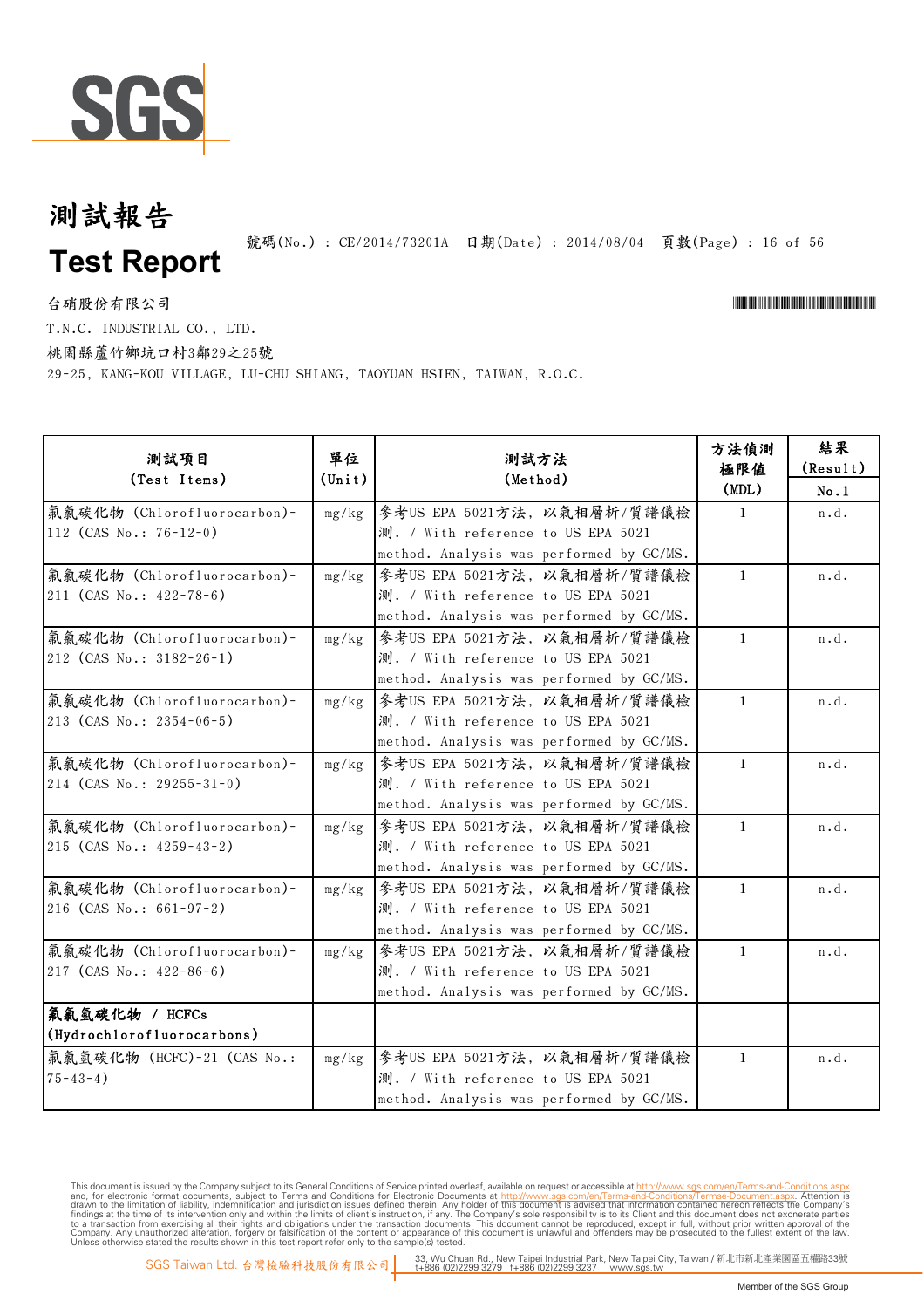

號碼(No.): CE/2014/73201A 日期(Date): 2014/08/04 頁數(Page): 17 of 56

台硝股份有限公司

\*CE/2014/73201A\*CE/2014/73201A\*CE/2014/73201A\*CE/2014

T.N.C. INDUSTRIAL CO., LTD.

桃園縣蘆竹鄉坑口村3鄰29之25號

29-25, KANG-KOU VILLAGE, LU-CHU SHIANG, TAOYUAN HSIEN, TAIWAN, R.O.C.

| 測試項目<br>(Test Items)        | 單位<br>$(\text{Unit})$ | 測試方法<br>(Method)                         | 方法偵測<br>極限值<br>(MDL) | 結果<br>(Result)<br>No.1 |
|-----------------------------|-----------------------|------------------------------------------|----------------------|------------------------|
| 氟氯氫碳化物 (HCFC)-22 (CAS No.:  | mg/kg                 | 参考US EPA 5021方法, 以氣相層析/質譜儀檢              | $\mathbf{1}$         | n.d.                   |
| $75 - 45 - 6$ )             |                       | 測. / With reference to US EPA 5021       |                      |                        |
|                             |                       | method. Analysis was performed by GC/MS. |                      |                        |
| 氟氯氫碳化物 (HCFC)-31 (CAS No.:  | mg/kg                 | 參考US EPA 5021方法, 以氣相層析/質譜儀檢              | $\mathbf{1}$         | n.d.                   |
| $593 - 70 - 4$ )            |                       | 測. / With reference to US EPA 5021       |                      |                        |
|                             |                       | method. Analysis was performed by GC/MS. |                      |                        |
| 氟氯氫碳化物 (HCFC)-121 (CAS No.: | mg/kg                 | 參考US EPA 5021方法, 以氣相層析/質譜儀檢              | $\mathbf{1}$         | n.d.                   |
| $354 - 14 - 3$ )            |                       | 測. / With reference to US EPA 5021       |                      |                        |
|                             |                       | method. Analysis was performed by GC/MS. |                      |                        |
| 氟氯氫碳化物 (HCFC)-122 (CAS No.: | mg/kg                 | 參考US EPA 5021方法,以氣相層析/質譜儀檢               | $\mathbf{1}$         | n.d.                   |
| $354 - 21 - 2$ )            |                       | 測. / With reference to US EPA 5021       |                      |                        |
|                             |                       | method. Analysis was performed by GC/MS. |                      |                        |
| 氟氯氫碳化物 (HCFC)-123 (CAS No.: | mg/kg                 | 參考US EPA 5021方法, 以氣相層析/質譜儀檢              | $\mathbf{1}$         | n.d.                   |
| $306 - 83 - 2$              |                       | 測. / With reference to US EPA 5021       |                      |                        |
|                             |                       | method. Analysis was performed by GC/MS. |                      |                        |
| 氟氯氫碳化物 (HCFC)-124 (CAS No.: | mg/kg                 | 參考US EPA 5021方法,以氣相層析/質譜儀檢               | $\mathbf{1}$         | n.d.                   |
| $2837 - 89 - 0$ )           |                       | 測. / With reference to US EPA 5021       |                      |                        |
|                             |                       | method. Analysis was performed by GC/MS. |                      |                        |
| 氟氯氫碳化物 (HCFC)-131 (CAS No.: | mg/kg                 | 參考US EPA 5021方法, 以氣相層析/質譜儀檢              | $\mathbf{1}$         | n.d.                   |
| $359 - 28 - 4$ )            |                       | 測. / With reference to US EPA 5021       |                      |                        |
|                             |                       | method. Analysis was performed by GC/MS. |                      |                        |
| 氟氯氫碳化物 (HCFC)-132b (CAS     | mg/kg                 | 參考US EPA 5021方法,以氣相層析/質譜儀檢               | $\mathbf{1}$         | n.d.                   |
| $No.: 1649-08-7)$           |                       | 測. / With reference to US EPA 5021       |                      |                        |
|                             |                       | method. Analysis was performed by GC/MS. |                      |                        |
| 氟氯氫碳化物 (HCFC)-133a (CAS     | mg/kg                 | 參考US EPA 5021方法, 以氣相層析/質譜儀檢              | $\mathbf{1}$         | n.d.                   |
| $No.: 75-88-7)$             |                       | 測. / With reference to US EPA 5021       |                      |                        |
|                             |                       | method. Analysis was performed by GC/MS. |                      |                        |
| 氟氯氫碳化物 (HCFC)-141b (CAS     | mg/kg                 | 參考US EPA 5021方法, 以氣相層析/質譜儀檢              | $\mathbf{1}$         | n.d.                   |
| No.: $1717-00-6$ )          |                       | 測. / With reference to US EPA 5021       |                      |                        |
|                             |                       | method. Analysis was performed by GC/MS. |                      |                        |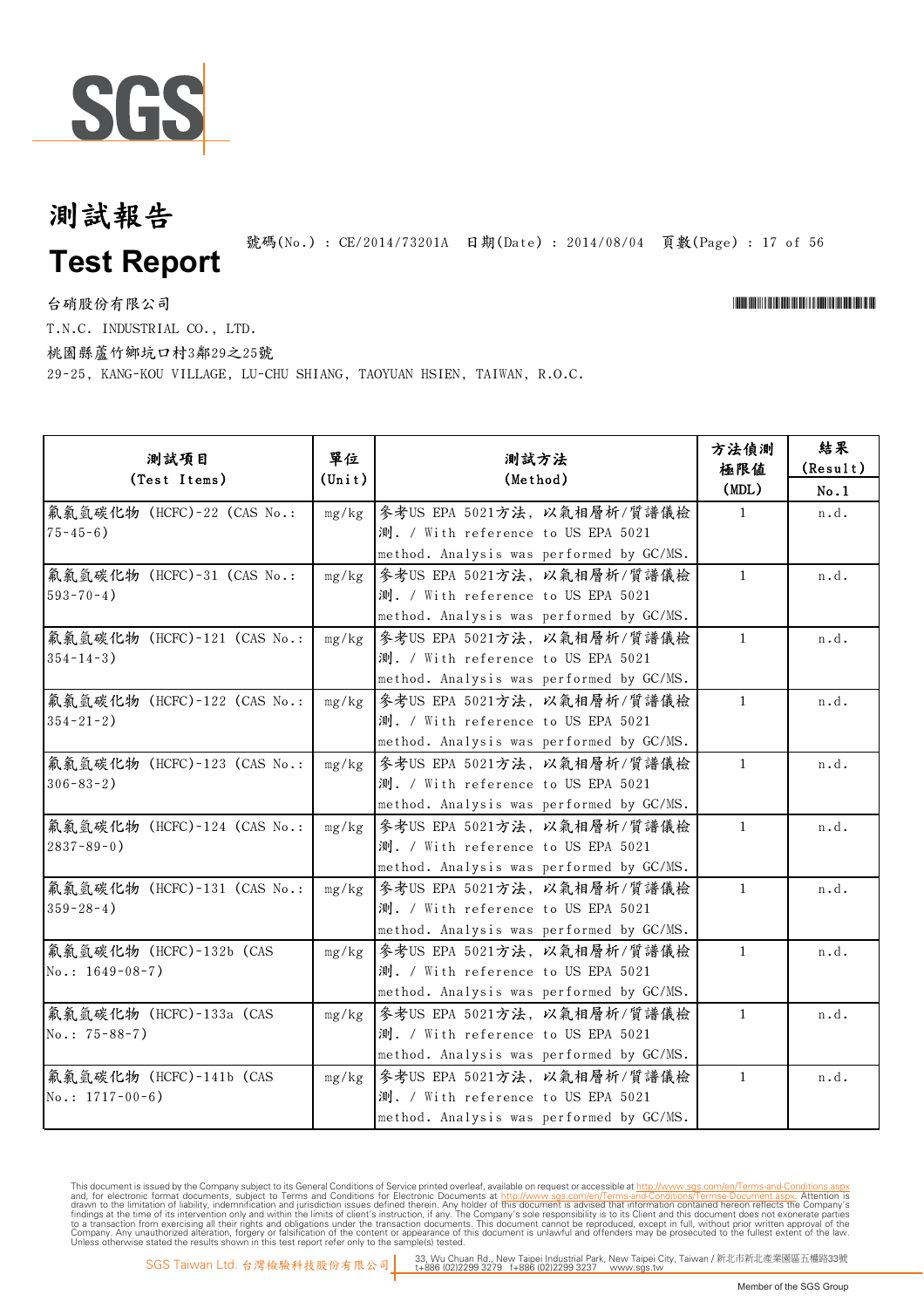

號碼(No.): CE/2014/73201A 日期(Date): 2014/08/04 頁數(Page): 18 of 56

台硝股份有限公司 \*Cerval and the contractor of the contractor of the contractor of the contractor of the contractor of the contractor of the contractor of the contractor of the contractor of the contractor of the contractor of t

T.N.C. INDUSTRIAL CO., LTD.

桃園縣蘆竹鄉坑口村3鄰29之25號

29-25, KANG-KOU VILLAGE, LU-CHU SHIANG, TAOYUAN HSIEN, TAIWAN, R.O.C.

| 测試項目<br>(Test Items)                            | 單位<br>$(\text{Unit})$ | 測試方法<br>(Method)                                                                                              | 方法偵測<br>極限値<br>(MDL) | 結果<br>(Result)<br>No.1 |
|-------------------------------------------------|-----------------------|---------------------------------------------------------------------------------------------------------------|----------------------|------------------------|
| 氟氯氫碳化物 (HCFC)-142b (CAS<br>$No.: 75-68-3)$      | mg/kg                 | 参考US EPA 5021方法, 以氣相層析/質譜儀檢<br>測. / With reference to US EPA 5021<br>method. Analysis was performed by GC/MS. | $\mathbf{1}$         | n.d.                   |
| 氟氯氫碳化物 (HCFC)-221 (CAS No.:<br>$422 - 26 - 4$ ) | mg/kg                 | 參考US EPA 5021方法, 以氣相層析/質譜儀檢<br>測. / With reference to US EPA 5021<br>method. Analysis was performed by GC/MS. | $\mathbf{1}$         | n.d.                   |
| 氟氯氫碳化物 (HCFC)-222 (CAS No.:<br>$422 - 49 - 1$ ) | mg/kg                 | 參考US EPA 5021方法,以氣相層析/質譜儀檢<br>測. / With reference to US EPA 5021<br>method. Analysis was performed by GC/MS.  | $\mathbf{1}$         | n.d.                   |
| 氟氯氫碳化物 (HCFC)-223 (CAS No.:<br>$422 - 52 - 6$ ) | mg/kg                 | 參考US EPA 5021方法, 以氣相層析/質譜儀檢<br>測. / With reference to US EPA 5021<br>method. Analysis was performed by GC/MS. | $\mathbf{1}$         | n.d.                   |
| 氟氯氫碳化物 (HCFC)-224 (CAS No.:<br>$422 - 54 - 8$ ) | mg/kg                 | 參考US EPA 5021方法,以氣相層析/質譜儀檢<br>測. / With reference to US EPA 5021<br>method. Analysis was performed by GC/MS.  | $\mathbf{1}$         | n.d.                   |
| 氟氯氫碳化物 (HCFC)-225ca (CAS<br>$No.: 422-56-0)$    | mg/kg                 | 參考US EPA 5021方法,以氣相層析/質譜儀檢<br>測. / With reference to US EPA 5021<br>method. Analysis was performed by GC/MS.  | $\mathbf{1}$         | n.d.                   |
| 氟氯氫碳化物 (HCFC)-225cb (CAS<br>$No.: 507-55-1)$    | mg/kg                 | 參考US EPA 5021方法,以氣相層析/質譜儀檢<br>測. / With reference to US EPA 5021<br>method. Analysis was performed by GC/MS.  | $\mathbf{1}$         | n.d.                   |
| 氟氯氫碳化物 (HCFC)-226 (CAS No.:<br>$431 - 87 - 8$ ) | mg/kg                 | 參考US EPA 5021方法,以氣相層析/質譜儀檢<br>測. / With reference to US EPA 5021<br>method. Analysis was performed by GC/MS.  | $\mathbf{1}$         | n.d.                   |
| 氟氯氫碳化物 (HCFC)-231 (CAS No.:<br>$421 - 94 - 3$ ) | mg/kg                 | 參考US EPA 5021方法, 以氣相層析/質譜儀檢<br>測. / With reference to US EPA 5021<br>method. Analysis was performed by GC/MS. | $\mathbf{1}$         | n.d.                   |
| 氟氯氫碳化物 (HCFC)-232 (CAS No.:<br>$460 - 89 - 9$ ) | mg/kg                 | 參考US EPA 5021方法,以氣相層析/質譜儀檢<br>測. / With reference to US EPA 5021<br>method. Analysis was performed by GC/MS.  | $\mathbf{1}$         | n.d.                   |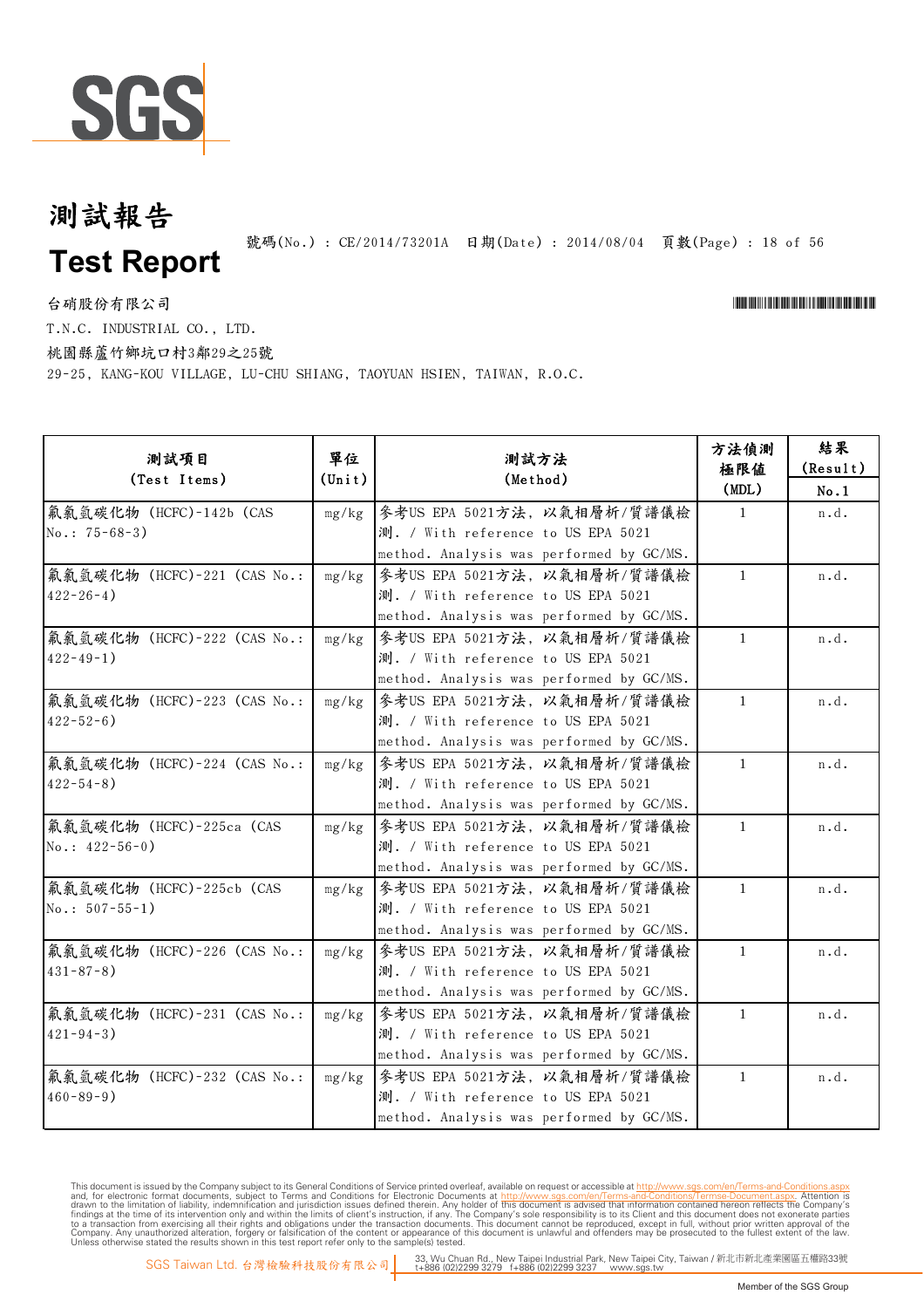

號碼(No.): CE/2014/73201A 日期(Date): 2014/08/04 頁數(Page): 19 of 56

台硝股份有限公司 \*Cerval and the contractor of the contractor of the contractor of the contractor of the contractor of the contractor of the contractor of the contractor of the contractor of the contractor of the contractor of t

T.N.C. INDUSTRIAL CO., LTD.

桃園縣蘆竹鄉坑口村3鄰29之25號

29-25, KANG-KOU VILLAGE, LU-CHU SHIANG, TAOYUAN HSIEN, TAIWAN, R.O.C.

| 测試項目<br>(Test Items)                             | 單位<br>$(\text{Unit})$ | 測試方法<br>(Method)                                                                                              | 方法偵測<br>極限值<br>(MDL) | 結果<br>(Result)<br>No.1 |
|--------------------------------------------------|-----------------------|---------------------------------------------------------------------------------------------------------------|----------------------|------------------------|
| 氟氯氫碳化物 (HCFC)-233 (CAS No.:<br>$7125 - 84 - 0$ ) | mg/kg                 | 参考US EPA 5021方法, 以氣相層析/質譜儀檢<br>測. / With reference to US EPA 5021<br>method. Analysis was performed by GC/MS. | $\mathbf{1}$         | n.d.                   |
| 氟氯氫碳化物 (HCFC)-234 (CAS No.:<br>$425 - 94 - 5$ )  | mg/kg                 | 參考US EPA 5021方法, 以氣相層析/質譜儀檢<br>測. / With reference to US EPA 5021<br>method. Analysis was performed by GC/MS. | $\mathbf{1}$         | n.d.                   |
| 氟氯氫碳化物 (HCFC)-235 (CAS No.:<br>$460 - 92 - 4$ )  | mg/kg                 | 參考US EPA 5021方法,以氣相層析/質譜儀檢<br>測. / With reference to US EPA 5021<br>method. Analysis was performed by GC/MS.  | $\mathbf{1}$         | n.d.                   |
| 氟氯氫碳化物 (HCFC)-241 (CAS No.:<br>$666 - 27 - 3$ )  | mg/kg                 | 參考US EPA 5021方法, 以氣相層析/質譜儀檢<br>測. / With reference to US EPA 5021<br>method. Analysis was performed by GC/MS. | $\mathbf{1}$         | n.d.                   |
| 氟氯氫碳化物 (HCFC)-242 (CAS No.:<br>$460 - 63 - 9$ )  | mg/kg                 | 參考US EPA 5021方法,以氣相層析/質譜儀檢<br>測. / With reference to US EPA 5021<br>method. Analysis was performed by GC/MS.  | $\mathbf{1}$         | n.d.                   |
| 氟氯氫碳化物 (HCFC)-243 (CAS No.:<br>$460 - 69 - 5$ )  | mg/kg                 | 參考US EPA 5021方法, 以氣相層析/質譜儀檢<br>測. / With reference to US EPA 5021<br>method. Analysis was performed by GC/MS. | $\mathbf{1}$         | n.d.                   |
| 氟氯氫碳化物 (HCFC)-244                                | mg/kg                 | 參考US EPA 5021方法,以氣相層析/質譜儀檢<br>測. / With reference to US EPA 5021<br>method. Analysis was performed by GC/MS.  | $\mathbf{1}$         | n.d.                   |
| 氟氯氫碳化物 (HCFC)-251 (CAS No.:<br>$421 - 41 - 0$ )  | mg/kg                 | 參考US EPA 5021方法,以氣相層析/質譜儀檢<br>測. / With reference to US EPA 5021<br>method. Analysis was performed by GC/MS.  | $\mathbf{1}$         | n.d.                   |
| 氟氯氫碳化物 (HCFC)-252 (CAS No.:<br>$819 - 00 - 1$ )  | mg/kg                 | 參考US EPA 5021方法, 以氣相層析/質譜儀檢<br>測. / With reference to US EPA 5021<br>method. Analysis was performed by GC/MS. | $\mathbf{1}$         | n.d.                   |
| 氟氯氫碳化物 (HCFC)-253 (CAS No.:<br>$460 - 35 - 5$ )  | mg/kg                 | 參考US EPA 5021方法,以氣相層析/質譜儀檢<br>測. / With reference to US EPA 5021<br>method. Analysis was performed by GC/MS.  | $\mathbf{1}$         | n.d.                   |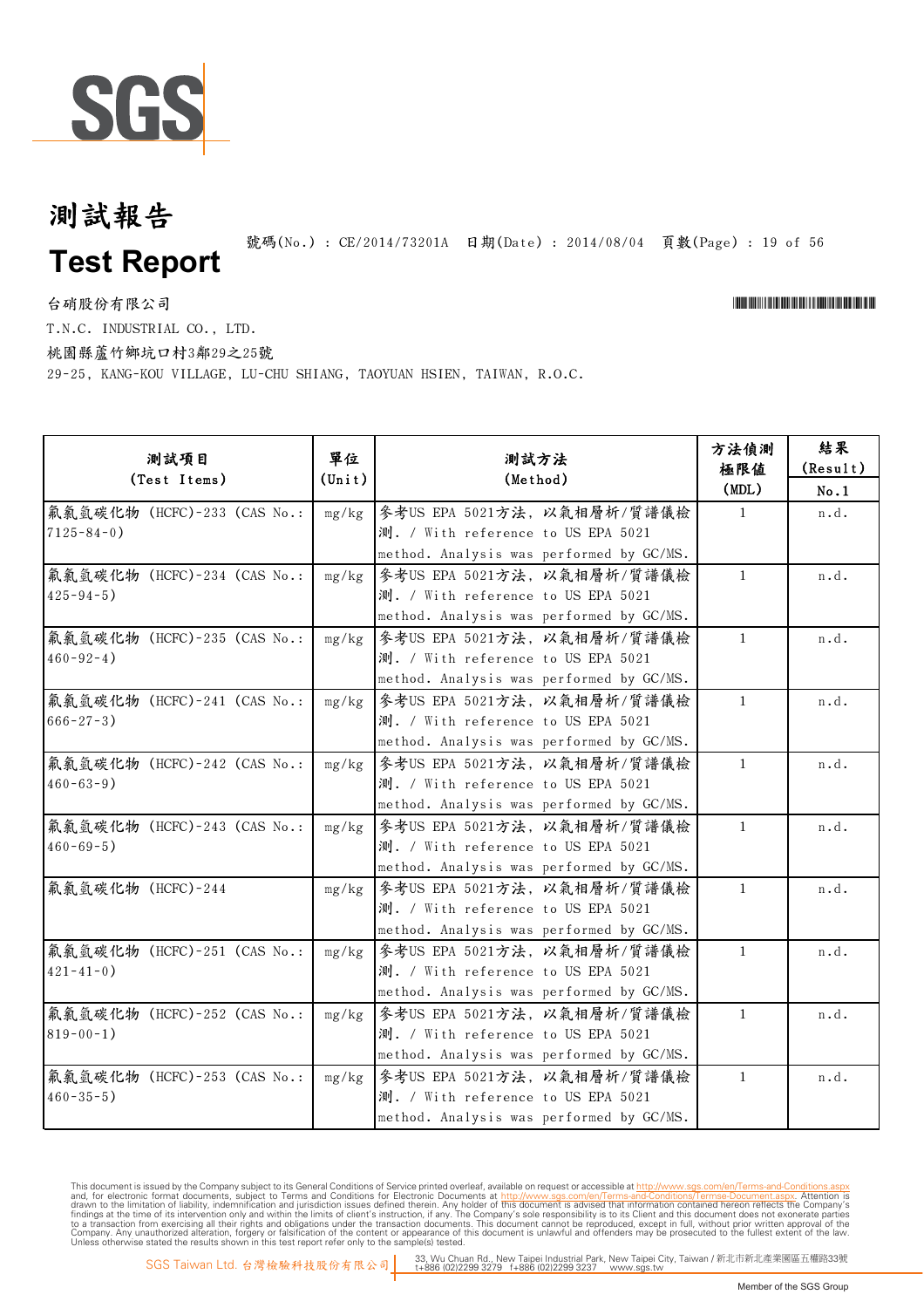

號碼(No.): CE/2014/73201A 日期(Date): 2014/08/04 頁數(Page): 20 of 56

台硝股份有限公司 \*Cerval and the contractor of the contractor of the contractor of the contractor of the contractor of the contractor of the contractor of the contractor of the contractor of the contractor of the contractor of t T.N.C. INDUSTRIAL CO., LTD.

桃園縣蘆竹鄉坑口村3鄰29之25號

29-25, KANG-KOU VILLAGE, LU-CHU SHIANG, TAOYUAN HSIEN, TAIWAN, R.O.C.

| 測試項目<br>(Test Items)                                    | 單位<br>$(\text{Unit})$ | 測試方法<br>(Method)                                                                                              | 方法偵測<br>極限值<br>(MDL) | 結果<br>(Result)<br>No.1 |
|---------------------------------------------------------|-----------------------|---------------------------------------------------------------------------------------------------------------|----------------------|------------------------|
| 氟氯氫碳化物 (HCFC)-261 (CAS No.:<br>$420 - 97 - 3$ )         | mg/kg                 | 參考US EPA 5021方法, 以氣相層析/質譜儀檢<br>測. / With reference to US EPA 5021<br>method. Analysis was performed by GC/MS. | $\mathbf{1}$         | n.d.                   |
| 氟氯氫碳化物 (HCFC)-262 (CAS No.:<br>$421 - 02 - 03$ )        | mg/kg                 | 參考US EPA 5021方法, 以氣相層析/質譜儀檢<br>測. / With reference to US EPA 5021<br>method. Analysis was performed by GC/MS. | $\mathbf{1}$         | n.d.                   |
| 氟氯氫碳化物 (HCFC)-271 (CAS No.:<br>$430 - 55 - 7$ )         | mg/kg                 | 參考US EPA 5021方法, 以氣相層析/質譜儀檢<br>測. / With reference to US EPA 5021<br>method. Analysis was performed by GC/MS. | $\mathbf{1}$         | n.d.                   |
| 海龍 (Halons)                                             |                       |                                                                                                               |                      |                        |
| 海龍 (Halon)-1211 (CAS No.: 353-<br>$59-3)$               | mg/kg                 | 參考US EPA 5021方法, 以氣相層析/質譜儀檢<br>測. / With reference to US EPA 5021<br>method. Analysis was performed by GC/MS. | $\mathbf{1}$         | n.d.                   |
| 海龍 (Halon)-1301 (CAS No.: 75-<br>$63-8)$                | mg/kg                 | 參考US EPA 5021方法, 以氣相層析/質譜儀檢<br>測. / With reference to US EPA 5021<br>method. Analysis was performed by GC/MS. | $\mathbf{1}$         | n.d.                   |
| 海龍 (Halon)-2402 (CAS No.: 124-<br>$73-2)$               | mg/kg                 | 参考US EPA 5021方法, 以氣相層析/質譜儀檢<br>測. / With reference to US EPA 5021<br>method. Analysis was performed by GC/MS. | $\mathbf{1}$         | n.d.                   |
| 不完全鹵化氟溴化物 / HBFCs<br>(Hydrobromofluorocarbons)          |                       |                                                                                                               |                      |                        |
| 不完全鹵化氟溴化物 (HBFC)-21B2<br>(CHFBr2) (CAS No.: 1868-53-7)  | mg/kg                 | 參考US EPA 5021方法, 以氣相層析/質譜儀檢<br>測. / With reference to US EPA 5021<br>method. Analysis was performed by GC/MS. | $\mathbf{1}$         | n.d.                   |
| 不完全鹵化氟溴化物 (HBFC)-22B1<br>(CHF2Br) (CAS No.: 1511-62-2)  | mg/kg                 | 參考US EPA 5021方法, 以氣相層析/質譜儀檢<br>測. / With reference to US EPA 5021<br>method. Analysis was performed by GC/MS. | $\mathbf{1}$         | n.d.                   |
| 不完全鹵化氟溴化物 (HBFC)-31B1<br>$(CH2FBr)$ (CAS No.: 373-52-4) | mg/kg                 | 參考US EPA 5021方法, 以氣相層析/質譜儀檢<br>測. / With reference to US EPA 5021<br>method. Analysis was performed by GC/MS. | $\mathbf{1}$         | n.d.                   |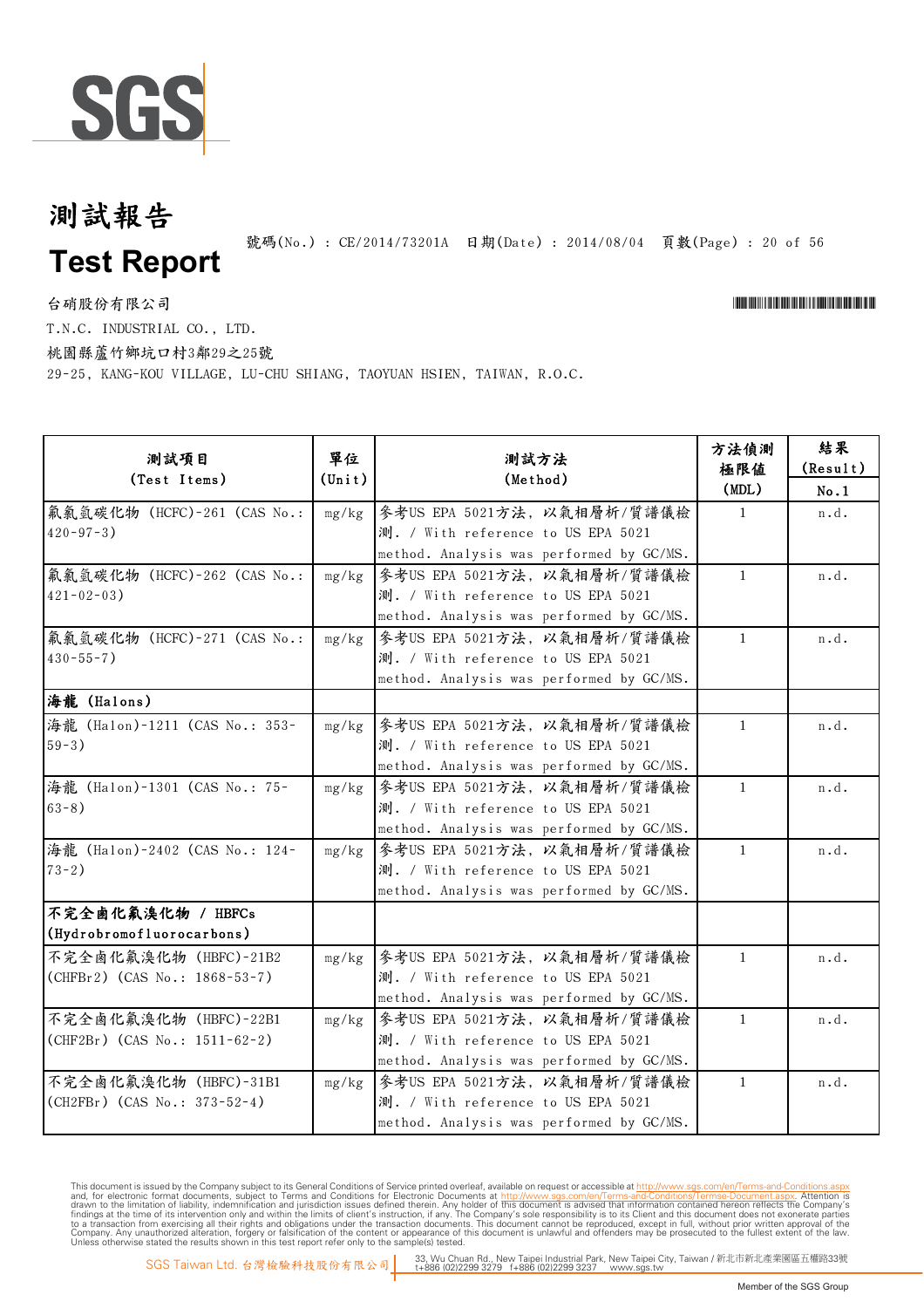

號碼(No.): CE/2014/73201A 日期(Date): 2014/08/04 頁數(Page): 21 of 56

台硝股份有限公司

\*CE/2014/73201A\*CE/2014/73201A\*CE/2014/73201A\*CE/2014

T.N.C. INDUSTRIAL CO., LTD.

桃園縣蘆竹鄉坑口村3鄰29之25號

29-25, KANG-KOU VILLAGE, LU-CHU SHIANG, TAOYUAN HSIEN, TAIWAN, R.O.C.

| 测試項目<br>(Test Items)                  | 單位<br>$(\text{Unit})$ | 測試方法<br>(Method)                                                                                              | 方法偵測<br>極限値<br>(MDL) | 結果<br>(Result)<br>No.1 |
|---------------------------------------|-----------------------|---------------------------------------------------------------------------------------------------------------|----------------------|------------------------|
| 不完全鹵化氟溴化物 (HBFC)-121B4<br>(C2HFBr4)   | mg/kg                 | 參考US EPA 5021方法, 以氣相層析/質譜儀檢<br>測. / With reference to US EPA 5021<br>method. Analysis was performed by GC/MS. | $\mathbf{1}$         | n.d.                   |
| 不完全鹵化氟溴化物 (HBFC)-122B3<br>(C2HF2Br3)  | mg/kg                 | 參考US EPA 5021方法, 以氣相層析/質譜儀檢<br>測. / With reference to US EPA 5021<br>method. Analysis was performed by GC/MS. | $\mathbf{1}$         | n.d.                   |
| 不完全鹵化氟溴化物 (HBFC)-123B2<br>(C2HF3Br2)  | mg/kg                 | 參考US EPA 5021方法, 以氣相層析/質譜儀檢<br>測. / With reference to US EPA 5021<br>method. Analysis was performed by GC/MS. | $\mathbf{1}$         | n.d.                   |
| 不完全鹵化氟溴化物 (HBFC)-124B1<br>(C2HF4Br)   | mg/kg                 | 參考US EPA 5021方法, 以氣相層析/質譜儀檢<br>測. / With reference to US EPA 5021<br>method. Analysis was performed by GC/MS. | $\mathbf{1}$         | n.d.                   |
| 不完全鹵化氟溴化物 (HBFC)-131B3<br>(C2H2FBr3)  | mg/kg                 | 參考US EPA 5021方法, 以氣相層析/質譜儀檢<br>測. / With reference to US EPA 5021<br>method. Analysis was performed by GC/MS. | $\mathbf{1}$         | n.d.                   |
| 不完全鹵化氟溴化物 (HBFC)-132B2<br>(C2H2F2Br2) | mg/kg                 | 參考US EPA 5021方法, 以氣相層析/質譜儀檢<br>測. / With reference to US EPA 5021<br>method. Analysis was performed by GC/MS. | $\mathbf{1}$         | n.d.                   |
| 不完全鹵化氟溴化物 (HBFC)-133B1<br>(C2H2F3Br)  | mg/kg                 | 參考US EPA 5021方法, 以氣相層析/質譜儀檢<br>測. / With reference to US EPA 5021<br>method. Analysis was performed by GC/MS. | $\mathbf{1}$         | n.d.                   |
| 不完全鹵化氟溴化物 (HBFC)-141B2<br>(C2H3FBr2)  | mg/kg                 | 參考US EPA 5021方法, 以氣相層析/質譜儀檢<br>測. / With reference to US EPA 5021<br>method. Analysis was performed by GC/MS. | $\mathbf{1}$         | n.d.                   |
| 不完全鹵化氟溴化物 (HBFC)-142B1<br>(C2H3F2Br)  | mg/kg                 | 參考US EPA 5021方法, 以氣相層析/質譜儀檢<br>測. / With reference to US EPA 5021<br>method. Analysis was performed by GC/MS. | $\mathbf{1}$         | n.d.                   |
| 不完全鹵化氟溴化物 (HBFC)-151B1<br>(C2H4FBr)   | mg/kg                 | 參考US EPA 5021方法, 以氣相層析/質譜儀檢<br>測. / With reference to US EPA 5021<br>method. Analysis was performed by GC/MS. | $\mathbf{1}$         | n.d.                   |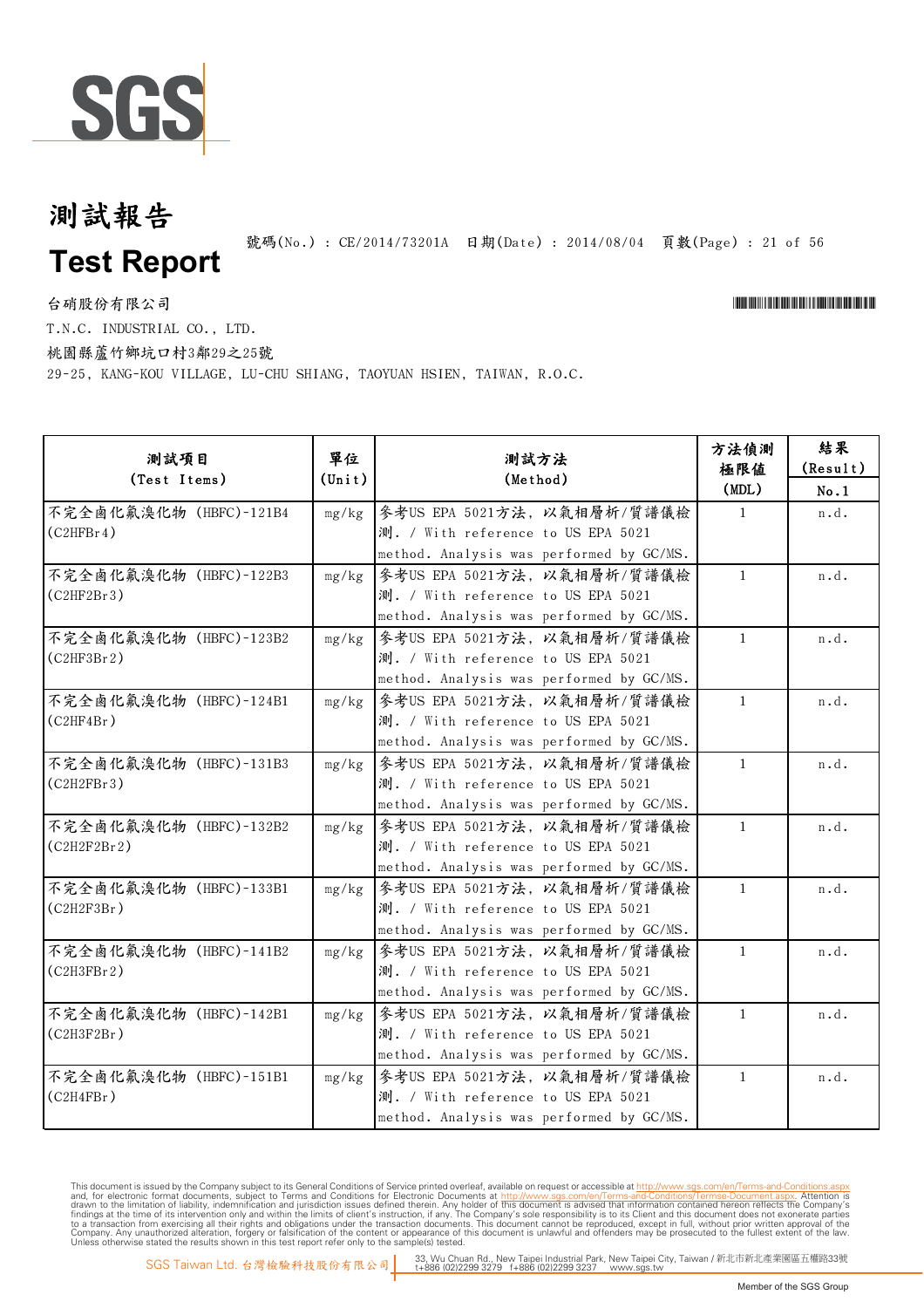

號碼(No.): CE/2014/73201A 日期(Date): 2014/08/04 頁數(Page): 22 of 56

台硝股份有限公司

\*CE/2014/73201A\*CE/2014/73201A\*CE/2014/73201A\*CE/2014

T.N.C. INDUSTRIAL CO., LTD.

桃園縣蘆竹鄉坑口村3鄰29之25號

29-25, KANG-KOU VILLAGE, LU-CHU SHIANG, TAOYUAN HSIEN, TAIWAN, R.O.C.

| 測試項目<br>(Test Items)                  | 單位<br>$(\texttt{Unit})$ | 測試方法<br>(Method)                                                                                              | 方法偵測<br>極限値<br>(MDL) | 結果<br>(Result)<br>No.1 |
|---------------------------------------|-------------------------|---------------------------------------------------------------------------------------------------------------|----------------------|------------------------|
| 不完全鹵化氟溴化物 (HBFC)-221B6<br>(C3HFBr6)   | mg/kg                   | 参考US EPA 5021方法, 以氣相層析/質譜儀檢<br>測. / With reference to US EPA 5021<br>method. Analysis was performed by GC/MS. | $\mathbf{1}$         | n.d.                   |
| 不完全鹵化氟溴化物 (HBFC)-222B5<br>(C3HF2Br5)  | mg/kg                   | 參考US EPA 5021方法, 以氣相層析/質譜儀檢<br>測. / With reference to US EPA 5021<br>method. Analysis was performed by GC/MS. | $\mathbf{1}$         | n.d.                   |
| 不完全鹵化氟溴化物 (HBFC)-223B4<br>(C3HF3Br4)  | mg/kg                   | 參考US EPA 5021方法,以氣相層析/質譜儀檢<br>測. / With reference to US EPA 5021<br>method. Analysis was performed by GC/MS.  | $\mathbf{1}$         | n.d.                   |
| 不完全鹵化氟溴化物 (HBFC)-224B3<br>(C3HF4Br3)  | mg/kg                   | 參考US EPA 5021方法,以氣相層析/質譜儀檢<br>測. / With reference to US EPA 5021<br>method. Analysis was performed by GC/MS.  | $\mathbf{1}$         | n.d.                   |
| 不完全鹵化氟溴化物 (HBFC)-225B2<br>(C3HF5Br2)  | mg/kg                   | 參考US EPA 5021方法,以氣相層析/質譜儀檢<br>測. / With reference to US EPA 5021<br>method. Analysis was performed by GC/MS.  | $\mathbf{1}$         | n.d.                   |
| 不完全鹵化氟溴化物 (HBFC)-226B1<br>(C3HF6Br)   | mg/kg                   | 參考US EPA 5021方法,以氣相層析/質譜儀檢<br>測. / With reference to US EPA 5021<br>method. Analysis was performed by GC/MS.  | $\mathbf{1}$         | n.d.                   |
| 不完全鹵化氟溴化物 (HBFC)-231B5<br>(C3H2FBr5)  | mg/kg                   | 參考US EPA 5021方法,以氣相層析/質譜儀檢<br>測. / With reference to US EPA 5021<br>method. Analysis was performed by GC/MS.  | $\mathbf{1}$         | n.d.                   |
| 不完全鹵化氟溴化物 (HBFC)-232B4<br>(C3H2F2Br4) | mg/kg                   | 參考US EPA 5021方法,以氣相層析/質譜儀檢<br>測. / With reference to US EPA 5021<br>method. Analysis was performed by GC/MS.  | $\mathbf{1}$         | n.d.                   |
| 不完全鹵化氟溴化物 (HBFC)-233B3<br>(C3H2F3Br3) | mg/kg                   | 參考US EPA 5021方法, 以氣相層析/質譜儀檢<br>測. / With reference to US EPA 5021<br>method. Analysis was performed by GC/MS. | $\mathbf{1}$         | n.d.                   |
| 不完全鹵化氟溴化物 (HBFC)-234B2<br>(C3H2F4Br2) | mg/kg                   | 參考US EPA 5021方法, 以氣相層析/質譜儀檢<br>測. / With reference to US EPA 5021<br>method. Analysis was performed by GC/MS. | $\mathbf{1}$         | n.d.                   |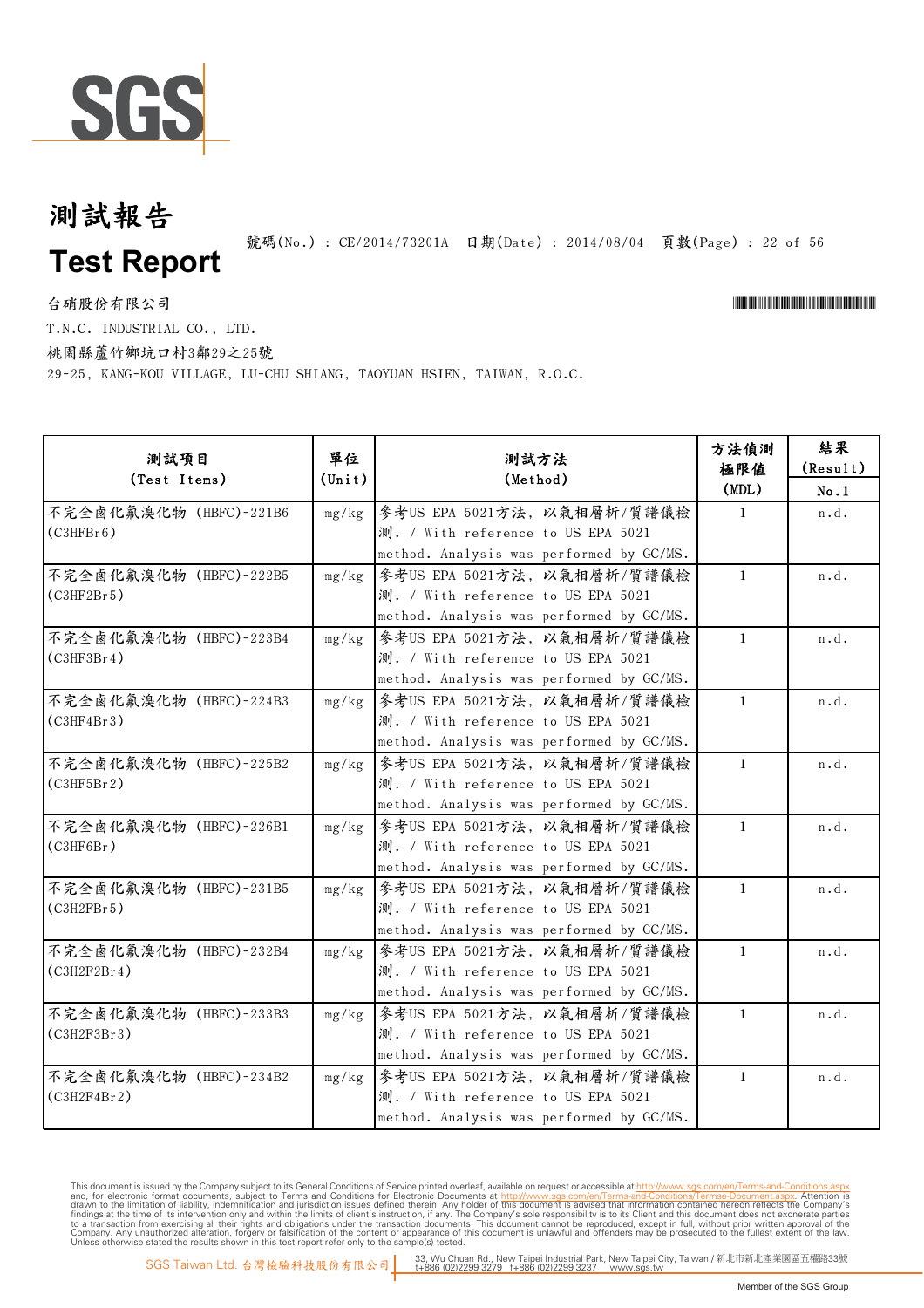

號碼(No.): CE/2014/73201A 日期(Date): 2014/08/04 頁數(Page): 23 of 56

台硝股份有限公司 \*Cerval and the contractor of the contractor of the contractor of the contractor of the contractor of the contractor of the contractor of the contractor of the contractor of the contractor of the contractor of t

T.N.C. INDUSTRIAL CO., LTD.

桃園縣蘆竹鄉坑口村3鄰29之25號

29-25, KANG-KOU VILLAGE, LU-CHU SHIANG, TAOYUAN HSIEN, TAIWAN, R.O.C.

| 测試項目<br>(Test Items)                  | 單位<br>$(\text{Unit})$ | 測試方法<br>(Method)                                                                                              | 方法偵測<br>極限値<br>(MDL) | 結果<br>(Result)<br>No.1 |
|---------------------------------------|-----------------------|---------------------------------------------------------------------------------------------------------------|----------------------|------------------------|
| 不完全鹵化氟溴化物 (HBFC)-235B1<br>(C3H2F5Br)  | mg/kg                 | 參考US EPA 5021方法, 以氣相層析/質譜儀檢<br>測. / With reference to US EPA 5021<br>method. Analysis was performed by GC/MS. | $\mathbf{1}$         | n.d.                   |
| 不完全鹵化氟溴化物 (HBFC)-241B4<br>(C3H3FBr4)  | mg/kg                 | 參考US EPA 5021方法, 以氣相層析/質譜儀檢<br>測. / With reference to US EPA 5021<br>method. Analysis was performed by GC/MS. | $\mathbf{1}$         | n.d.                   |
| 不完全鹵化氟溴化物 (HBFC)-242B3<br>(C3H3F2Br3) | mg/kg                 | 參考US EPA 5021方法,以氣相層析/質譜儀檢<br>測. / With reference to US EPA 5021<br>method. Analysis was performed by GC/MS.  | $\mathbf{1}$         | n.d.                   |
| 不完全鹵化氟溴化物 (HBFC)-243B2<br>(C3H3F3Br2) | mg/kg                 | 參考US EPA 5021方法, 以氣相層析/質譜儀檢<br>測. / With reference to US EPA 5021<br>method. Analysis was performed by GC/MS. | $\mathbf{1}$         | n.d.                   |
| 不完全鹵化氟溴化物 (HBFC)-244B1<br>(C3H3F4Br)  | mg/kg                 | 參考US EPA 5021方法, 以氣相層析/質譜儀檢<br>測. / With reference to US EPA 5021<br>method. Analysis was performed by GC/MS. | $\mathbf{1}$         | n.d.                   |
| 不完全鹵化氟溴化物 (HBFC)-251B3<br>(C3H4FBr3)  | mg/kg                 | 參考US EPA 5021方法, 以氣相層析/質譜儀檢<br>測. / With reference to US EPA 5021<br>method. Analysis was performed by GC/MS. | $\mathbf{1}$         | n.d.                   |
| 不完全鹵化氟溴化物 (HBFC)-252B2<br>(C3H4F2Br2) | mg/kg                 | 參考US EPA 5021方法, 以氣相層析/質譜儀檢<br>測. / With reference to US EPA 5021<br>method. Analysis was performed by GC/MS. | $\mathbf{1}$         | n.d.                   |
| 不完全鹵化氟溴化物 (HBFC)-253B1<br>(C3H4F3Br)  | mg/kg                 | 參考US EPA 5021方法,以氣相層析/質譜儀檢<br>測. / With reference to US EPA 5021<br>method. Analysis was performed by GC/MS.  | $\mathbf{1}$         | n.d.                   |
| 不完全鹵化氟溴化物 (HBFC)-261B2<br>(C3H5FBr2)  | mg/kg                 | 參考US EPA 5021方法, 以氣相層析/質譜儀檢<br>測. / With reference to US EPA 5021<br>method. Analysis was performed by GC/MS. | $\mathbf{1}$         | n.d.                   |
| 不完全鹵化氟溴化物 (HBFC)-262B1<br>(C3H5F2Br)  | mg/kg                 | 參考US EPA 5021方法, 以氣相層析/質譜儀檢<br>測. / With reference to US EPA 5021<br>method. Analysis was performed by GC/MS. | $\mathbf{1}$         | n.d.                   |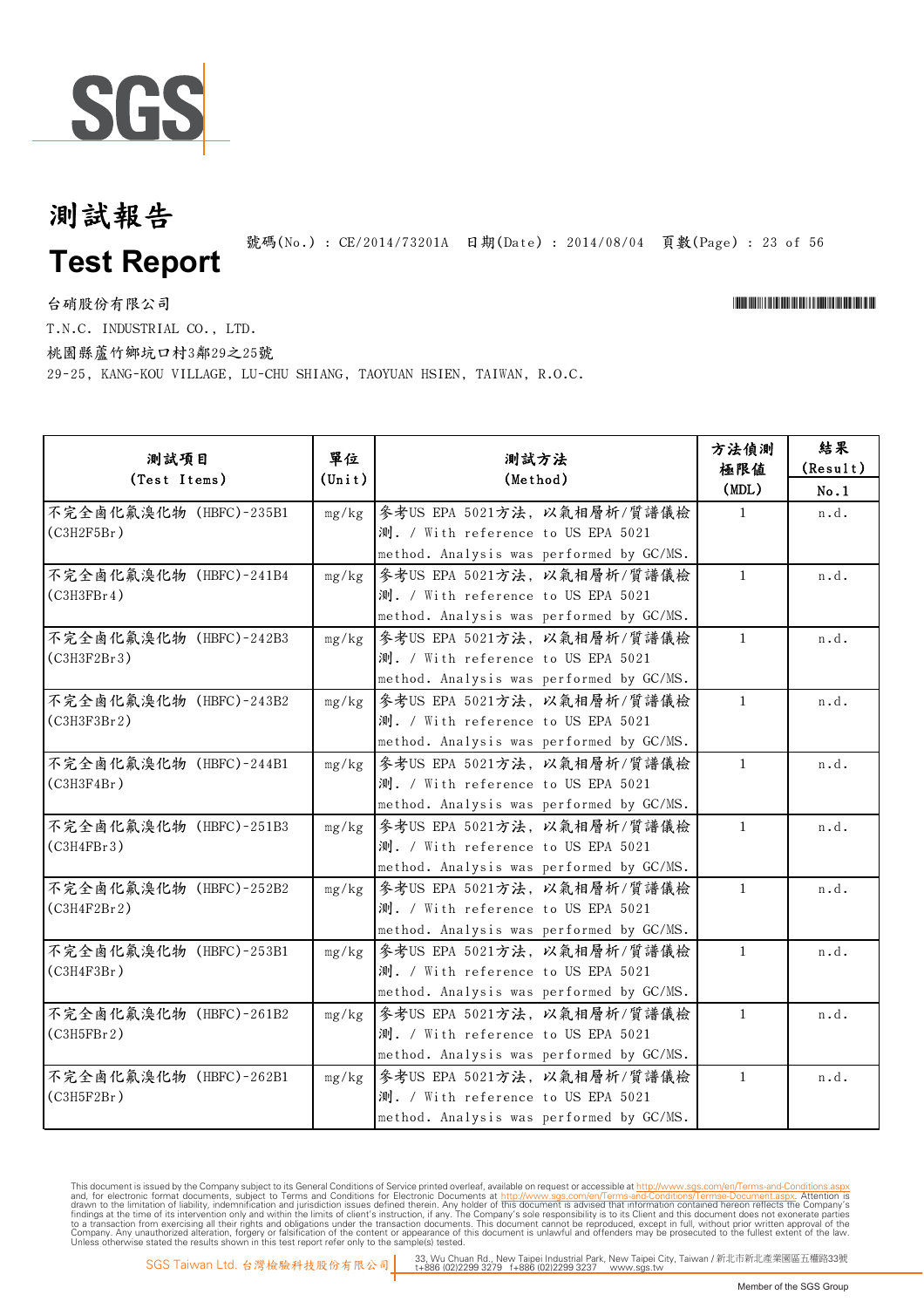

號碼(No.): CE/2014/73201A 日期(Date): 2014/08/04 頁數(Page): 24 of 56

台硝股份有限公司 \*Cerval and the contractor of the contractor of the contractor of the contractor of the contractor of the contractor of the contractor of the contractor of the contractor of the contractor of the contractor of t

T.N.C. INDUSTRIAL CO., LTD.

桃園縣蘆竹鄉坑口村3鄰29之25號

29-25, KANG-KOU VILLAGE, LU-CHU SHIANG, TAOYUAN HSIEN, TAIWAN, R.O.C.

| 測試項目<br>(Test Items)                                | 單位<br>$(\text{Unit})$ | 測試方法<br>(Method)                                                                                              | 方法偵測<br>極限值<br>(MDL) | 結果<br>(Result)<br>No.1 |
|-----------------------------------------------------|-----------------------|---------------------------------------------------------------------------------------------------------------|----------------------|------------------------|
| 不完全鹵化氟溴化物 (HBFC)-271B1<br>(C3H6FBr)                 | mg/kg                 | 參考US EPA 5021方法, 以氣相層析/質譜儀檢<br>測. / With reference to US EPA 5021<br>method. Analysis was performed by GC/MS. | $\mathbf{1}$         | n.d.                   |
| 氫氟碳化物 / HFCs<br>(Hydrofluorocarbon)                 |                       |                                                                                                               |                      |                        |
| 氫氟碳化物 (HFC)-23 (CHF3) (CAS<br>$No.: 75-46-7)$       | mg/kg                 | 參考US EPA 5021方法, 以氣相層析/質譜儀檢<br>測. / With reference to US EPA 5021<br>method. Analysis was performed by GC/MS. | $\mathbf{1}$         | n.d.                   |
| 氫氟碳化物 (HFC)-32 (CH2F2) (CAS<br>$No.: 75-10-5)$      | mg/kg                 | 參考US EPA 5021方法, 以氣相層析/質譜儀檢<br>測. / With reference to US EPA 5021<br>method. Analysis was performed by GC/MS. | $\mathbf{1}$         | n.d.                   |
| 氫氟碳化物 (HFC)-41 (CH3F) (CAS<br>$No.: 593-53-3)$      | mg/kg                 | 參考US EPA 5021方法,以氣相層析/質譜儀檢<br>測. / With reference to US EPA 5021<br>method. Analysis was performed by GC/MS.  | $\mathbf{1}$         | n.d.                   |
| 氫氟碳化物 (HFC)-43-10mee<br>(C5H2F10)                   | mg/kg                 | 參考US EPA 5021方法,以氣相層析/質譜儀檢<br>測. / With reference to US EPA 5021<br>method. Analysis was performed by GC/MS.  | $\mathbf{1}$         | n.d.                   |
| 氫氟碳化物 (HFC)-125 (C2HF5)                             | mg/kg                 | 參考US EPA 5021方法,以氣相層析/質譜儀檢<br>測. / With reference to US EPA 5021<br>method. Analysis was performed by GC/MS.  | $\mathbf{1}$         | n.d.                   |
| 氫氟碳化物 (HFC)-134 (C2H2F4)                            | mg/kg                 | 參考US EPA 5021方法,以氣相層析/質譜儀檢<br>測. / With reference to US EPA 5021<br>method. Analysis was performed by GC/MS.  | $\mathbf{1}$         | n.d.                   |
| 氫氟碳化物 (HFC)-134a (CH2FCF3)<br>$(CAS No.: 811-97-2)$ | mg/kg                 | 參考US EPA 5021方法,以氣相層析/質譜儀檢<br>測. / With reference to US EPA 5021<br>method. Analysis was performed by GC/MS.  | $\mathbf{1}$         | n.d.                   |
| 氫氟碳化物 (HFC)-143 (CH3F3)                             | mg/kg                 | 参考US EPA 5021方法, 以氣相層析/質譜儀檢<br>測. / With reference to US EPA 5021<br>method. Analysis was performed by GC/MS. | $\mathbf{1}$         | n.d.                   |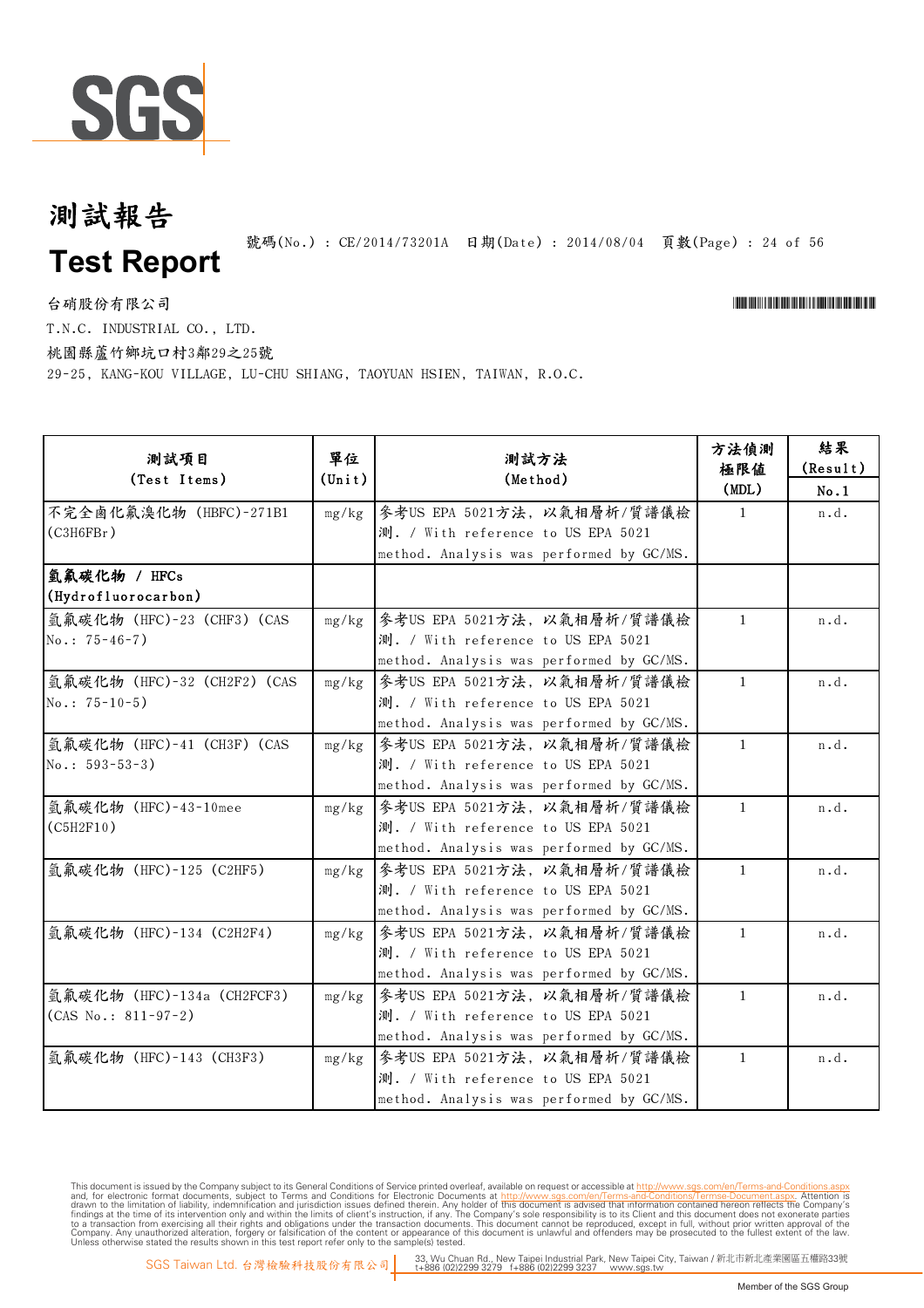

號碼(No.): CE/2014/73201A 日期(Date): 2014/08/04 頁數(Page): 25 of 56

台硝股份有限公司 \*Cerval and the contractor of the contractor of the contractor of the contractor of the contractor of the contractor of the contractor of the contractor of the contractor of the contractor of the contractor of t T.N.C. INDUSTRIAL CO., LTD.

桃園縣蘆竹鄉坑口村3鄰29之25號

29-25, KANG-KOU VILLAGE, LU-CHU SHIANG, TAOYUAN HSIEN, TAIWAN, R.O.C.

| 測試項目<br>(Test Items)                                | 單位<br>$(\text{Unit})$ | 測試方法<br>(Method)                                                                                              | 方法偵測<br>極限值<br>(MDL) | 結果<br>(Result)<br>No.1 |
|-----------------------------------------------------|-----------------------|---------------------------------------------------------------------------------------------------------------|----------------------|------------------------|
| 氫氟碳化物 (HFC)-143a (CH3F3)                            | mg/kg                 | 參考US EPA 5021方法, 以氣相層析/質譜儀檢<br>測. / With reference to US EPA 5021<br>method. Analysis was performed by GC/MS. | $\mathbf{1}$         | n.d.                   |
| 氫氟碳化物 (HFC)-152a (C2H4F2)<br>$(CAS No.: 75-37-6)$   | mg/kg                 | 參考US EPA 5021方法,以氣相層析/質譜儀檢<br>測. / With reference to US EPA 5021<br>method. Analysis was performed by GC/MS.  | $\mathbf{1}$         | n.d.                   |
| 氫氟碳化物 (HFC)-227ea (C3HF7)<br>$(CAS No.: 431-89-0)$  | mg/kg                 | 參考US EPA 5021方法, 以氣相層析/質譜儀檢<br>測. / With reference to US EPA 5021<br>method. Analysis was performed by GC/MS. | $\mathbf{1}$         | n.d.                   |
| 氫氟碳化物 (HFC)-236fa (C3H2F6)                          | mg/kg                 | 参考US EPA 5021方法, 以氣相層析/質譜儀檢<br>測. / With reference to US EPA 5021<br>method. Analysis was performed by GC/MS. | $\mathbf{1}$         | n.d.                   |
| 氫氟碳化物 (HFC)-236ea (C3H2F6)<br>$(CAS No.: 431-63-0)$ | mg/kg                 | 參考US EPA 5021方法,以氣相層析/質譜儀檢<br>測. / With reference to US EPA 5021<br>method. Analysis was performed by GC/MS.  | $\mathbf{1}$         | n.d.                   |
| 氫氟碳化物 (HFC)-245ca (C3H3F5)                          | mg/kg                 | 參考US EPA 5021方法, 以氣相層析/質譜儀檢<br>測. / With reference to US EPA 5021<br>method. Analysis was performed by GC/MS. | $\mathbf{1}$         | n.d.                   |
| 氫氟碳化物 (HFC)-245fa (C3H3F5)                          | mg/kg                 | 參考US EPA 5021方法,以氣相層析/質譜儀檢<br>測. / With reference to US EPA 5021<br>method. Analysis was performed by GC/MS.  | $\mathbf{1}$         | n.d.                   |
| 氫氟碳化物 (HFC)-365mfc (C4H5F5)                         | mg/kg                 | 參考US EPA 5021方法, 以氣相層析/質譜儀檢<br>測. / With reference to US EPA 5021<br>method. Analysis was performed by GC/MS. | $\mathbf{1}$         | n.d.                   |
| 全氟碳化物 / PFCs<br>(Perfluorocarbon)                   |                       |                                                                                                               |                      |                        |
| 四氟甲烷 / F14 (CAS No.: 75-73-0)                       | mg/kg                 | 參考US EPA 5021方法, 以氣相層析/質譜儀檢<br>測. / With reference to US EPA 5021<br>method. Analysis was performed by GC/MS. | $\mathbf{1}$         | n.d.                   |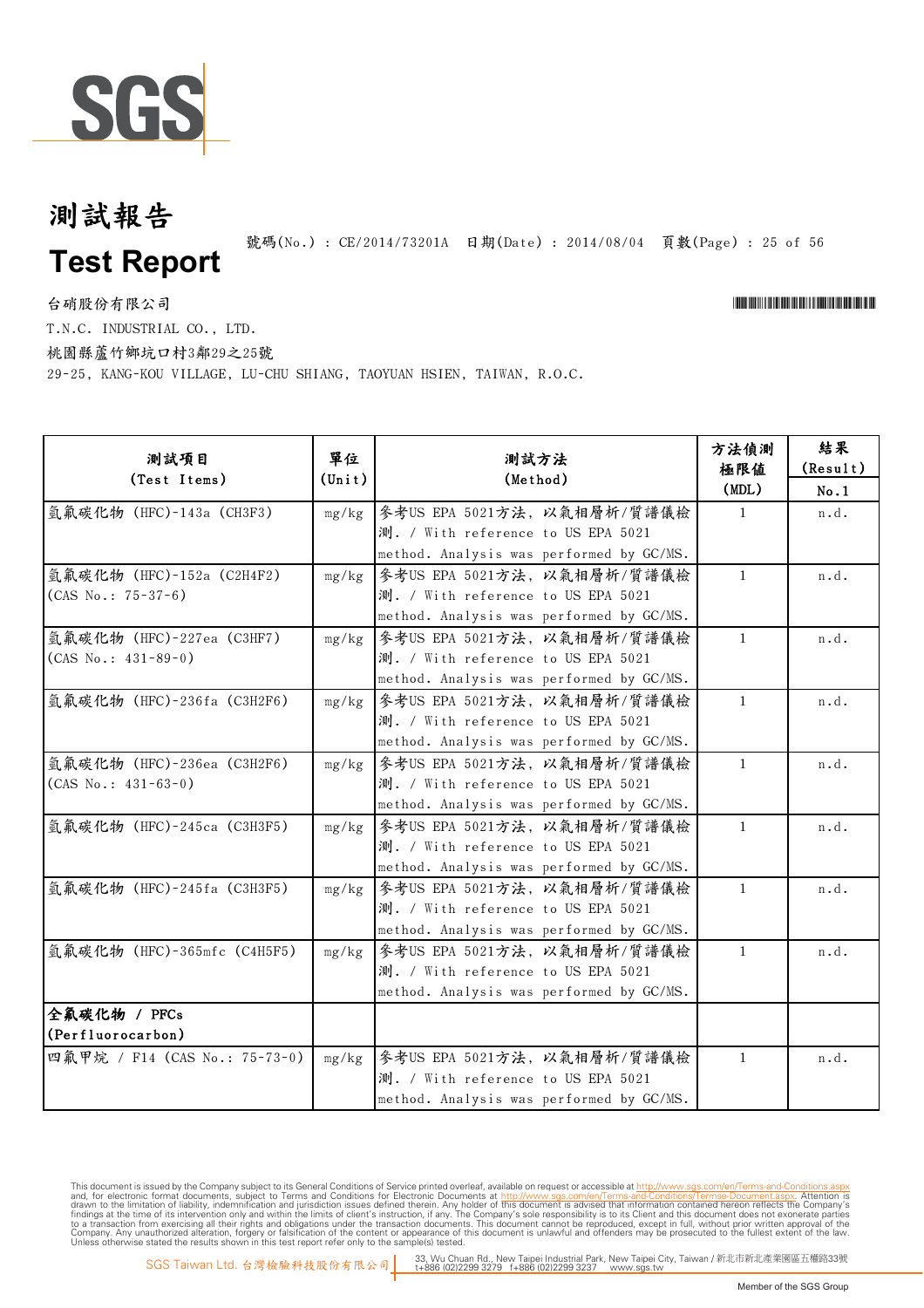

號碼(No.): CE/2014/73201A 日期(Date): 2014/08/04 頁數(Page): 26 of 56

台硝股份有限公司 \*Cerval and the contractor of the contractor of the contractor of the contractor of the contractor of the contractor of the contractor of the contractor of the contractor of the contractor of the contractor of t

T.N.C. INDUSTRIAL CO., LTD.

桃園縣蘆竹鄉坑口村3鄰29之25號

29-25, KANG-KOU VILLAGE, LU-CHU SHIANG, TAOYUAN HSIEN, TAIWAN, R.O.C.

| 測試項目<br>(Test Items)                                                              | 單位<br>$(\text{Unit})$ | 測試方法<br>(Method)                                                                                              | 方法偵測<br>極限値<br>(MDL) | 結果<br>(Result)<br>No.1 |
|-----------------------------------------------------------------------------------|-----------------------|---------------------------------------------------------------------------------------------------------------|----------------------|------------------------|
| 六氟乙烷 / Fluorocarbon 116 (CAS<br>$No.: 76-16-4)$                                   | mg/kg                 | 参考US EPA 5021方法, 以氣相層析/質譜儀檢<br>測. / With reference to US EPA 5021<br>method. Analysis was performed by GC/MS. | $\mathbf{1}$         | n.d.                   |
| 入氟丙烷 / Freon 218 (CAS No.:<br>$76 - 19 - 7$ )                                     | mg/kg                 | 參考US EPA 5021方法, 以氣相層析/質譜儀檢<br>測. / With reference to US EPA 5021<br>method. Analysis was performed by GC/MS. | $\mathbf{1}$         | n.d.                   |
| 十氟丁烷 / Decafluorobutane (CAS<br>No.: $355 - 25 - 9$ )                             | mg/kg                 | 參考US EPA 5021方法,以氣相層析/質譜儀檢<br>測. / With reference to US EPA 5021<br>method. Analysis was performed by GC/MS.  | $\mathbf{1}$         | n.d.                   |
| 入氟環丁烷 / Freon C318 (CAS No.:<br>$115 - 25 - 3$ )                                  | mg/kg                 | 參考US EPA 5021方法, 以氣相層析/質譜儀檢<br>測. / With reference to US EPA 5021<br>method. Analysis was performed by GC/MS. | $\mathbf{1}$         | n.d.                   |
| 全氟-1-丁烯 / Perfluor-1-butene<br>$(CAS No.: 357-26-6)$                              | mg/kg                 | 參考US EPA 5021方法, 以氣相層析/質譜儀檢<br>測. / With reference to US EPA 5021<br>method. Analysis was performed by GC/MS. | $\mathbf{1}$         | n.d.                   |
| 全氟異丁烯 / perfluorisobutene<br>$(CAS No.: 382-21-8)$                                | mg/kg                 | 參考US EPA 5021方法, 以氣相層析/質譜儀檢<br>測. / With reference to US EPA 5021<br>method. Analysis was performed by GC/MS. | $\mathbf{1}$         | n.d.                   |
| 1,4-二氫八氟丁烷 / 1,4-<br>dihydrooctafluorobutane (CAS No.:<br>$377 - 36 - 6$ )        | mg/kg                 | 參考US EPA 5021方法, 以氣相層析/質譜儀檢<br>測. / With reference to US EPA 5021<br>method. Analysis was performed by GC/MS. | $\mathbf{1}$         | n.d.                   |
| 2-全氟甲基丁烷 / nonafluor-2-<br>(trifluoromethyl) butane (CAS No.:<br>$594 - 91 - 2$ ) | mg/kg                 | 参考US EPA 5021方法, 以氣相層析/質譜儀檢<br>測. / With reference to US EPA 5021<br>method. Analysis was performed by GC/MS. | $\mathbf{1}$         | n.d.                   |
| 全氟戊烷 / perfluoro-n-pentane<br>$(CAS No.: 678-26-2)$                               | mg/kg                 | 參考US EPA 5021方法, 以氣相層析/質譜儀檢<br>測. / With reference to US EPA 5021<br>method. Analysis was performed by GC/MS. | $\mathbf{1}$         | n.d.                   |
| 2-全氟甲基戊烷 / 2-<br>perfluoromethylpentane (CAS No.:<br>$355 - 04 - 4$ )             | mg/kg                 | 参考US EPA 5021方法, 以氣相層析/質譜儀檢<br>測. / With reference to US EPA 5021<br>method. Analysis was performed by GC/MS. | $\mathbf{1}$         | n.d.                   |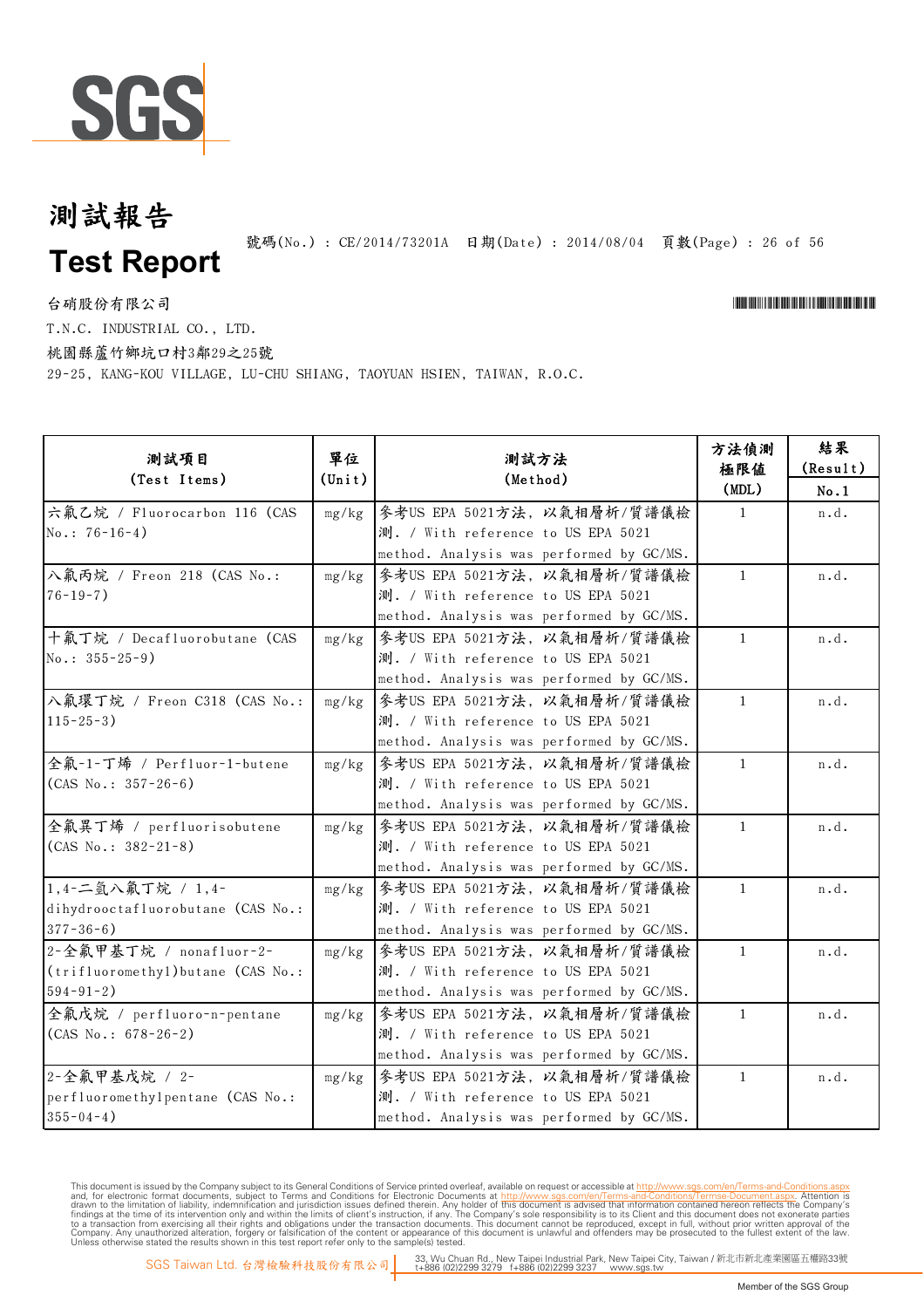

號碼(No.): CE/2014/73201A 日期(Date): 2014/08/04 頁數(Page): 27 of 56

台硝股份有限公司 \*Cerval and the contractor of the contractor of the contractor of the contractor of the contractor of the contractor of the contractor of the contractor of the contractor of the contractor of the contractor of t

T.N.C. INDUSTRIAL CO., LTD.

桃園縣蘆竹鄉坑口村3鄰29之25號

29-25, KANG-KOU VILLAGE, LU-CHU SHIANG, TAOYUAN HSIEN, TAIWAN, R.O.C.

| 测試項目<br>(Test Items)                                                      | 單位<br>$(\text{Unit})$ | 測試方法<br>(Method)                                                                                              | 方法偵測<br>極限值<br>(MDL) | 結果<br>(Result)<br>No.1 |
|---------------------------------------------------------------------------|-----------------------|---------------------------------------------------------------------------------------------------------------|----------------------|------------------------|
| 全氟己烷 / perfluorohexane (CAS<br>No.: $355 - 42 - 0$ )                      | mg/kg                 | 參考US EPA 5021方法, 以氣相層析/質譜儀檢<br>測. / With reference to US EPA 5021<br>method. Analysis was performed by GC/MS. | $\mathbf{1}$         | n.d.                   |
| 氯化碳氫化物 / CHCs (Chlorinate<br>hydrocarbon)                                 |                       |                                                                                                               |                      |                        |
| 1,1,1,2-四氯乙烷 / 1,1,1,2-<br>Tetrachloroethane (CAS No.: 630-<br>$20 - 6$ ) | mg/kg                 | 参考US EPA 5021方法, 以氣相層析/質譜儀檢<br>測. / With reference to US EPA 5021<br>method. Analysis was performed by GC/MS. | $\mathbf{1}$         | n.d.                   |
| 1,1,1-三氯乙烷 / 1,1,1-<br>Trichloroethane (CAS No.: 71-55-<br>6)             | mg/kg                 | 參考US EPA 5021方法, 以氣相層析/質譜儀檢<br>測. / With reference to US EPA 5021<br>method. Analysis was performed by GC/MS. | $\mathbf{1}$         | n.d.                   |
| 1,1,2,2-四氯乙烷 / 1,1,2,2-<br>Tetrachloroethane (CAS No.: 79-<br>$34-5)$     | mg/kg                 | 參考US EPA 5021方法, 以氣相層析/質譜儀檢<br>測. / With reference to US EPA 5021<br>method. Analysis was performed by GC/MS. | $\mathbf{1}$         | n.d.                   |
| 1,1,2-三氯乙烷 / 1,1,2-<br>Trichloroethane (CAS No.: 79-00-<br>$\vert 5)$     | mg/kg                 | 參考US EPA 5021方法,以氣相層析/質譜儀檢<br>測. / With reference to US EPA 5021<br>method. Analysis was performed by GC/MS.  | 1                    | n.d.                   |
| 1,1-二氣乙烷 / 1,1-Dichloroethane<br>$(CAS No.: 75-34-3)$                     | mg/kg                 | 參考US EPA 5021方法, 以氣相層析/質譜儀檢<br>測. / With reference to US EPA 5021<br>method. Analysis was performed by GC/MS. | $\mathbf{1}$         | n.d.                   |
| 1,1-二氯乙烯 / 1,1-Dichloroethene<br>$(CAS No.: 75-35-4)$                     | mg/kg                 | 参考US EPA 5021方法, 以氣相層析/質譜儀檢<br>測. / With reference to US EPA 5021<br>method. Analysis was performed by GC/MS. | $\mathbf{1}$         | n.d.                   |
| 1,1-二氯丙烯 / 1,1-<br>Dichloropropene (CAS No.: 563-58-<br>6)                | mg/kg                 | 參考US EPA 5021方法,以氣相層析/質譜儀檢<br>測. / With reference to US EPA 5021<br>method. Analysis was performed by GC/MS.  | $\mathbf{1}$         | n.d.                   |
| 1,2,3-三氯丙烷 / 1,2,3-<br>Trichloropropane (CAS No.: 96-18-<br>4)            | mg/kg                 | 參考US EPA 5021方法,以氣相層析/質譜儀檢<br>測. / With reference to US EPA 5021<br>method. Analysis was performed by GC/MS.  | 1                    | n.d.                   |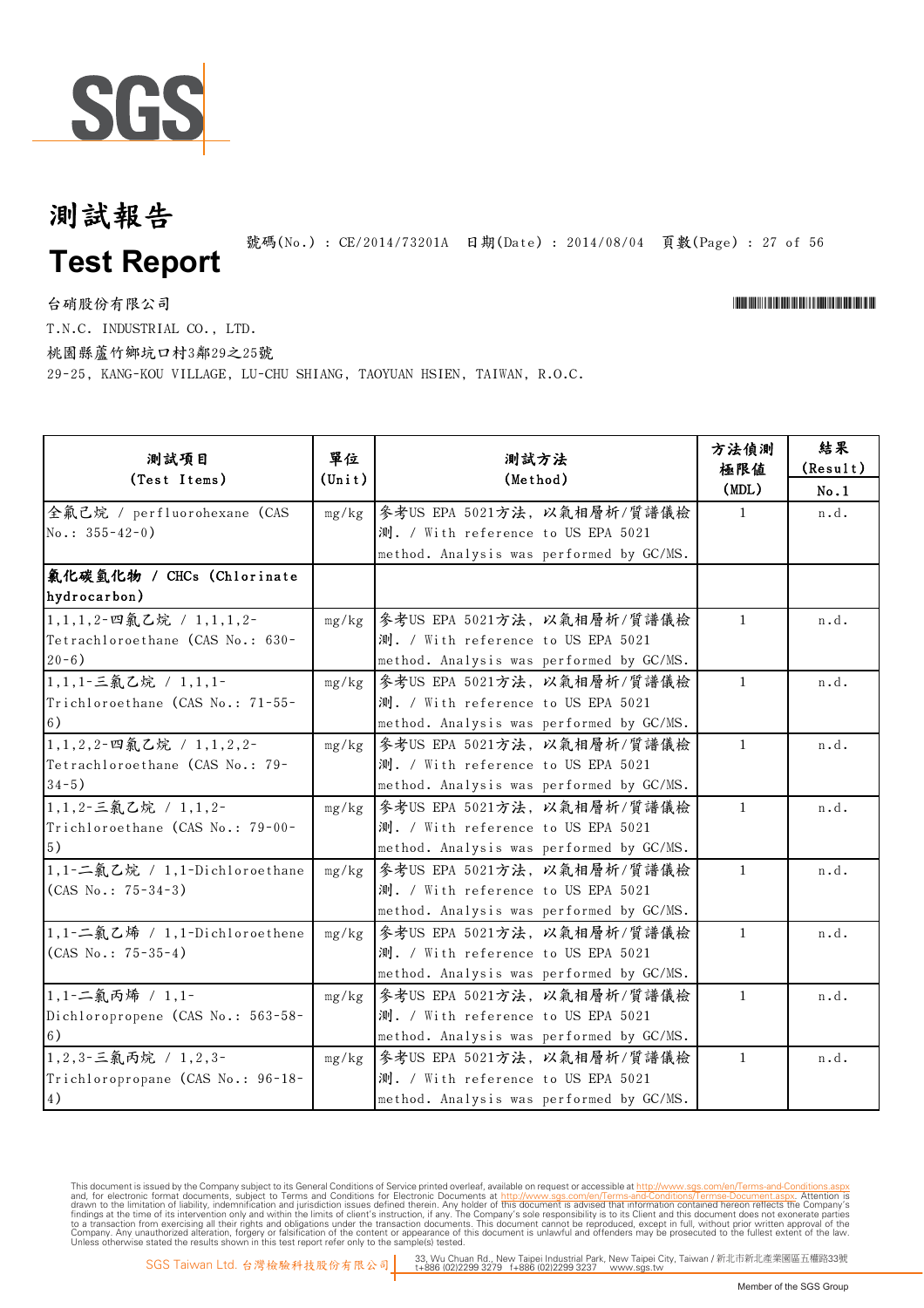

號碼(No.): CE/2014/73201A 日期(Date): 2014/08/04 頁數(Page): 28 of 56

台硝股份有限公司 \*Cerval and the contractor of the contractor of the contractor of the contractor of the contractor of the contractor of the contractor of the contractor of the contractor of the contractor of the contractor of t

T.N.C. INDUSTRIAL CO., LTD.

桃園縣蘆竹鄉坑口村3鄰29之25號

29-25, KANG-KOU VILLAGE, LU-CHU SHIANG, TAOYUAN HSIEN, TAIWAN, R.O.C.

| 測試項目<br>(Test Items)                                                   | 單位<br>$(\text{Unit})$ | 測試方法<br>(Method)                                                                                              | 方法偵測<br>極限值<br>(MDL) | 結果<br>(Result)<br>No.1 |
|------------------------------------------------------------------------|-----------------------|---------------------------------------------------------------------------------------------------------------|----------------------|------------------------|
| 1,2-二氣乙烷 / 1,2-Dichloroethane<br>$(CAS No.: 107-06-2)$                 | mg/kg                 | 参考US EPA 5021方法, 以氣相層析/質譜儀檢<br>測. / With reference to US EPA 5021<br>method. Analysis was performed by GC/MS. | $\mathbf{1}$         | n.d.                   |
| 1,2-二氯丙烷 / 1,2-<br>Dichloropropane (CAS No.: 78-87-<br>5)              | mg/kg                 | 參考US EPA 5021方法, 以氣相層析/質譜儀檢<br>測. / With reference to US EPA 5021<br>method. Analysis was performed by GC/MS. | $\mathbf{1}$         | n.d.                   |
| 1,3-二氯丙烷 / 1,3-<br>Dichloropropane (CAS No.: 142-28-<br>9)             | mg/kg                 | 參考US EPA 5021方法, 以氣相層析/質譜儀檢<br>測. / With reference to US EPA 5021<br>method. Analysis was performed by GC/MS. | $\mathbf{1}$         | n.d.                   |
| 2,2-二氯丙烷 / 2,2-<br>Dichloropropane (CAS No.: 594-20-<br>7)             | mg/kg                 | 參考US EPA 5021方法,以氣相層析/質譜儀檢<br>測. / With reference to US EPA 5021<br>method. Analysis was performed by GC/MS.  | $\mathbf{1}$         | n.d.                   |
| 四氯甲烷 (四氯化碳) / Carbon<br>tetrachloride (CAS No.: 56-23-5)               | mg/kg                 | 參考US EPA 5021方法,以氣相層析/質譜儀檢<br>測. / With reference to US EPA 5021<br>method. Analysis was performed by GC/MS.  | $\mathbf{1}$         | n.d.                   |
| 氣乙烷 / Chloroethane (CAS No.:<br>$75 - 00 - 3$ )                        | mg/kg                 | 參考US EPA 5021方法,以氣相層析/質譜儀檢<br>測. / With reference to US EPA 5021<br>method. Analysis was performed by GC/MS.  | $\mathbf{1}$         | n.d.                   |
| 氯仿 / Chloroform (CAS No.: 67-<br>$66 - 3)$                             | mg/kg                 | 參考US EPA 5021方法, 以氣相層析/質譜儀檢<br>測. / With reference to US EPA 5021<br>method. Analysis was performed by GC/MS. | $\mathbf{1}$         | n.d.                   |
| 氯甲烷 / Chloromethane (CAS No.:<br>$74 - 87 - 3$ )                       | mg/kg                 | 參考US EPA 5021方法, 以氣相層析/質譜儀檢<br>測. / With reference to US EPA 5021<br>method. Analysis was performed by GC/MS. | $\mathbf{1}$         | n.d.                   |
| 順-1,2-二氯乙烯 / cis-1,2-<br>Dichloroethene (CAS No.: 156-59-<br>2)        | mg/kg                 | 參考US EPA 5021方法, 以氣相層析/質譜儀檢<br>測. / With reference to US EPA 5021<br>method. Analysis was performed by GC/MS. | $\mathbf{1}$         | n.d.                   |
| 順-1,3-二氯丙烯 / cis-1,3-<br>Dichloropropene (CAS No.: 10061-<br>$01 - 5)$ | mg/kg                 | 參考US EPA 5021方法, 以氣相層析/質譜儀檢<br>測. / With reference to US EPA 5021<br>method. Analysis was performed by GC/MS. | $\mathbf{1}$         | n.d.                   |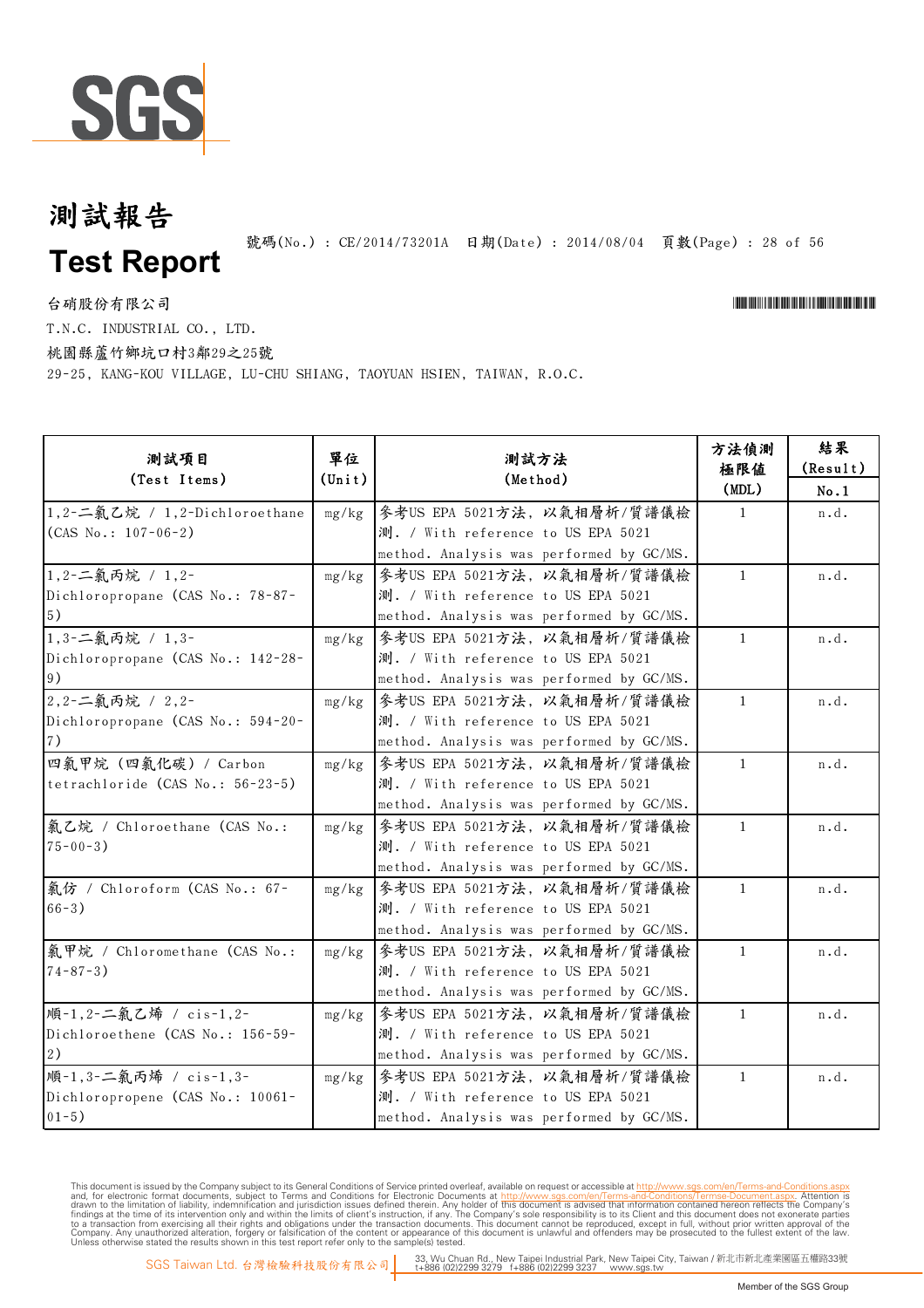

號碼(No.): CE/2014/73201A 日期(Date): 2014/08/04 頁數(Page): 29 of 56

台硝股份有限公司 \*Cerval and the contractor of the contractor of the contractor of the contractor of the contractor of the contractor of the contractor of the contractor of the contractor of the contractor of the contractor of t

T.N.C. INDUSTRIAL CO., LTD.

桃園縣蘆竹鄉坑口村3鄰29之25號

29-25, KANG-KOU VILLAGE, LU-CHU SHIANG, TAOYUAN HSIEN, TAIWAN, R.O.C.

| 测試項目<br>(Test Items)             | 單位<br>$(\texttt{Unit})$ | 測試方法<br>(Method)                         | 方法偵測<br>極限値  | 結果<br>(Result) |
|----------------------------------|-------------------------|------------------------------------------|--------------|----------------|
|                                  |                         |                                          | (MDL)        | No.1           |
| 六氯丁二烯 / Hexachlorobutadiene      |                         | mg/kg   參考US EPA 5021方法, 以氣相層析/質譜儀檢      | $\mathbf{1}$ | n.d.           |
| $(CAS No.: 87-68-3)$             |                         | 測. / With reference to US EPA 5021       |              |                |
|                                  |                         | method. Analysis was performed by GC/MS. |              |                |
| 二氯甲烷 / Dichloromethane (CAS      | mg/kg                   | 參考US EPA 5021方法,以氣相層析/質譜儀檢               | $\mathbf{1}$ | n.d.           |
| $No.: 75-09-2)$                  |                         | 測. / With reference to US EPA 5021       |              |                |
|                                  |                         | method. Analysis was performed by GC/MS. |              |                |
| 四氯乙烯 / Tetrachloroethene (CAS    | mg/kg                   | 參考US EPA 5021方法,以氣相層析/質譜儀檢               | $\mathbf{1}$ | n.d.           |
| $No.: 127-18-4)$                 |                         | 測. / With reference to US EPA 5021       |              |                |
|                                  |                         | method. Analysis was performed by GC/MS. |              |                |
| 反-1,2-二氯乙烯 / trans-1,2-          | mg/kg                   | 參考US EPA 5021方法, 以氣相層析/質譜儀檢              | $\mathbf{1}$ | n.d.           |
| Dichloroethene (CAS No.: 156-60- |                         | 測. / With reference to US EPA 5021       |              |                |
| 5)                               |                         | method. Analysis was performed by GC/MS. |              |                |
| 反-1,3-二氯丙烯 / trans-1,3-          | mg/kg                   | 參考US EPA 5021方法,以氣相層析/質譜儀檢               | $\mathbf{1}$ | n.d.           |
| Dichloropropene (CAS No.: 10061- |                         | 測. / With reference to US EPA 5021       |              |                |
| $02-6)$                          |                         | method. Analysis was performed by GC/MS. |              |                |
| 三氯乙烯 / Trichloroethylene (CAS    | mg/kg                   | 參考US EPA 5021方法,以氣相層析/質譜儀檢               | $\mathbf{1}$ | n.d.           |
| $No.: 79-01-6)$                  |                         | 測. / With reference to US EPA 5021       |              |                |
|                                  |                         | method. Analysis was performed by GC/MS. |              |                |

| 測試項目                 | 單位              | 測試方法                   | 結果<br>(Result) |
|----------------------|-----------------|------------------------|----------------|
| (Test Items)         | $(\text{Unit})$ | (Method)               | No.1           |
| 放射性物質<br>Radioactive | $\mu$ Sv/       | 蓋革計數器 (Geiger counter) | Negative*      |
| Substances           | hour            |                        |                |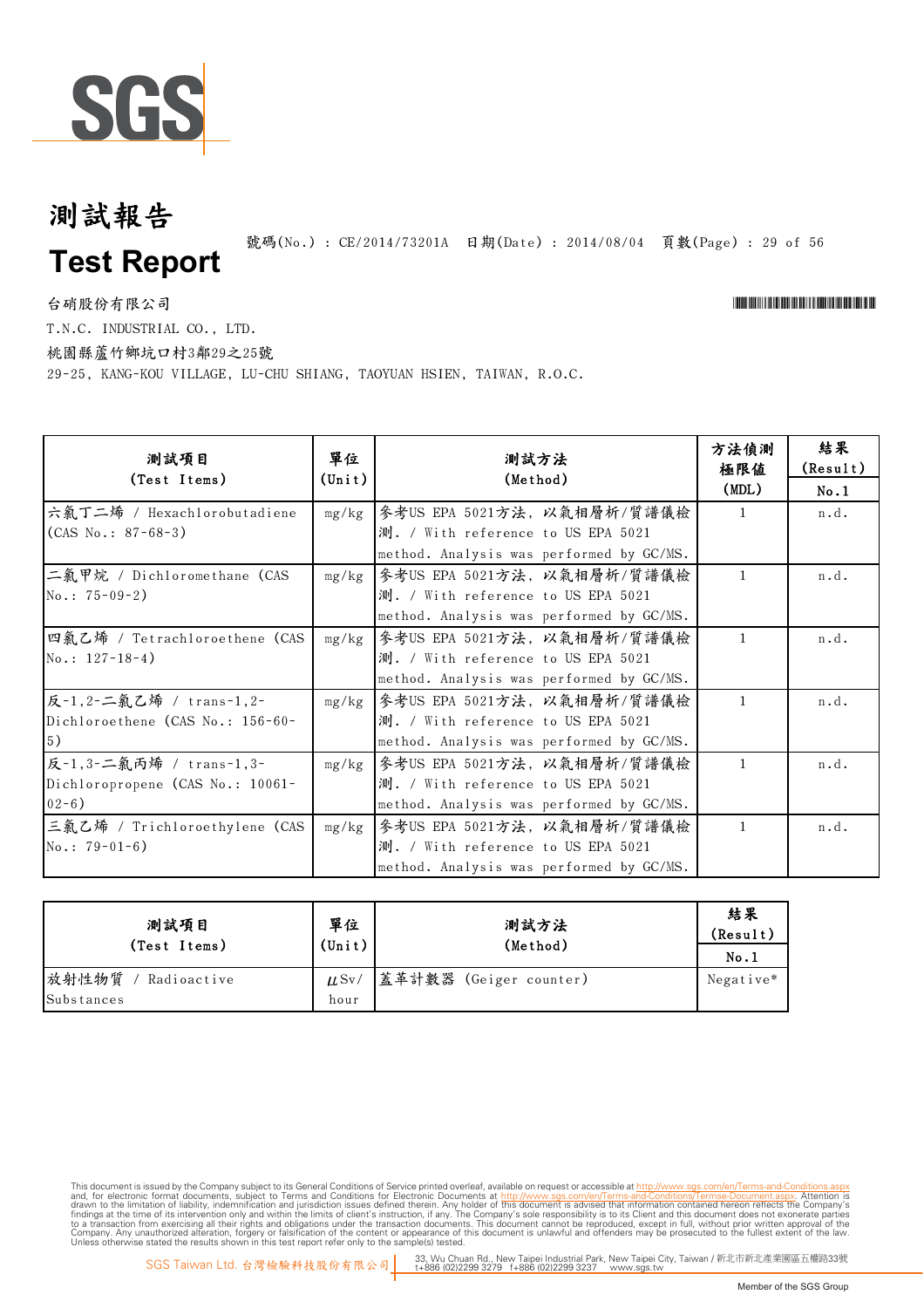

號碼(No.) : CE/2014/73201A 日期(Date) : 2014/08/04 頁數(Page) : 30 of 56

台硝股份有限公司 \*Cerval and \*Cerval and \*Cerval and \*Cerval and \*Cerval and \*Cerval and \*Cerval and \*Cerval and \*Cerval and \*Cerval and \*Cerval and \*Cerval and \*Cerval and \*Cerval and \*Cerval and \*Cerval and \*Cerval and \*Cerval T.N.C. INDUSTRIAL CO., LTD. 桃園縣蘆竹鄉坑口村3鄰29之25號 29-25, KANG-KOU VILLAGE, LU-CHU SHIANG, TAOYUAN HSIEN, TAIWAN, R.O.C.

#### 備註(Note):

- 1.  $mg/kg = ppm$ ; 0.1wt% = 1000ppm
- 2. n.d. = Not Detected (未檢出)
- 3. MDL = Method Detection Limit (方法偵測極限值)
- 4. "-" = Not Regulated (無規格值)
- 5. \*\*= Qualitative analysis (No Unit) 定性分析(無單位)
- 6. Negative = Undetectable 陰性(未偵測到); Positive = Detectable 陽性(已偵測到)
- 7. 石棉定性分析試驗範圍: <0.1%~100%,石棉鑑定的判定基準是以檢出含有石棉纖維為『Positive』,未檢出石棉纖 維為『Negative』。/ Testing range of asbestos qualitative analysis is from less than 0.1% to 100%. The judgment criterion: asbestos fibers being found is shown as "Positive"; asbestos fibers not being found is shown as "Negative".
- 8. \*\*\*: 該物質是由"三丁基錫"之測試結果計算得知. 其MDL是針對"三丁基錫"之評估. (The substance was calculated by the test result of Tributyl Tin. The MDL was evaluated for Tributyl Tin.)
- 9. 參數換算表 / Parameter Conversion Table: Please refer to http://twap.sgs.com/sgsrsts/chn/download-REACH\_tw.asp
- 10. Negative\*/Positive\*: 蓋革計數器偵測放射性物質的檢測結果係利用檢測值與環境背景值相比較的結果,一般天然 環境下都存在微量的輻射劑量(一般環境背景的輻射劑量約小於等於0.2µSv/hr)。如果檢測值低於環境背景值時,表 示正常或無異常(Negative\*);相反地,檢測值高於環境背景值時,表示異常(Positive\*)。

(The test result of Geiger counter is from comparison between test outcome and environment background. In general, there is little radiation dose existing in environment. (Radiation dose from environment background usually less than or equal to 0.2µSv/hr) The test result less than environment background was shown as Negative\*; the result greater than environment background was shown as Positive\*.)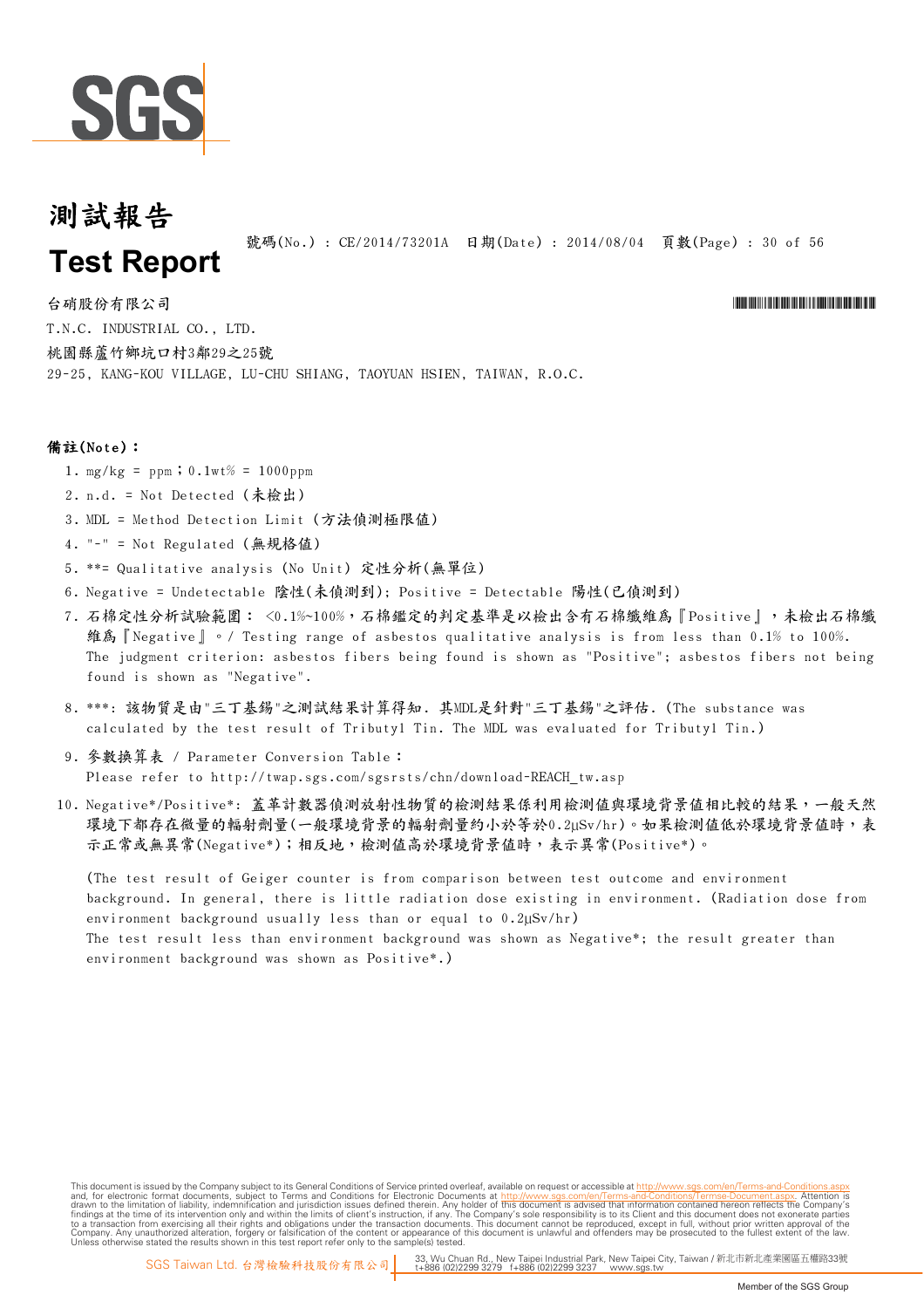

號碼(No.) : CE/2014/73201A 日期(Date) : 2014/08/04 頁數(Page) : 31 of 56

台硝股份有限公司 \*Cerval and the contractor of the contractor of the contractor of the contractor of the contractor of the contractor of the contractor of the contractor of the contractor of the contractor of the contractor of t T.N.C. INDUSTRIAL CO., LTD. 桃園縣蘆竹鄉坑口村3鄰29之25號 29-25, KANG-KOU VILLAGE, LU-CHU SHIANG, TAOYUAN HSIEN, TAIWAN, R.O.C.

#### PAHs參考資料(Reference information) :

#### 依據ZEK 01.4-08之要求: 產品中最大值為

(Requirement of ZEK 01.4-08 : Restraining maximum values for products)

| 項目<br>(Parameter)             | 第1類 (Category 1)           | 第2類 (Category 2)                                                    | 第3類 (Category 3)       |
|-------------------------------|----------------------------|---------------------------------------------------------------------|------------------------|
|                               |                            | 意圖放入嘴内的材料或與 可預見與皮膚接觸逾30秒 可預見與皮膚接觸短於30                               |                        |
|                               |                            | 36個月以下的幼兒皮膚有 (長期與皮膚接觸), 以及 秒(短期與皮膚接觸), 以                            |                        |
|                               | 所接觸的玩具.                    | 不屬於第1類的材料.                                                          | 及不屬於第1類或第2類的           |
|                               |                            | (Material indented to (Materials not falling 材料. (Materials not     |                        |
|                               |                            | be put in the mouth or under category 1 with falling under category |                        |
|                               |                            | toys for children aged foreseeable contact to 1 or 2 with           |                        |
|                               | $<$ 36 months with         | skin for longer than                                                | foreseeable contact to |
|                               | intended skin              | 30 seconds (long-term skin for less than 30                         |                        |
|                               | $contact.$ )               | skin contact).)                                                     | seconds (short-term    |
|                               |                            |                                                                     | skin contact).)        |
| 苯駢(a)芘                        |                            |                                                                     |                        |
| Benzo $[a]$ pyrene $(mg/kg)$  | $\triangle$ MDL $(<0.2)**$ |                                                                     | 20                     |
| 18項PAH總濃度                     |                            |                                                                     |                        |
| (Sum of 18 PAH)               | $\triangle MDL$ $(<0.2)**$ | 10                                                                  | 200                    |
| $\frac{\text{mg}}{\text{kg}}$ |                            |                                                                     |                        |

#### 注意(Remark):

 $*$  = PAH濃度大於 $0.2$ mg/kg時,則須計算PAH總濃度值.

(Only PAH substances  $>0.2$  mg/kg are taken into account while calculating the sum of PAHs.)

\*\* = 最大濃度值超出等級一的限制,但在等級二的濃度限制值內時,可能需要確認測試材質是否適用於與食品或與 口腔黏膜接觸,並依照EN 1186 ff. and § 64 LFBG 80.30-1方法,針對特定PAH的遷移測試進行測試。遷移測試的 結論需依照食品規範評估。

(If the limits of category 1 are surpassed but the limits of category 2 still met, the confirmation of suitability of contact with foodstuff or the oral mucosa can be verified by an additional specific migration test of the PAH components according to EN 1186 ff. and  $\S$  64 LFBG 80.30-1. The results of the migration test shall be evaluated according to law criteria for foodstuff.)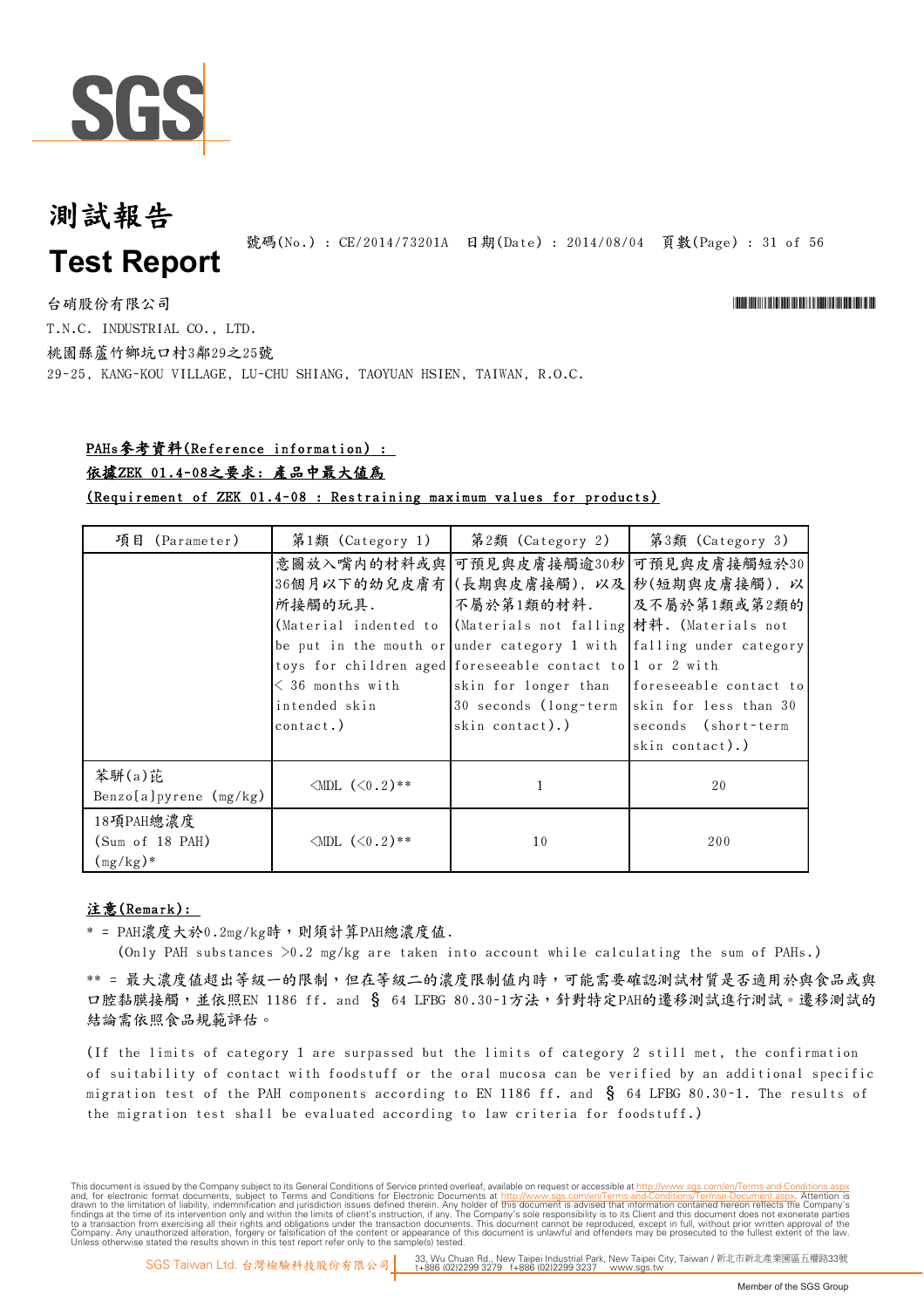

#### 測試報告 號碼(No.): CE/2014/73201A 日期(Date): 2014/08/04 頁數(Page): 32 of 56 **Test Report**

T.N.C. INDUSTRIAL CO., LTD. 桃園縣蘆竹鄉坑口村3鄰29之25號 29-25, KANG-KOU VILLAGE, LU-CHU SHIANG, TAOYUAN HSIEN, TAIWAN, R.O.C. 台硝股份有限公司 \*Cerval and the contractor of the contractor of the contractor of the contractor of the contractor of the contractor of the contractor of the contractor of the contractor of the contractor of the contractor of t

#### PFOS參考資訊(Reference Information) : 持久性有機污染物 POPs - (EU) 757/2010

PFOS濃度在物質或製備中不得超過0.001%(10ppm),在半成品、成品或零部件中不得超過0.1%(1000ppm),在紡織品 或塗層材料中不得超過1ug/m<sup>2</sup>。

(Outlawing PFOS as substances or preparations in concentrations above 0.001% (10ppm), in semifinished products or articles or parts at a level above 0.1%(1000ppm), in textiles or other coated materials above  $1\mu g/m^2$ .)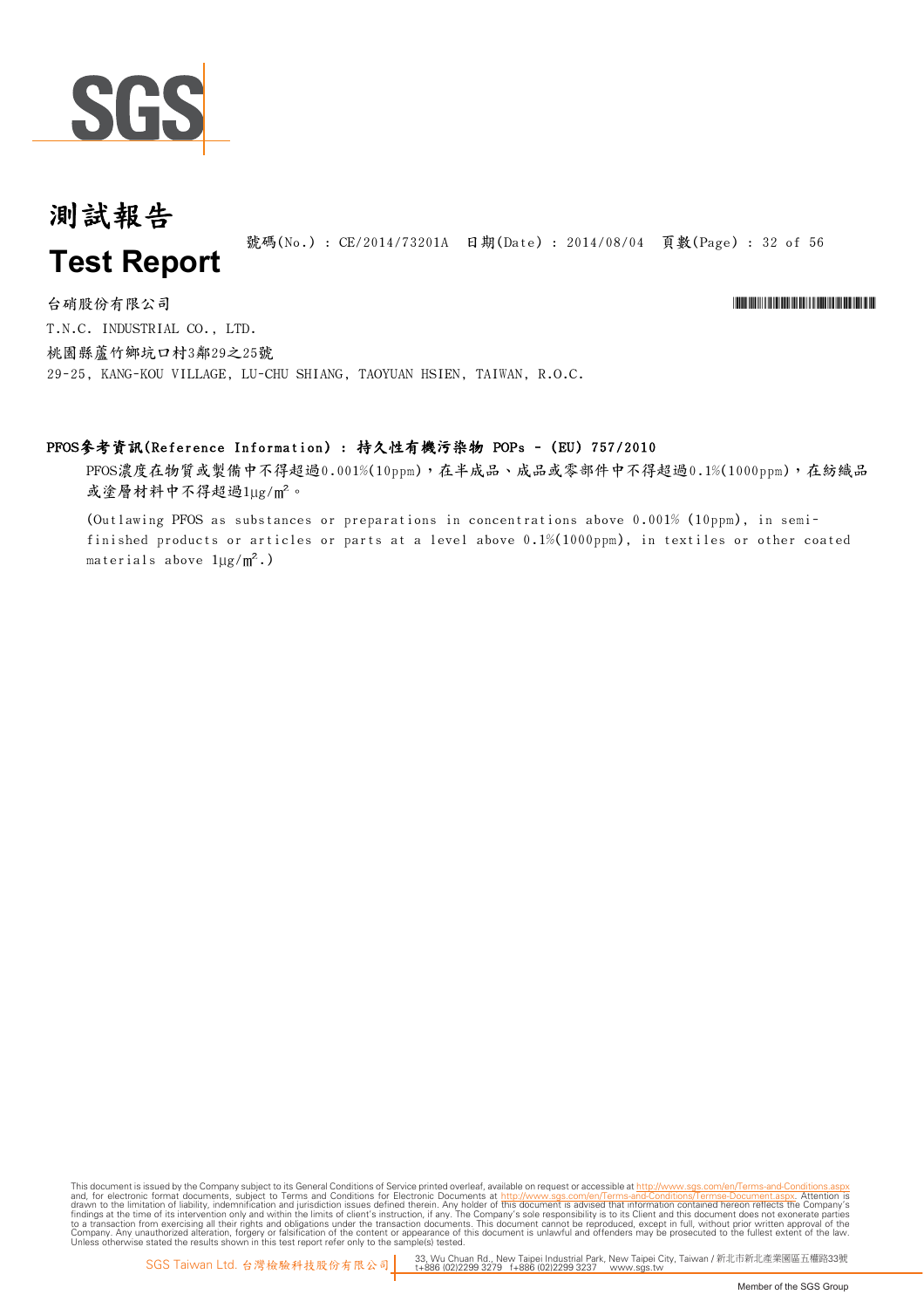

#### 測試報告 號碼(No.) : CE/2014/73201A 日期(Date) : 2014/08/04 頁數(Page) : 33 of 56 **Test Report**

台硝股份有限公司 \*Cerval and the contractor of the contractor of the contractor of the contractor of the contractor of the contractor of the contractor of the contractor of the contractor of the contractor of the contractor of t

T.N.C. INDUSTRIAL CO., LTD.

桃園縣蘆竹鄉坑口村3鄰29之25號

29-25, KANG-KOU VILLAGE, LU-CHU SHIANG, TAOYUAN HSIEN, TAIWAN, R.O.C.

1) 根據以下的流程圖之條件,樣品已完全溶解。(六價鉻測試方法除外) / These samples were

dissolved totally by pre-conditioning method according to below flow chart. ( $Cr<sup>6+</sup>$  test method excluded)

- 2) 測試人員: 楊登偉 / Name of the person who made measurement: Climbgreat Yang
- 3) 測試負責人:張啓興 / Name of the person in charge of measurement: Troy Chang



#### **N ote\*\* (ForIEC 62321)**

- (1) 針對非金屬材料加入鹼性消化液,加熱至 90~95℃萃取. / For non-metallic material, add alkaline digestion reagent and heat to  $90 - 95$ °C
- (2) 針對金屬材料加入純水,加熱至沸騰萃取. / For metallic material, add pure water and heat to boiling.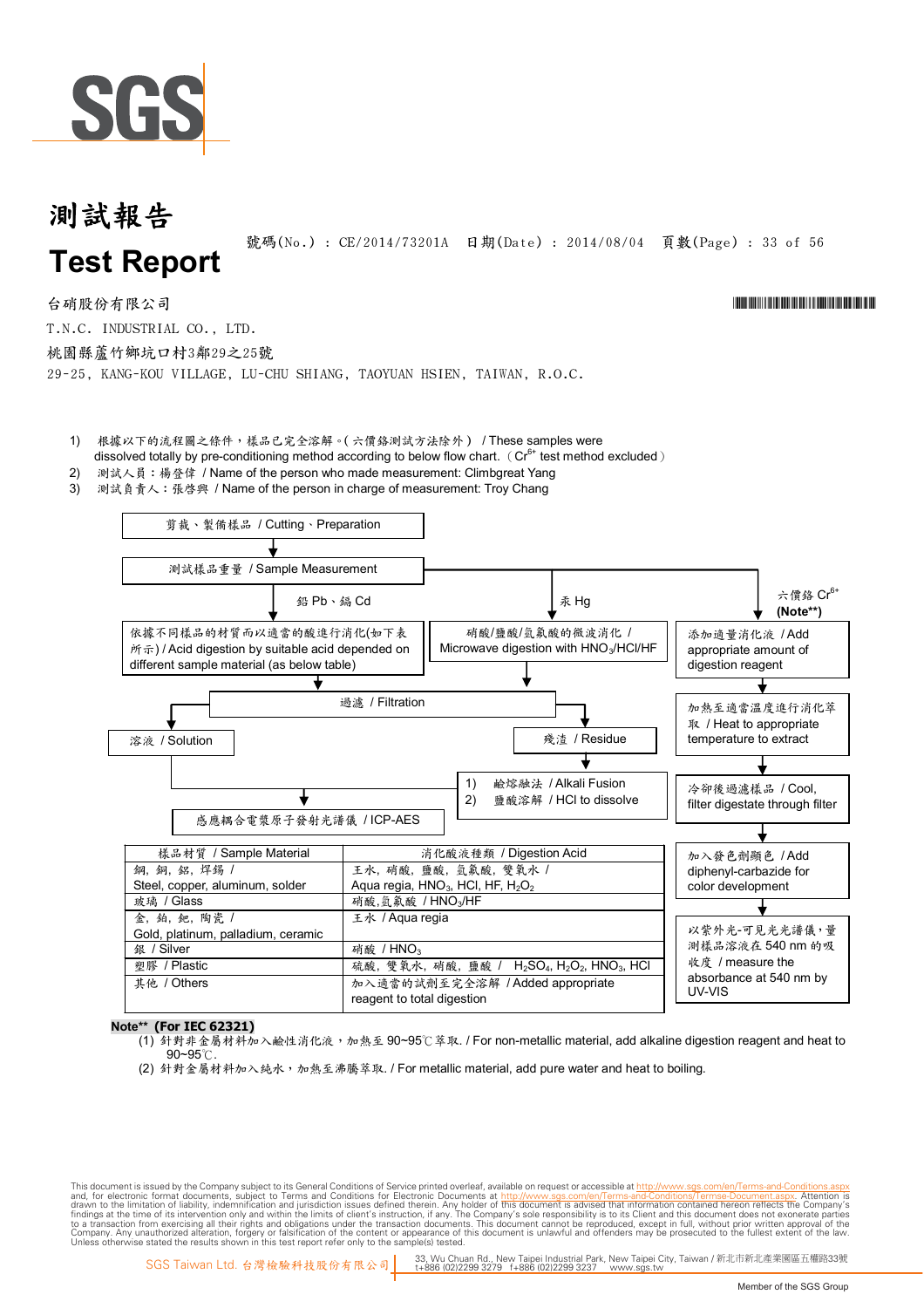

號碼(No.) : CE/2014/73201A 日期(Date) : 2014/08/04 頁數(Page) : 34 of 56

台硝股份有限公司 \*Cerval and the contractor of the contractor of the contractor of the contractor of the contractor of the contractor of the contractor of the contractor of the contractor of the contractor of the contractor of t

T.N.C. INDUSTRIAL CO., LTD. 桃園縣蘆竹鄉坑口村3鄰29之25號

29-25, KANG-KOU VILLAGE, LU-CHU SHIANG, TAOYUAN HSIEN, TAIWAN, R.O.C.

- 1) 根據以下的流程圖之條件,樣品已完全溶解。 / These samples were dissolved totally by pre-conditioning method according to below flow chart.
- 2) 測試人員:楊登偉 / Name of the person who made measurement: Climbgreat Yang
- 3) 測試負責人:張啟興 / Name of the person in charge of measurement: Troy Chang

#### 元素以 ICP-AES 分析的消化流程圖

#### (Flow Chart of digestion for the elements analysis performed by ICP-AES)

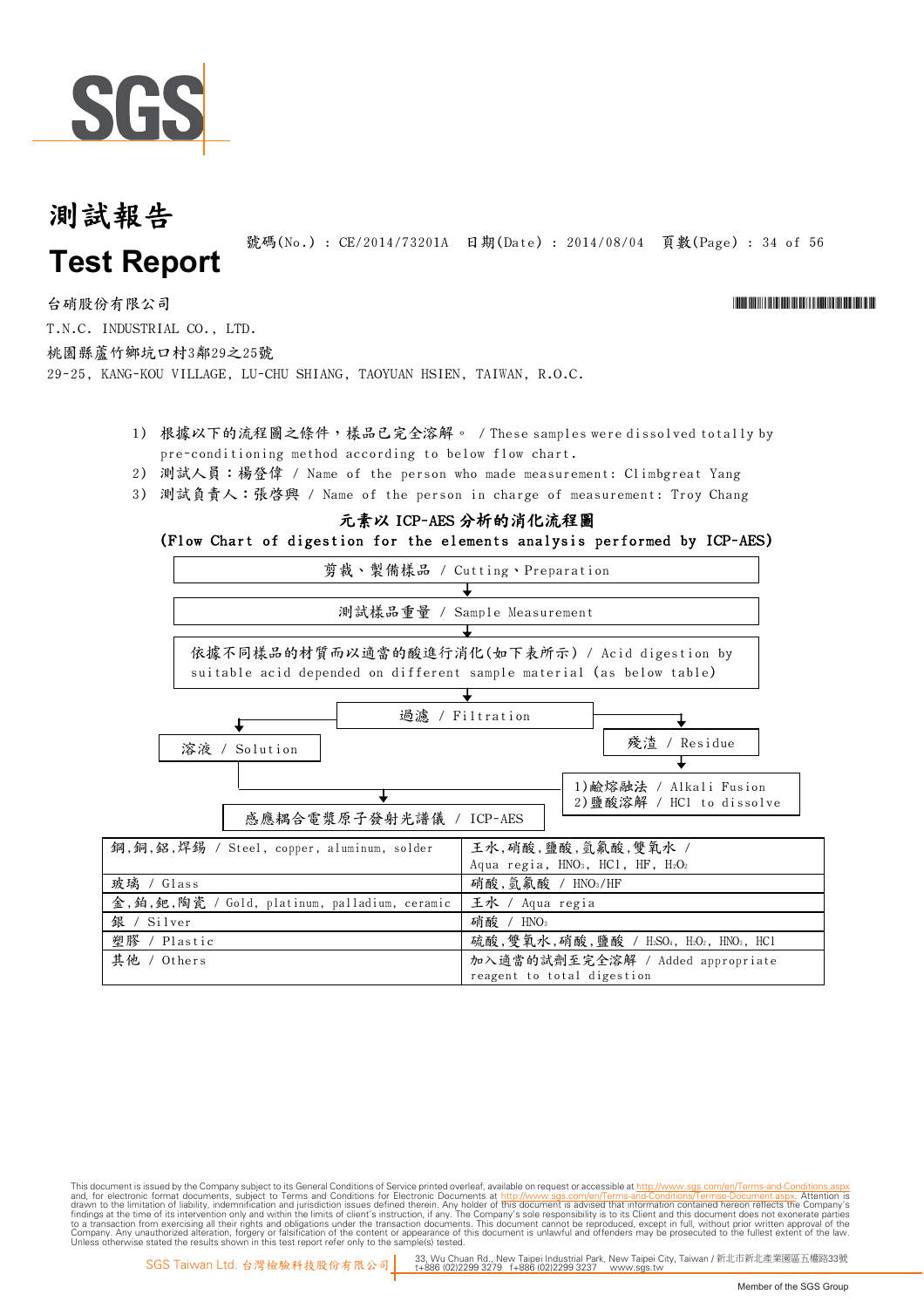

號碼(No.) : CE/2014/73201A 日期(Date) : 2014/08/04 頁數(Page) : 35 of 56

台硝股份有限公司 \*Cerval and the contractor of the contractor of the contractor of the contractor of the contractor of the contractor of the contractor of the contractor of the contractor of the contractor of the contractor of t T.N.C. INDUSTRIAL CO., LTD. 桃園縣蘆竹鄉坑口村3鄰29之25號 29-25, KANG-KOU VILLAGE, LU-CHU SHIANG, TAOYUAN HSIEN, TAIWAN, R.O.C.

#### **雙酚A分析流程圖 / Bisphenol A analytical flow chart**

- 測試人員:林建宇 / Name of the person who made measurement: Roy Lin
- 測試負責人: 張啓興 / Name of the person in charge of measurement: Troy Chang

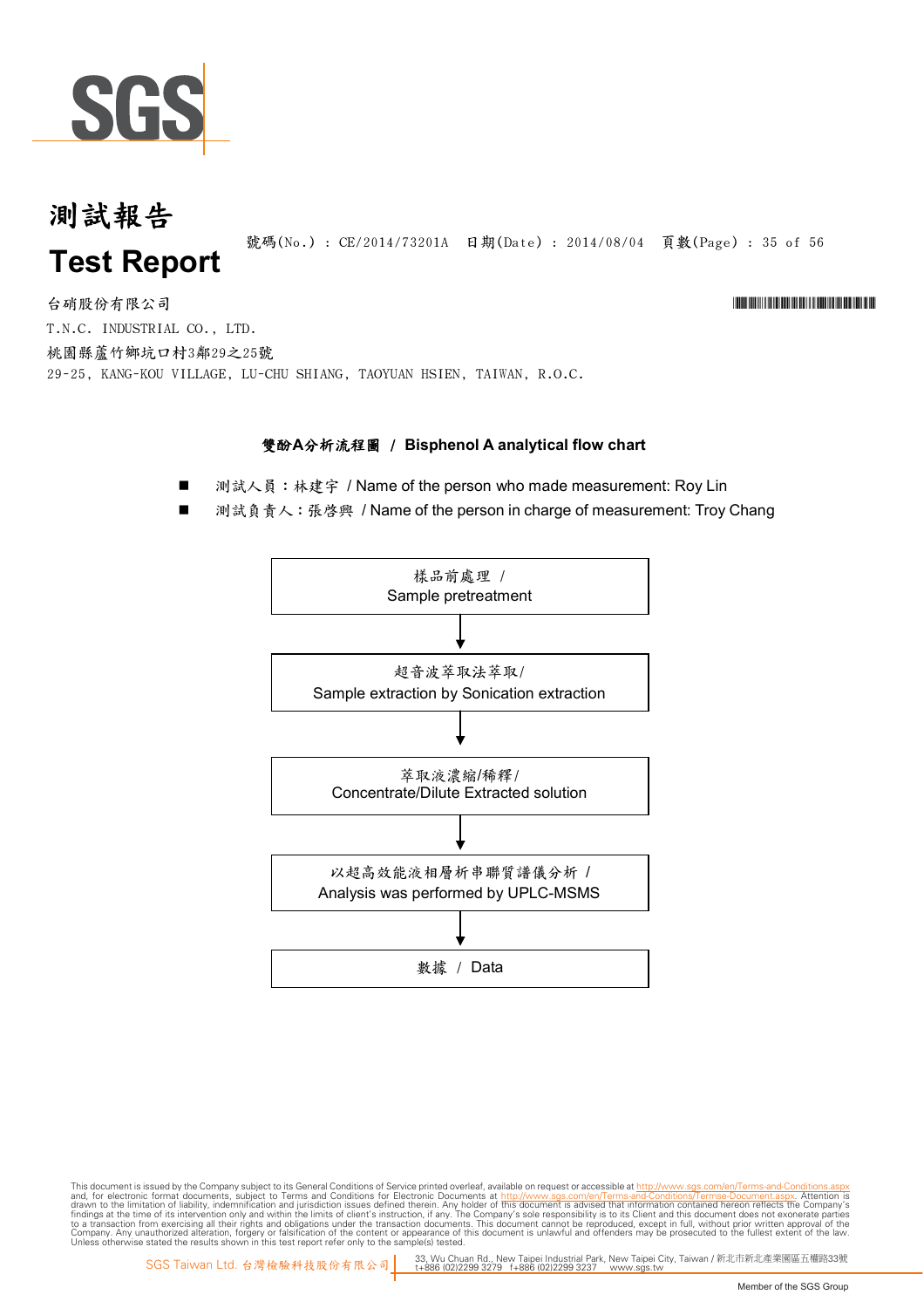

號碼(No.): CE/2014/73201A 日期(Date): 2014/08/04 頁數(Page): 36 of 56

台硝股份有限公司 \*Cerval and the contractor of the contractor of the contractor of the contractor of the contractor of the contractor of the contractor of the contractor of the contractor of the contractor of the contractor of t T.N.C. INDUSTRIAL CO., LTD. 桃園縣蘆竹鄉坑口村3鄰29之25號 29-25, KANG-KOU VILLAGE, LU-CHU SHIANG, TAOYUAN HSIEN, TAIWAN, R.O.C.

#### **滅蟻靈分析流程圖 / Mirex analytical flow chart**

■ 測試人員: 曾勃鈞 / Name of the person who made measurement: Barry Tseng

測試負責人: 張啓興 / Name of the person in charge of measurement: Troy Chang

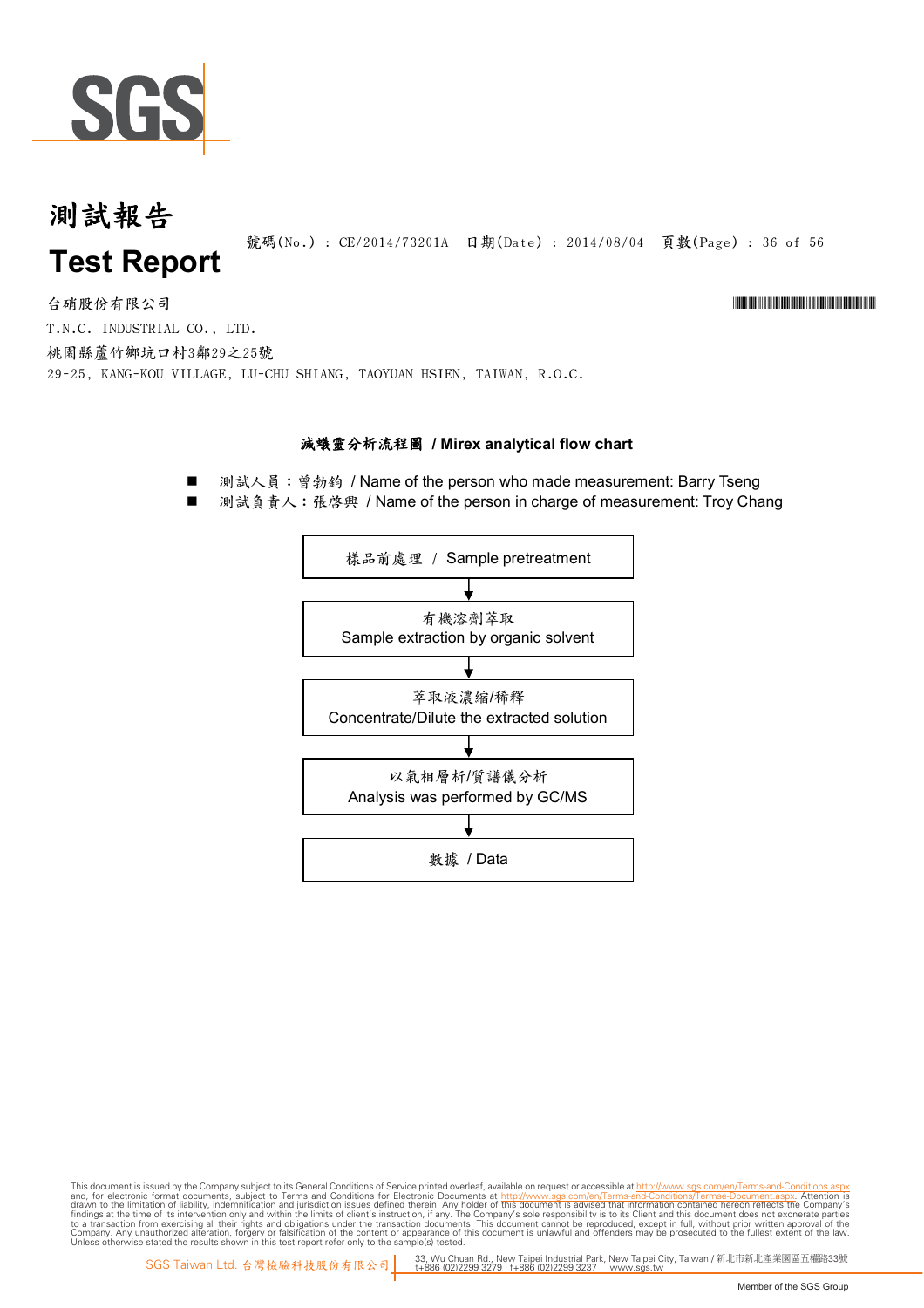

號碼(No.) : CE/2014/73201A 日期(Date) : 2014/08/04 頁數(Page) : 37 of 56

台硝股份有限公司 \*Cerval and the contractor of the contractor of the contractor of the contractor of the contractor of the contractor of the contractor of the contractor of the contractor of the contractor of the contractor of t

T.N.C. INDUSTRIAL CO., LTD. 桃園縣蘆竹鄉坑口村3鄰29之25號

29-25, KANG-KOU VILLAGE, LU-CHU SHIANG, TAOYUAN HSIEN, TAIWAN, R.O.C.

#### 富馬酸二甲酯分析流程圖 / Dimethyl Fumarate analytical flow chart

- 測試人員: 翁賜彬 / Name of the person who made measurement: Roman Wong
- 測試負責人:張啓興 / Name of the person in charge of measurement: Troy Chang

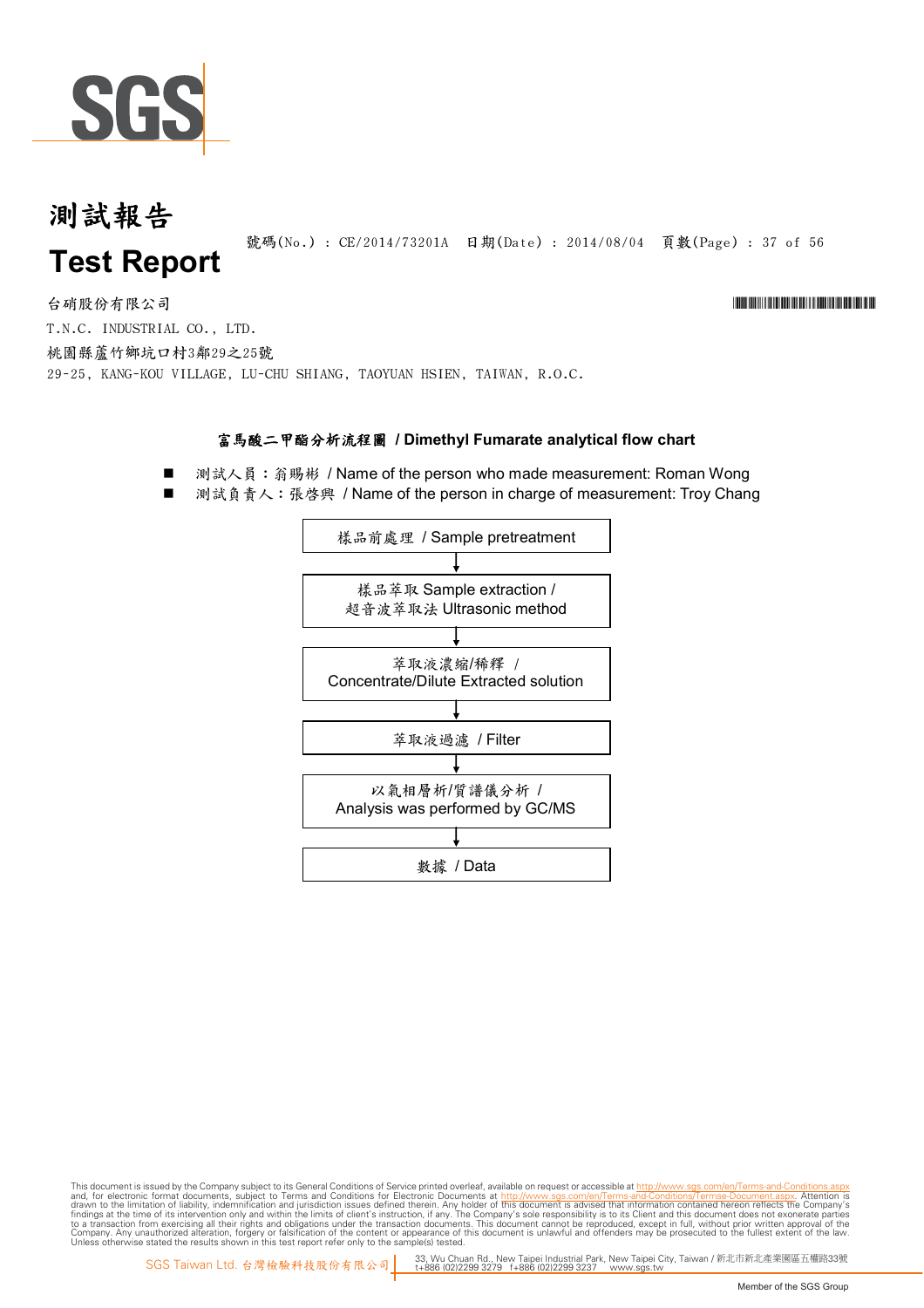

號碼(No.): CE/2014/73201A 日期(Date): 2014/08/04 頁數(Page): 38 of 56

台硝股份有限公司 \*Cerval and the contractor of the contractor of the contractor of the contractor of the contractor of the contractor of the contractor of the contractor of the contractor of the contractor of the contractor of t T.N.C. INDUSTRIAL CO., LTD. 桃園縣蘆竹鄉坑口村3鄰29之25號 29-25, KANG-KOU VILLAGE, LU-CHU SHIANG, TAOYUAN HSIEN, TAIWAN, R.O.C.

#### **乙醛分析流程圖 / Acetaldehyde analytical flow chart**

測試人員: 涂雅苓 / Name of the person who made measurement: Yaling Tu

測試負責人: 張啓興 / Name of the person in charge of measurement: Troy Chang

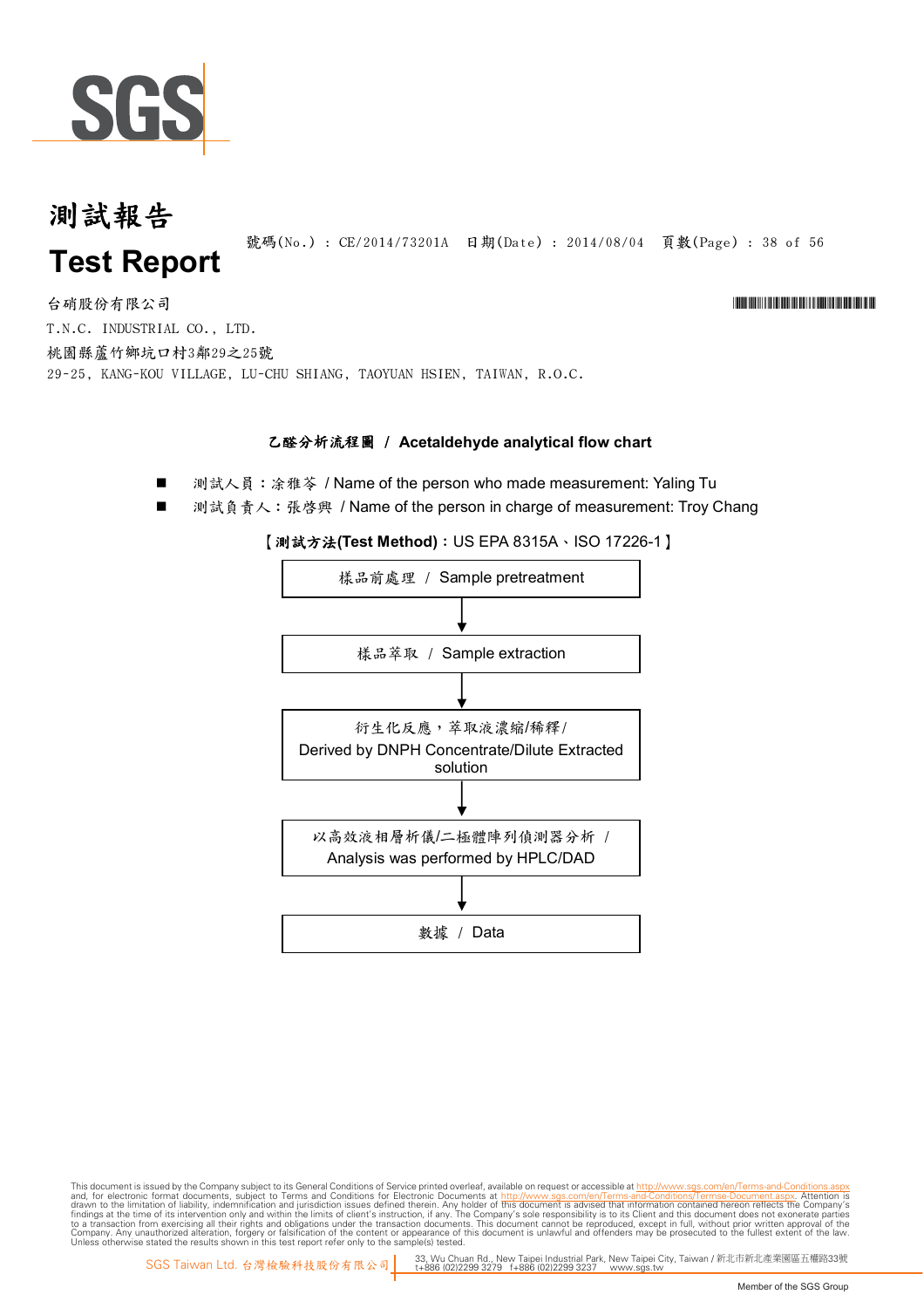

號碼(No.) : CE/2014/73201A 日期(Date) : 2014/08/04 頁數(Page) : 39 of 56

台硝股份有限公司 \*Cerval and the contractor of the contractor of the contractor of the contractor of the contractor of the contractor of the contractor of the contractor of the contractor of the contractor of the contractor of t T.N.C. INDUSTRIAL CO., LTD. 桃園縣蘆竹鄉坑口村3鄰29之25號 29-25, KANG-KOU VILLAGE, LU-CHU SHIANG, TAOYUAN HSIEN, TAIWAN, R.O.C.

#### 苯並三唑類化合物分析流程圖 / Benzotriazole analytical flow chart

測試人員: 翁賜彬 / Name of the person who made measurement: Roman Wong

測試負責人:張啓興 / Name of the person in charge of measurement: Troy Chang

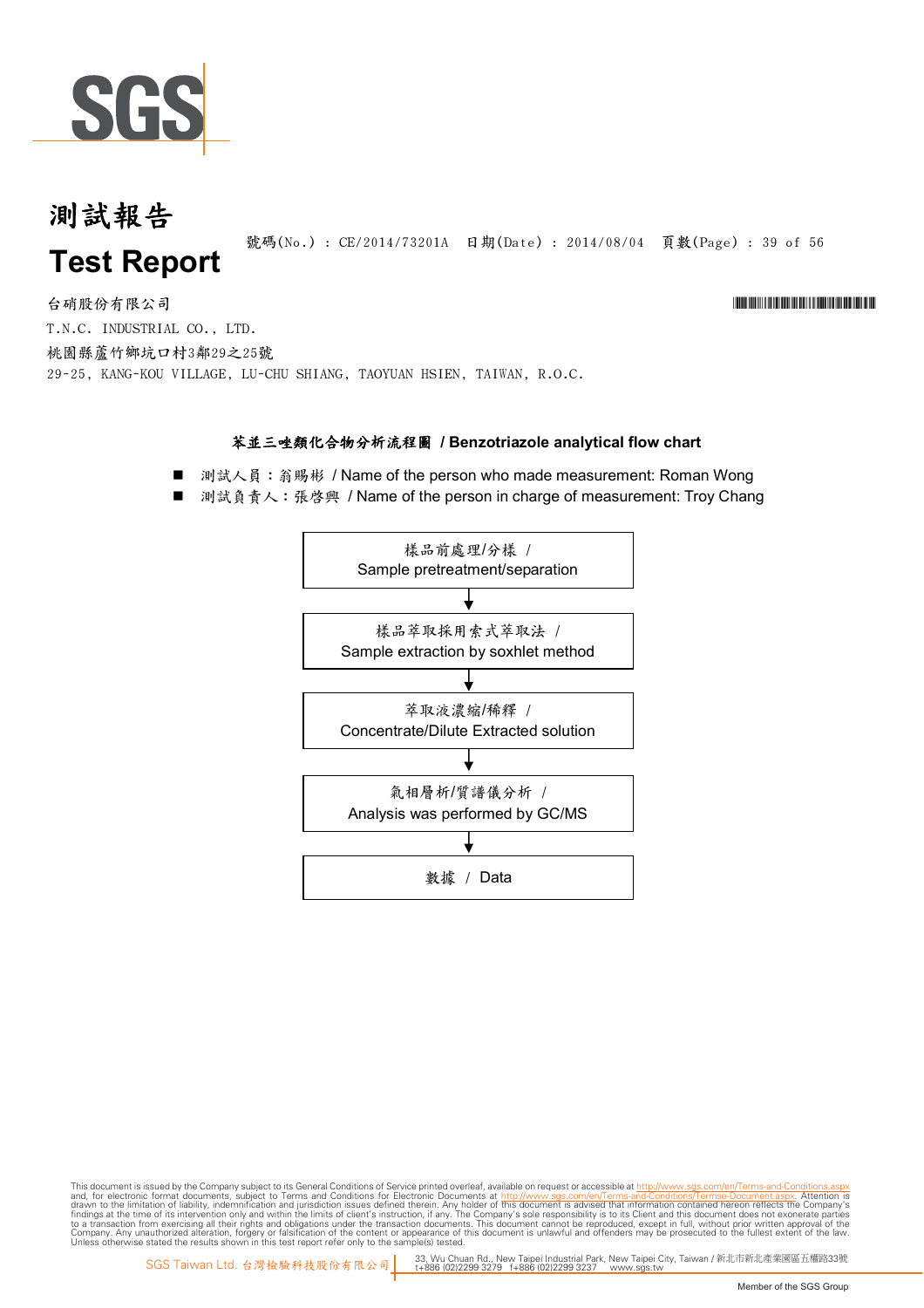

號碼(No.): CE/2014/73201A 日期(Date): 2014/08/04 頁數(Page): 40 of 56

台硝股份有限公司 \*Cerval and the contractor of the contractor of the contractor of the contractor of the contractor of the contractor of the contractor of the contractor of the contractor of the contractor of the contractor of t T.N.C. INDUSTRIAL CO., LTD. 桃園縣蘆竹鄉坑口村3鄰29之25號 29-25, KANG-KOU VILLAGE, LU-CHU SHIANG, TAOYUAN HSIEN, TAIWAN, R.O.C.

#### **甲醛分析流程圖 / Formaldehyde analytical flow chart**

- 測試人員:涂雅苓 / Name of the person who made measurement: Yaling Tu
- 測試負責人:張啓興 / Name of the person in charge of measurement: Troy Chang



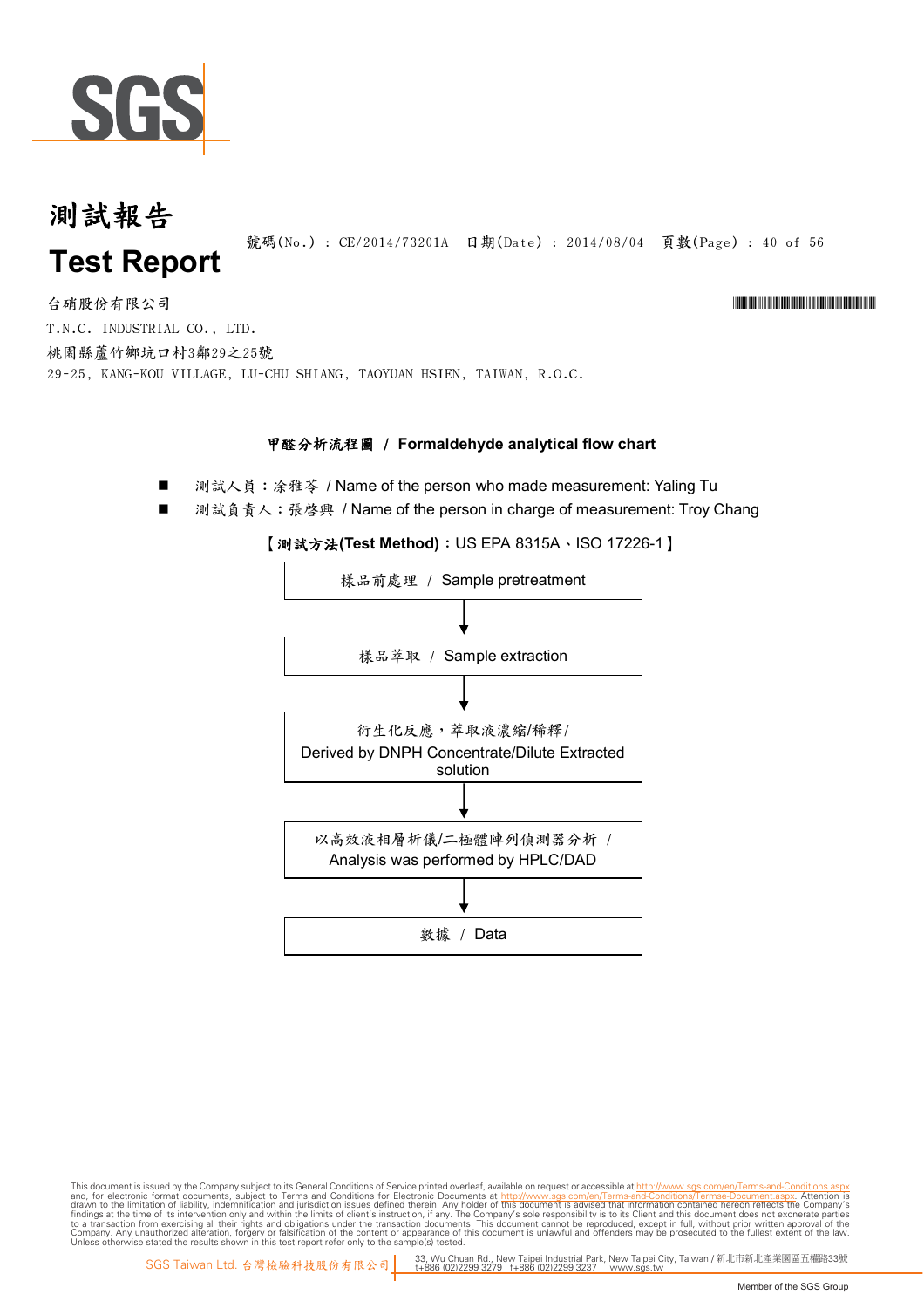

號碼(No.): CE/2014/73201A 日期(Date): 2014/08/04 頁數(Page): 41 of 56

台硝股份有限公司 \*Cerval and the contractor of the contractor of the contractor of the contractor of the contractor of the contractor of the contractor of the contractor of the contractor of the contractor of the contractor of t T.N.C. INDUSTRIAL CO., LTD.

桃園縣蘆竹鄉坑口村3鄰29之25號 29-25, KANG-KOU VILLAGE, LU-CHU SHIANG, TAOYUAN HSIEN, TAIWAN, R.O.C.

#### 多環芳香烴分析流程圖 / PAHs (Polynuclear Aromatic Hydrocarbons) analytical flow chart

- 測試人員: 翁賜彬 / Name of the person who made measurement: Roman Wong
- 測試負責人: 張啓興 / Name of the person in charge of measurement: Troy Chang

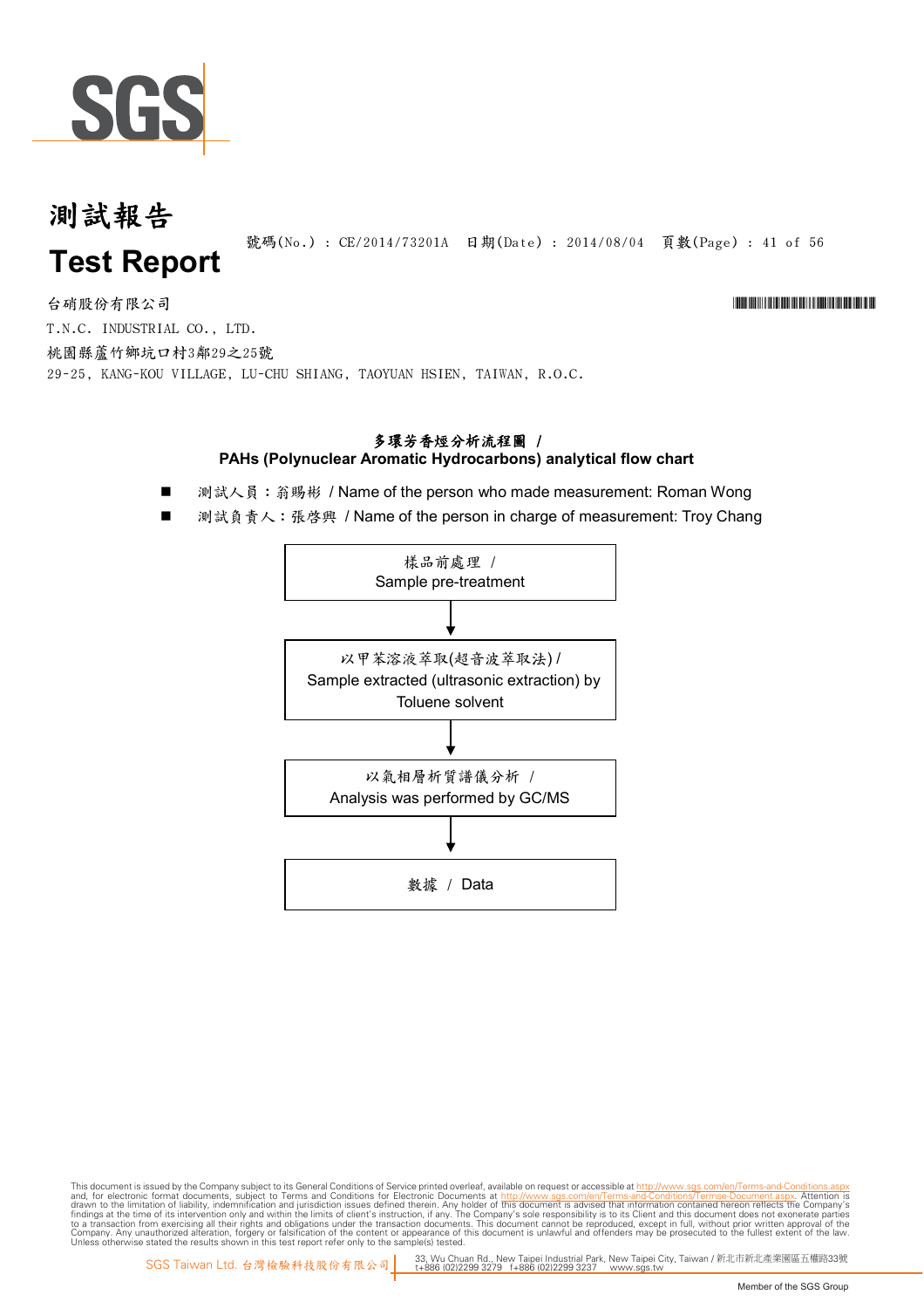

號碼(No.) : CE/2014/73201A 日期(Date) : 2014/08/04 頁數(Page) : 42 of 56

台硝股份有限公司 \*Cerval and the contractor of the contractor of the contractor of the contractor of the contractor of the contractor of the contractor of the contractor of the contractor of the contractor of the contractor of t T.N.C. INDUSTRIAL CO., LTD. 桃園縣蘆竹鄉坑口村3鄰29之25號 29-25, KANG-KOU VILLAGE, LU-CHU SHIANG, TAOYUAN HSIEN, TAIWAN, R.O.C.

#### 可塑劑分析流程圖 / Analytical flow chart of phthalate content

- 測試人員: 翁賜彬 / Name of the person who made measurement: Roman Wong
- 測試負責人:張啟興 / Name of the person in charge of measurement: Troy Chang

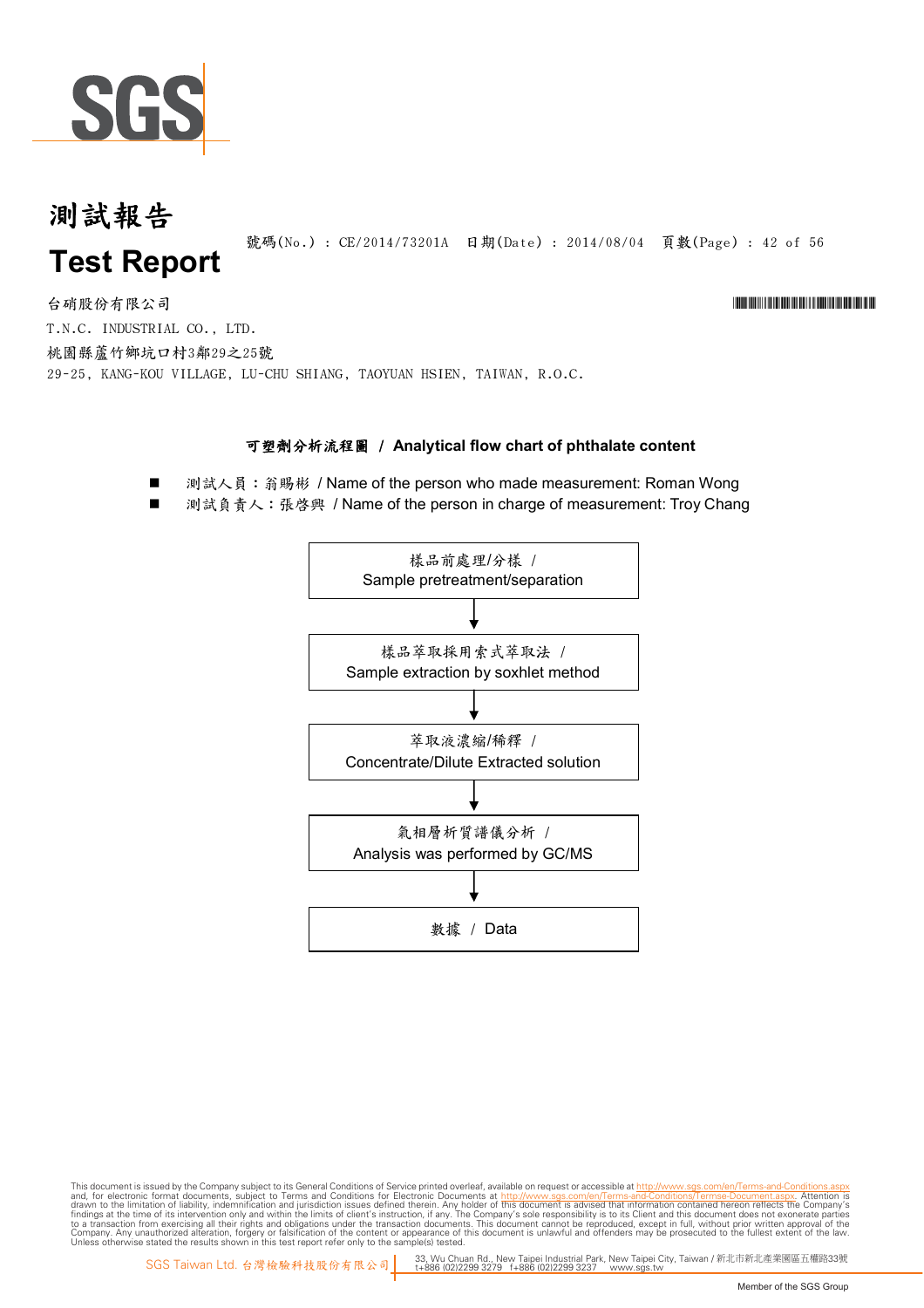

號碼(No.): CE/2014/73201A 日期(Date): 2014/08/04 頁數(Page): 43 of 56

台硝股份有限公司 \*Cerval and the contractor of the contractor of the contractor of the contractor of the contractor of the contractor of the contractor of the contractor of the contractor of the contractor of the contractor of t

T.N.C. INDUSTRIAL CO., LTD. 桃園縣蘆竹鄉坑口村3鄰29之25號 29-25, KANG-KOU VILLAGE, LU-CHU SHIANG, TAOYUAN HSIEN, TAIWAN, R.O.C.

#### 聚氯乙烯物質判定分析流程圖 /

#### Analysis flow chart for determination of PVC in material

測試人員:林建宇 / Name of the person who made measurement: Roy Lin

測試負責人: 張啓興 / Name of the person in charge of measurement: Troy Chang

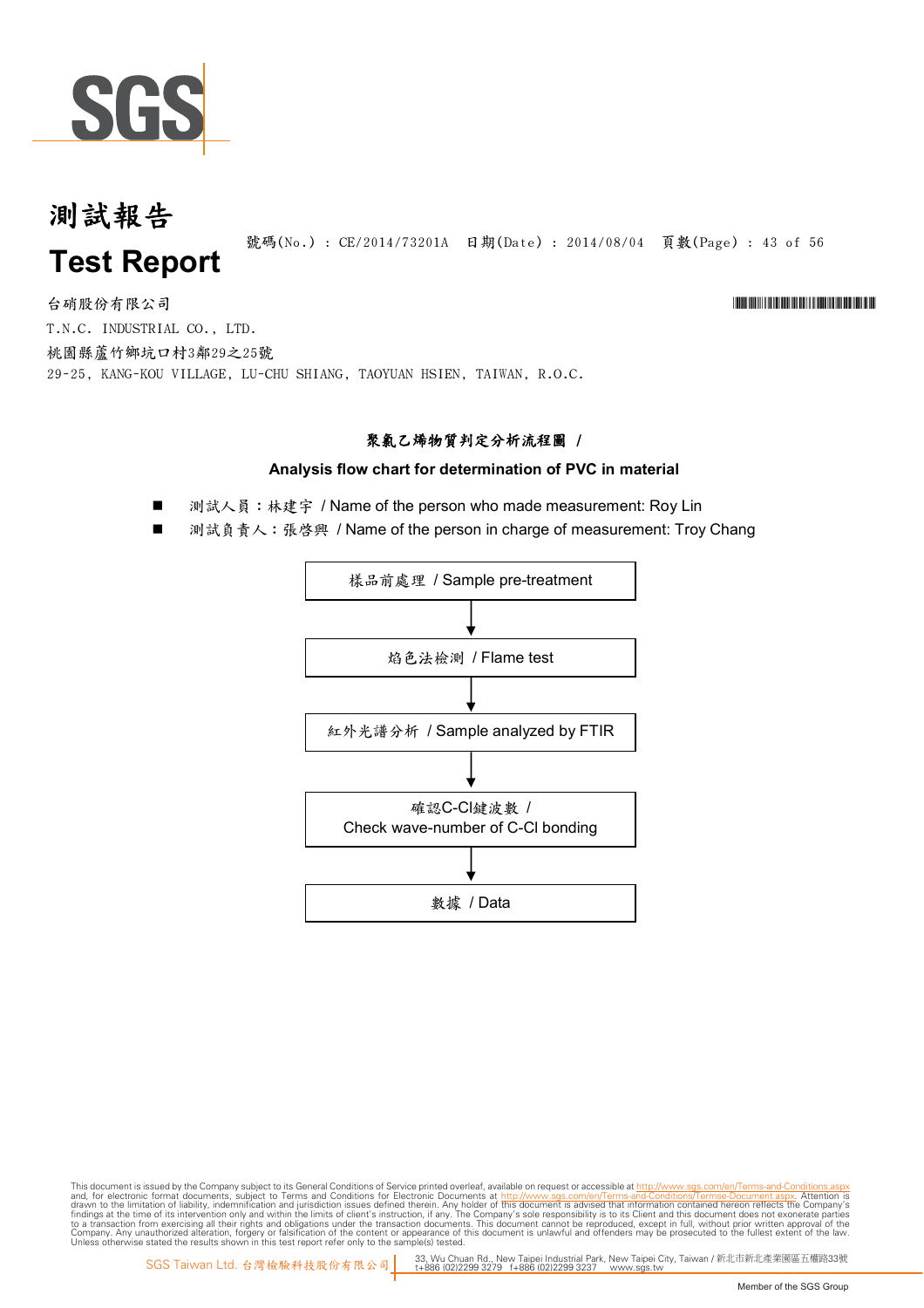

號碼(No.) : CE/2014/73201A 日期(Date) : 2014/08/04 頁數(Page) : 44 of 56

台硝股份有限公司 \*Cerval and the contractor of the contractor of the contractor of the contractor of the contractor of the contractor of the contractor of the contractor of the contractor of the contractor of the contractor of t T.N.C. INDUSTRIAL CO., LTD. 桃園縣蘆竹鄉坑口村3鄰29之25號

29-25, KANG-KOU VILLAGE, LU-CHU SHIANG, TAOYUAN HSIEN, TAIWAN, R.O.C.

#### 石棉鑑定分析流程圖 / Analysis flow chart for determination of Asbestos

- 測試人員: 高鍵忠 / Name of the person who made measurement: Victor Kao
- 測試負責人:魏明芬 / Name of the person in charge of measurement: Wendy Wei

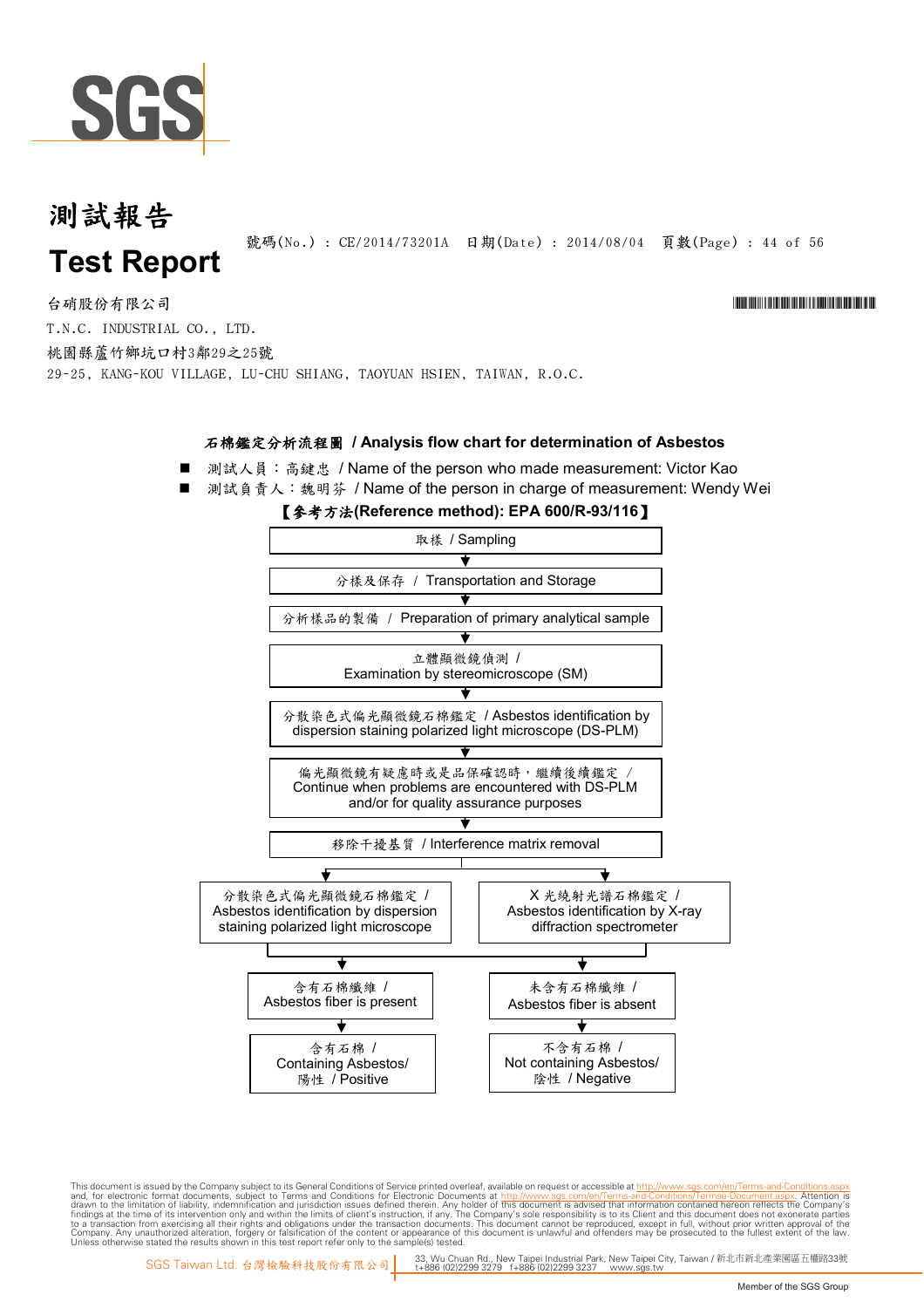

號碼(No.) : CE/2014/73201A 日期(Date) : 2014/08/04 頁數(Page) : 45 of 56

#### 台硝股份有限公司 \*Cerval and the contractor of the contractor of the contractor of the contractor of the contractor of the contractor of the contractor of the contractor of the contractor of the contractor of the contractor of t T.N.C. INDUSTRIAL CO., LTD.

桃園縣蘆竹鄉坑口村3鄰29之25號

29-25, KANG-KOU VILLAGE, LU-CHU SHIANG, TAOYUAN HSIEN, TAIWAN, R.O.C.

#### 有機錫分析流程圖 / Analytical flow chart of Organic-Tin content

- 測試人員: 林建宇 / Name of the person who made measurement: Roy Lin
- 測試負責人:張啓興 / Name of the person in charge of measurement: Troy Chang

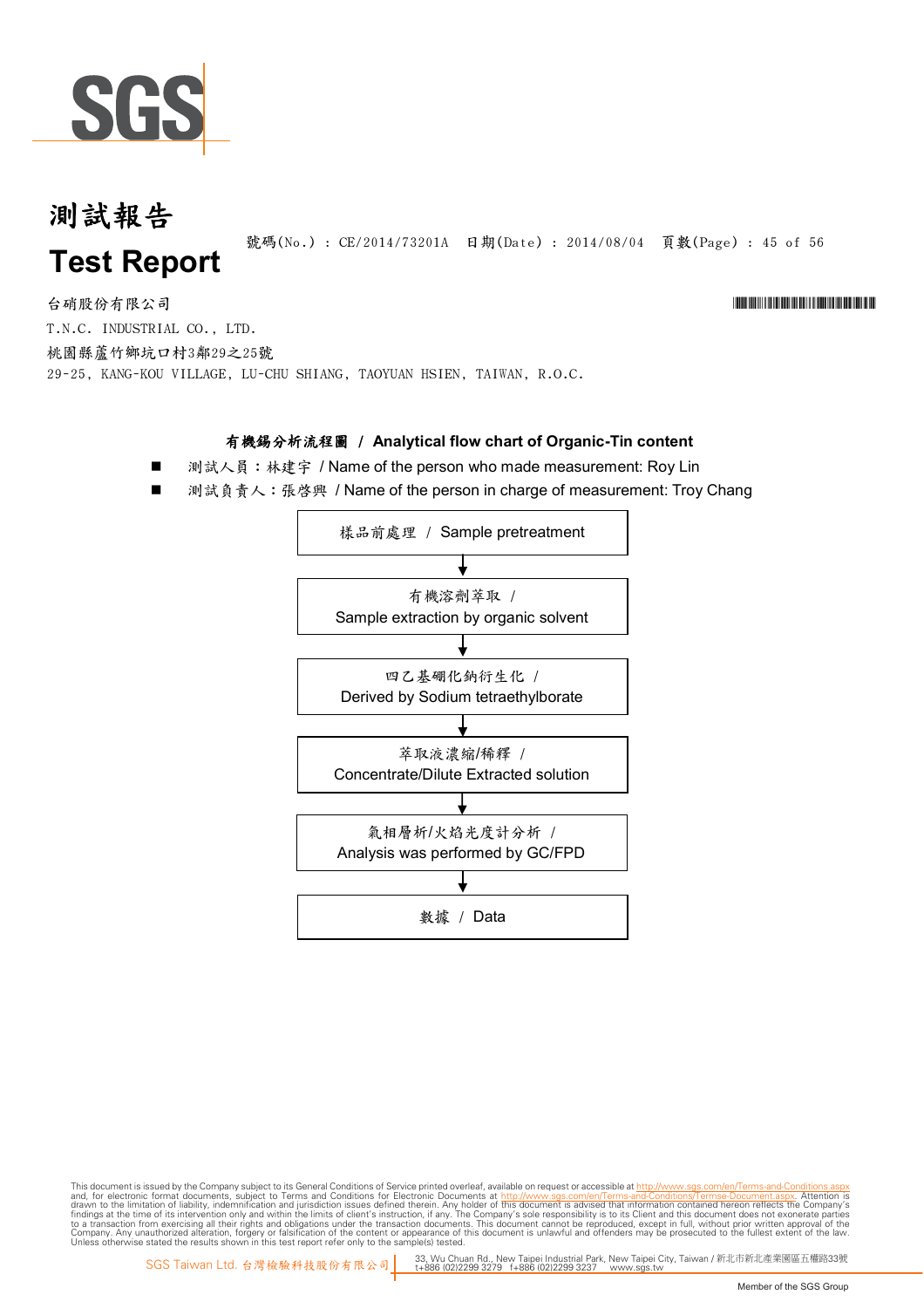

#### 測試報告 號碼(No.): CE/2014/73201A 日期(Date): 2014/08/04 頁數(Page): 46 of 56 **Test Report**

台硝股份有限公司 \*Cerval and the contractor of the contractor of the contractor of the contractor of the contractor of the contractor of the contractor of the contractor of the contractor of the contractor of the contractor of t T.N.C. INDUSTRIAL CO., LTD. 桃園縣蘆竹鄉坑口村3鄰29之25號 29-25, KANG-KOU VILLAGE, LU-CHU SHIANG, TAOYUAN HSIEN, TAIWAN, R.O.C.

#### 氯化石蠟分析流程圖 **/C hlorinated Paraffins analyticalflow chart**

- 測試人員: 曾勃鈞 / Name of the person who made measurement: Barry Tseng
- 測試負責人:張啟興 / Name of the person in charge of measurement: Troy Chang

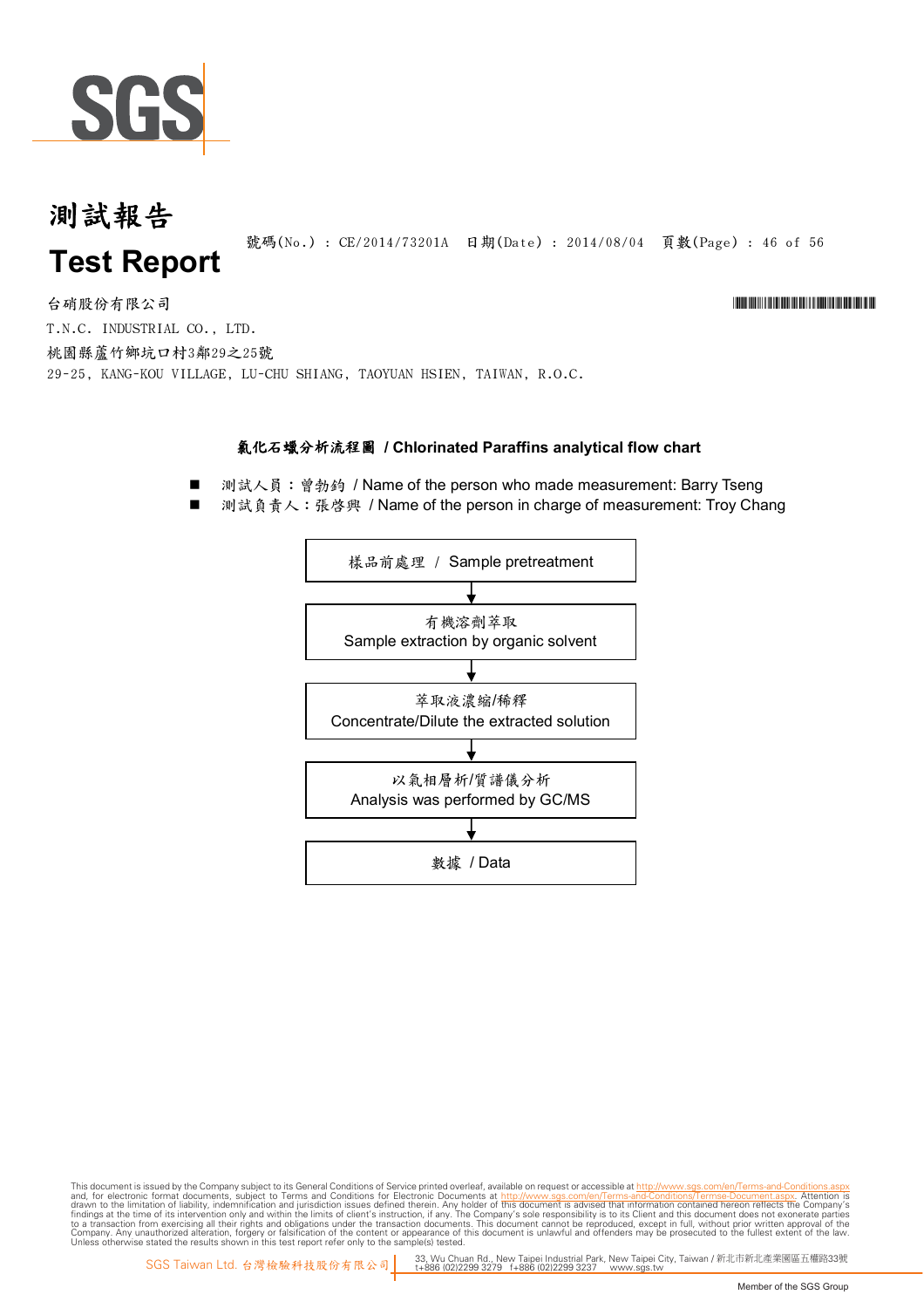

號碼(No.): CE/2014/73201A 日期(Date): 2014/08/04 頁數(Page): 47 of 56

台硝股份有限公司 \*Cerval and the contractor of the contractor of the contractor of the contractor of the contractor of the contractor of the contractor of the contractor of the contractor of the contractor of the contractor of t T.N.C. INDUSTRIAL CO., LTD. 桃園縣蘆竹鄉坑口村3鄰29之25號 29-25, KANG-KOU VILLAGE, LU-CHU SHIANG, TAOYUAN HSIEN, TAIWAN, R.O.C.

#### 多氯奈分析流程圖 / PCNs analytical flow chart

測試人員: 曾勃鈞 / Name of the person who made measurement: Barry Tseng

測試負責人:張啓興 / Name of the person in charge of measurement: Troy Chang



This document is issued by the Company subject to Terms and Conditions of Service printed overleaf, available on request or accessible at th<u>ttp://www.sgs.com/en/Terms-and-Conditions/Termse-Document as apx</u><br>and, for electr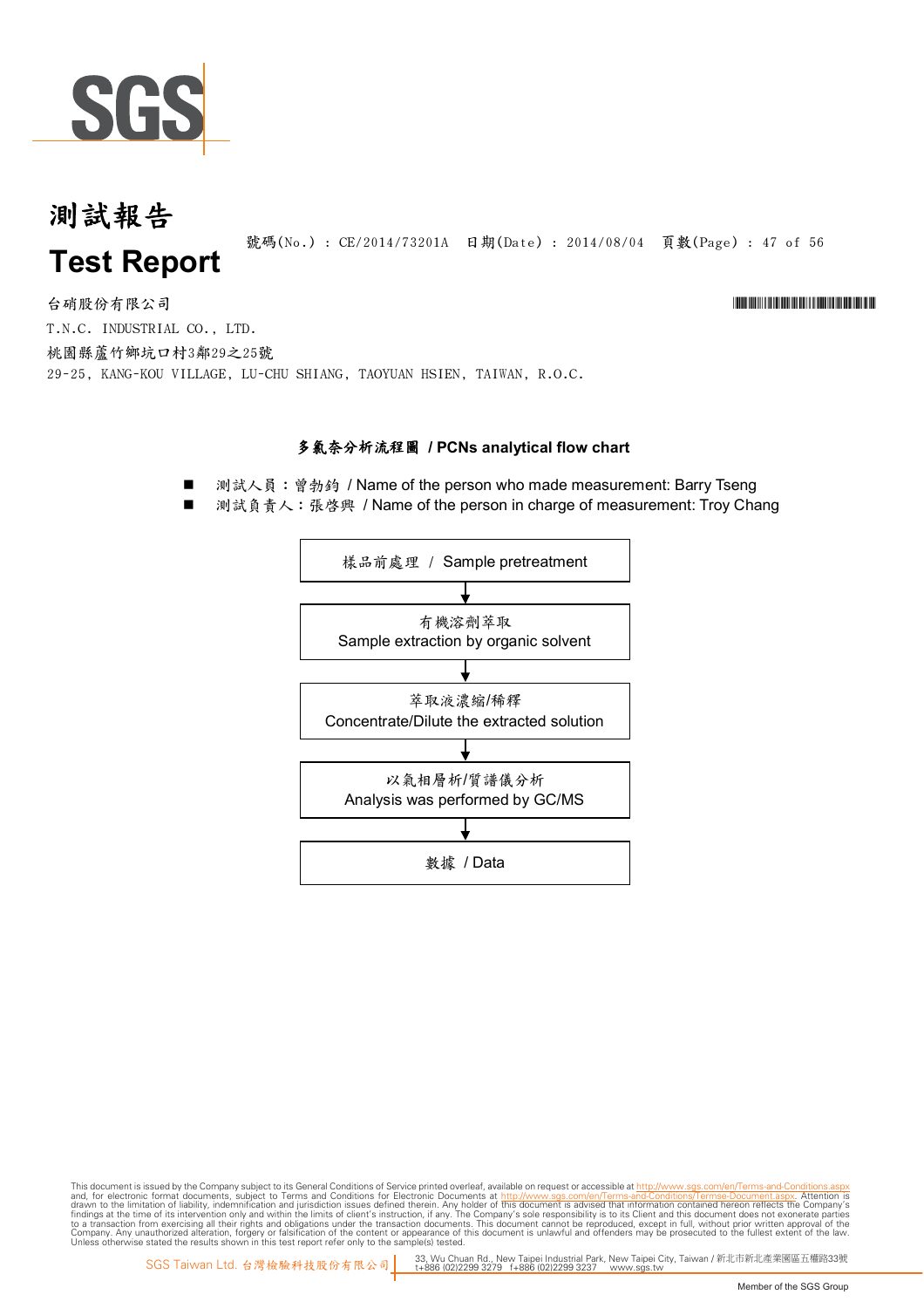

號碼(No.): CE/2014/73201A 日期(Date): 2014/08/04 頁數(Page): 48 of 56

台硝股份有限公司 \*Cerval and the contractor of the contractor of the contractor of the contractor of the contractor of the contractor of the contractor of the contractor of the contractor of the contractor of the contractor of t T.N.C. INDUSTRIAL CO., LTD. 桃園縣蘆竹鄉坑口村3鄰29之25號 29-25, KANG-KOU VILLAGE, LU-CHU SHIANG, TAOYUAN HSIEN, TAIWAN, R.O.C.

#### 多氯三聯苯分析流程圖 / PCTs analytical flow chart

■ 測試人員: 曾勃鈞 / Name of the person who made measurement: Barry Tseng

測試負責人: 張啓興 / Name of the person in charge of measurement: Troy Chang

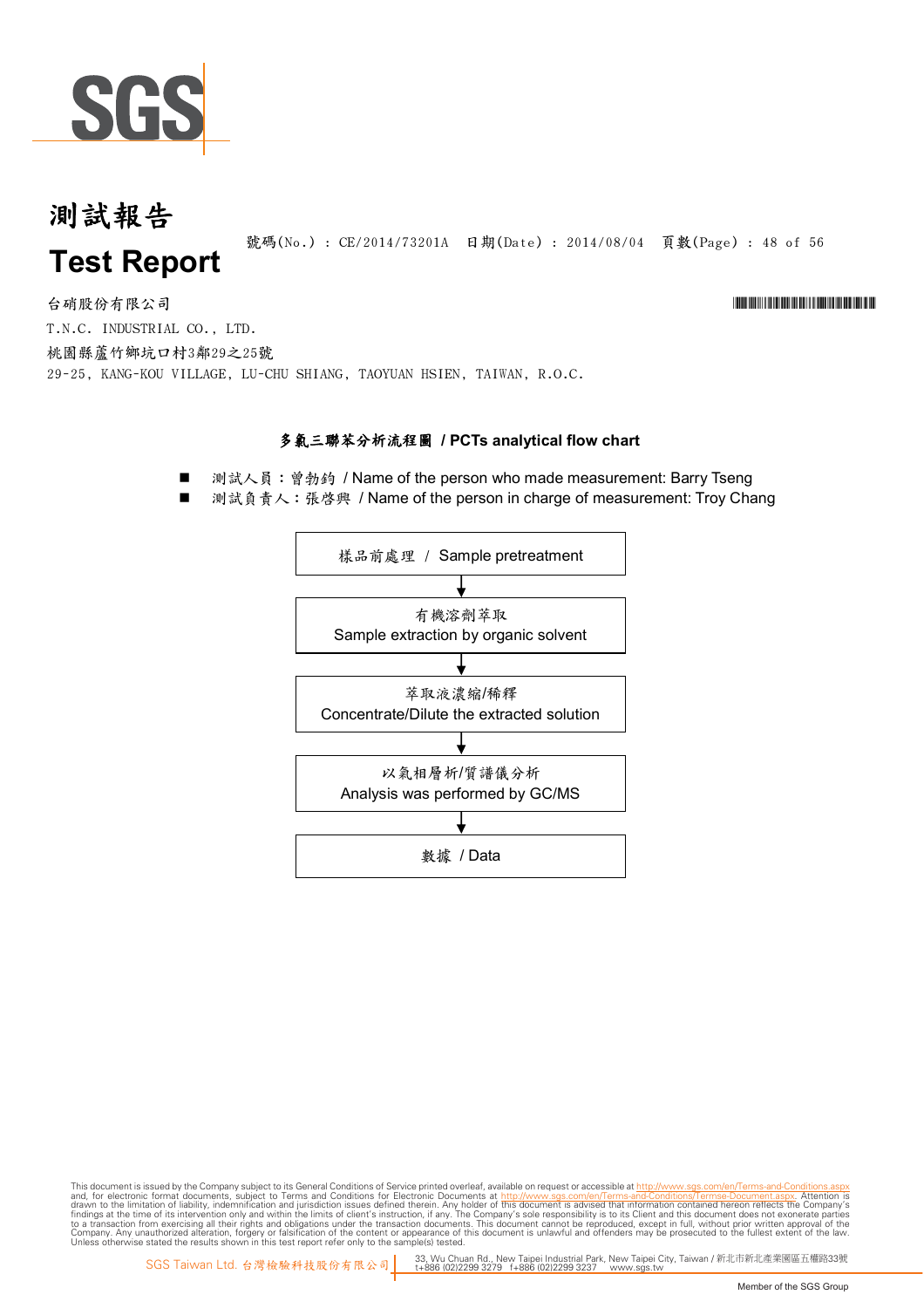

號碼(No.): CE/2014/73201A 日期(Date): 2014/08/04 頁數(Page): 49 of 56

台硝股份有限公司 \*Cerval and the contractor of the contractor of the contractor of the contractor of the contractor of the contractor of the contractor of the contractor of the contractor of the contractor of the contractor of t T.N.C. INDUSTRIAL CO., LTD. 桃園縣蘆竹鄉坑口村3鄰29之25號 29-25, KANG-KOU VILLAGE, LU-CHU SHIANG, TAOYUAN HSIEN, TAIWAN, R.O.C.

#### 多氯聯苯分析流程圖 / PCBs analytical flow chart

測試人員: 曾勃鈞 / Name of the person who made measurement: Barry Tseng

測試負責人: 張啓興 / Name of the person in charge of measurement: Troy Chang

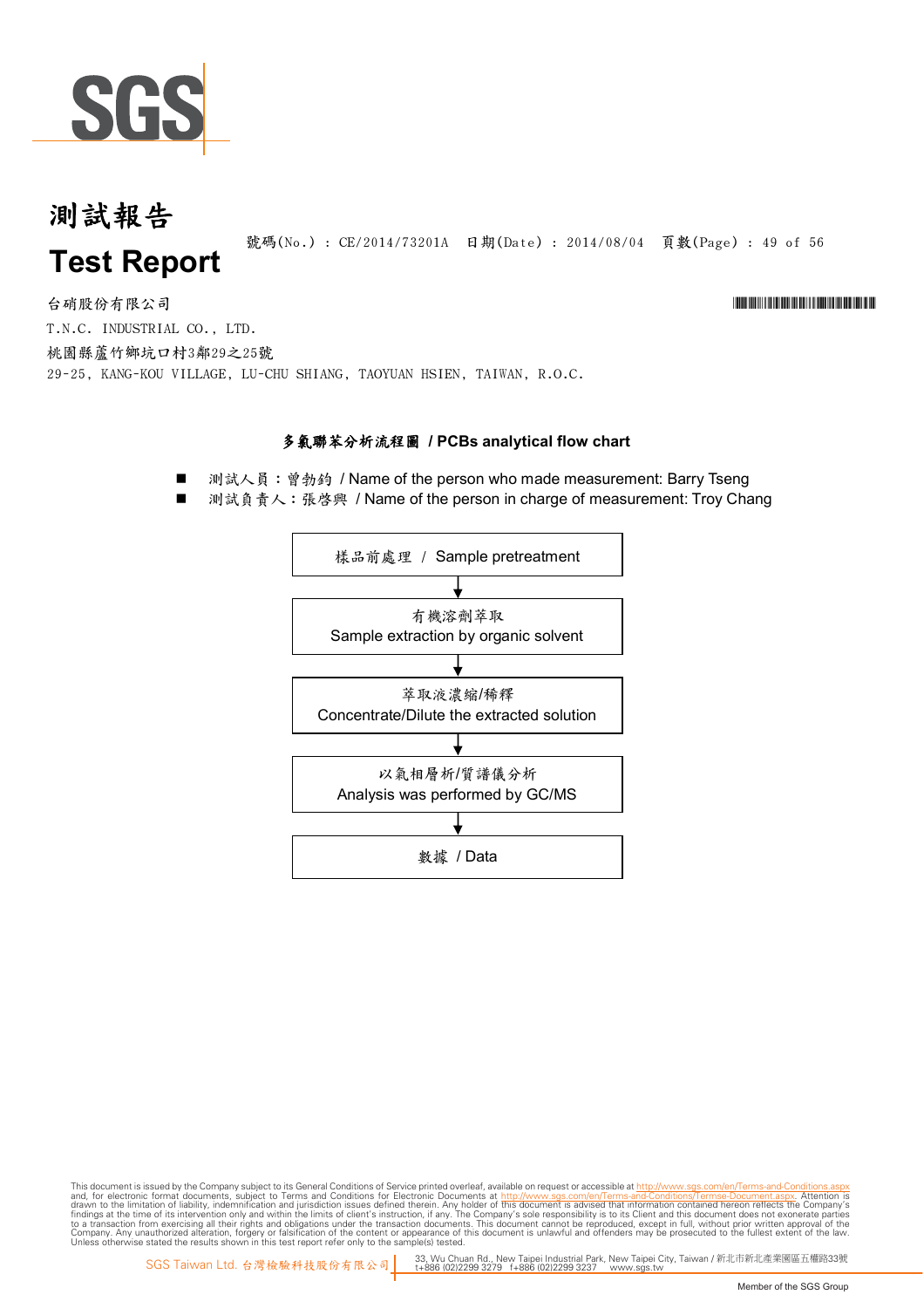

號碼(No.) : CE/2014/73201A 日期(Date) : 2014/08/04 頁數(Page) : 50 of 56

台硝股份有限公司 \*Cerval and the contractor of the contractor of the contractor of the contractor of the contractor of the contractor of the contractor of the contractor of the contractor of the contractor of the contractor of t T.N.C. INDUSTRIAL CO., LTD. 桃園縣蘆竹鄉坑口村3鄰29之25號

29-25, KANG-KOU VILLAGE, LU-CHU SHIANG, TAOYUAN HSIEN, TAIWAN, R.O.C.

#### 全氟辛酸/全氟辛烷磺酸分析流程圖 / PFOA/PFOS analytical flow chart

- 測試人員: 翁賜彬 / Name of the person who made measurement: Roman Wong
- 測試負責人: 張啓興 / Name of the person in charge of measurement: Troy Chang

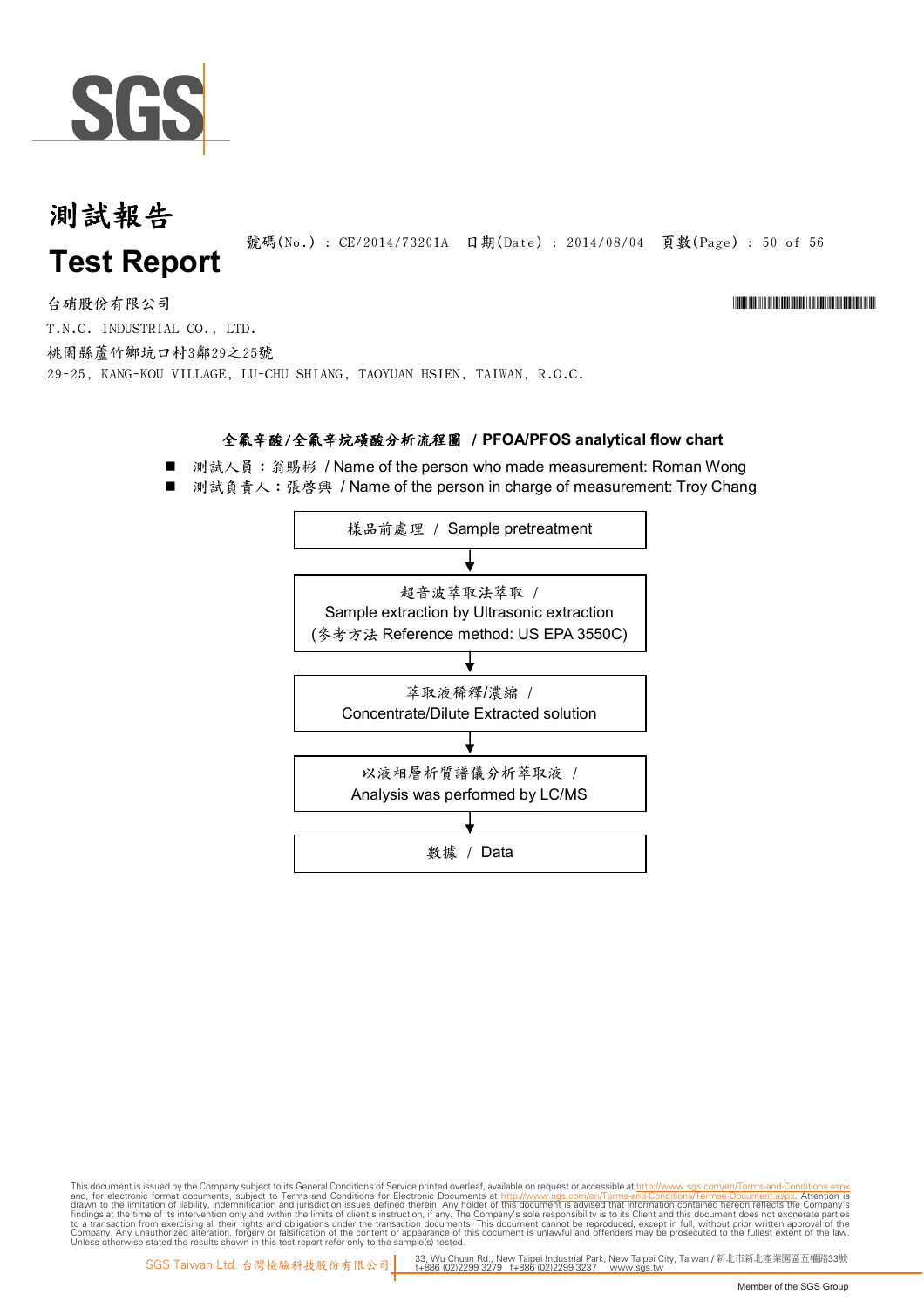

號碼(No.) : CE/2014/73201A 日期(Date) : 2014/08/04 頁數(Page) : 51 of 56

## 台硝股份有限公司 \*Cerval and the contractor of the contractor of the contractor of the contractor of the contractor of the contractor of the contractor of the contractor of the contractor of the contractor of the contractor of t

T.N.C. INDUSTRIAL CO., LTD. 桃園縣蘆竹鄉坑口村3鄰29之25號 29-25, KANG-KOU VILLAGE, LU-CHU SHIANG, TAOYUAN HSIEN, TAIWAN, R.O.C.

#### **鹵素分析流程圖 / Analytical flow chart of halogen content**

- 測試人員: 陳恩臻 / Name of the person who made measurement: Rita Chen
- 測試負責人: 張啓興 / Name of the person in charge of measurement: Troy Chang

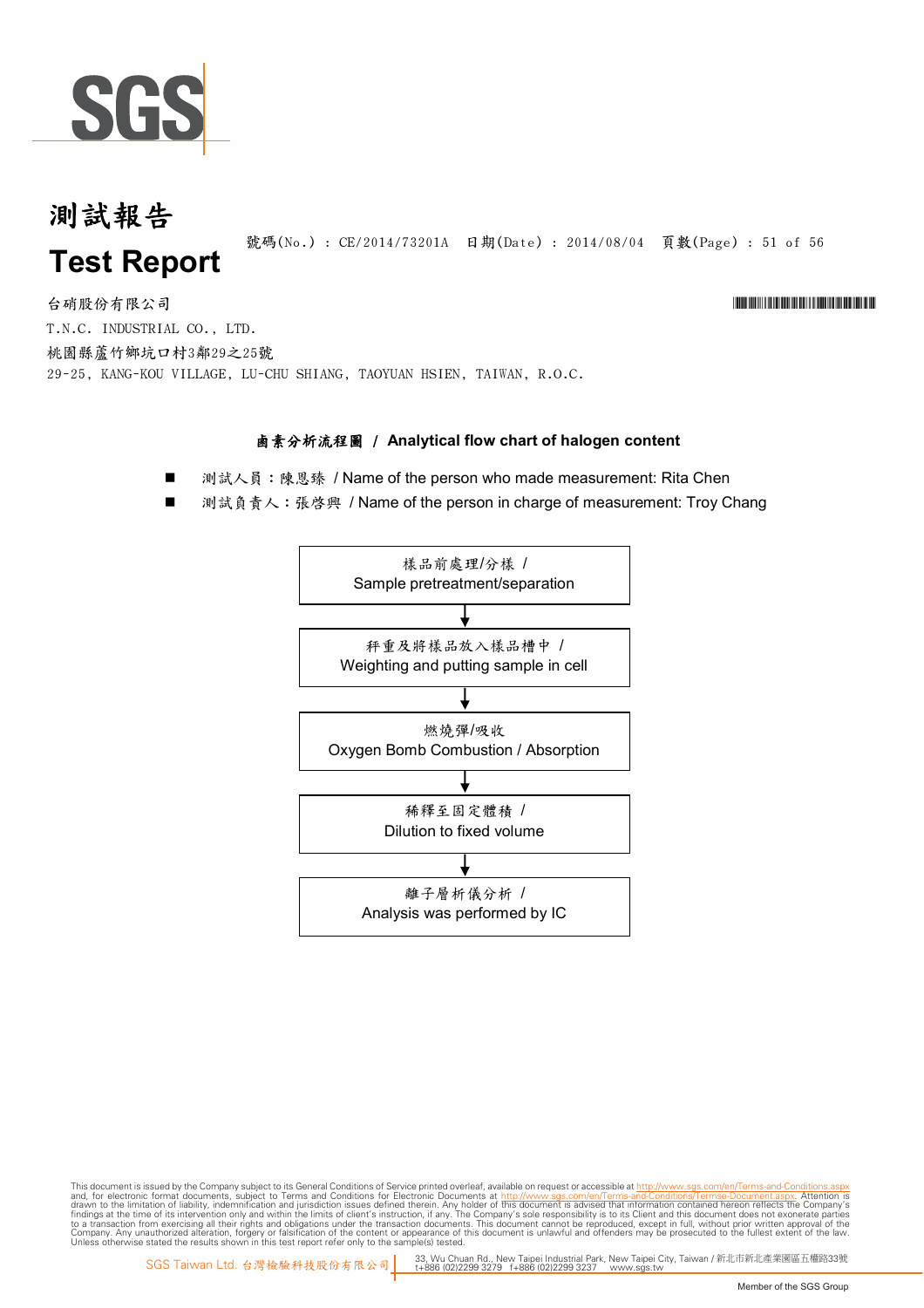

號碼(No.) : CE/2014/73201A 日期(Date) : 2014/08/04 頁數(Page) : 52 of 56

台硝股份有限公司 \*Cerval and the contractor of the contractor of the contractor of the contractor of the contractor of the contractor of the contractor of the contractor of the contractor of the contractor of the contractor of t T.N.C. INDUSTRIAL CO., LTD. 桃園縣蘆竹鄉坑口村3鄰29之25號

29-25, KANG-KOU VILLAGE, LU-CHU SHIANG, TAOYUAN HSIEN, TAIWAN, R.O.C.

#### 多溴聯苯/多溴聯苯醚分析流程圖 / PBB/PBDE analytical FLOW CHART

■ 測試人員: 翁賜彬 / Name of the person who made measurement: Roman Wong ■ 測試負責人:張啓興 / Name of the person in charge of measurement: Troy Chang 初次測試程序 / First testing process 選擇性篩檢程序 / Optional screen process 確認程序 / Confirmation process - - - →

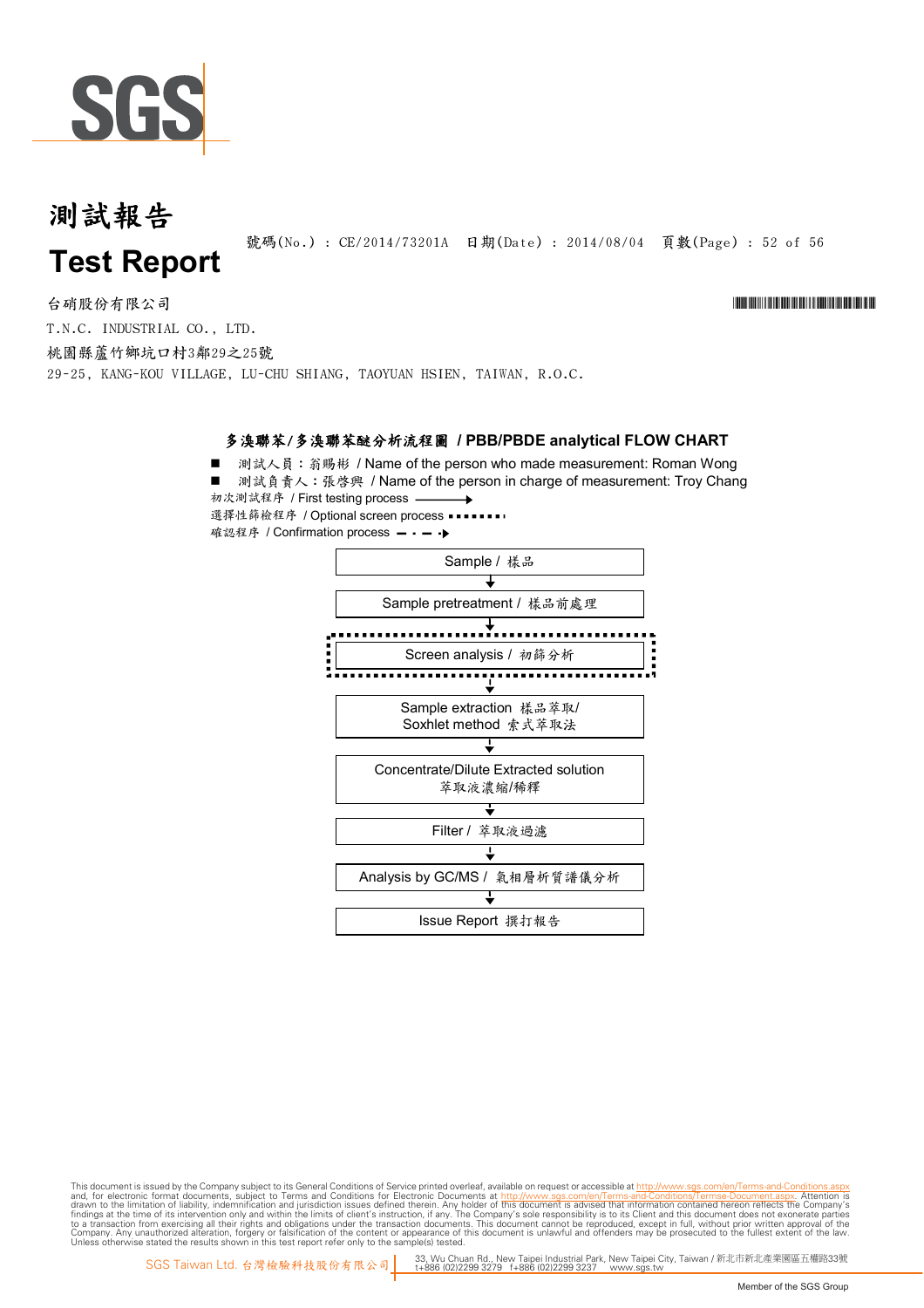

號碼(No.) : CE/2014/73201A 日期(Date) : 2014/08/04 頁數(Page) : 53 of 56

T.N.C. INDUSTRIAL CO., LTD. 桃園縣蘆竹鄉坑口村3鄰29之25號 29-25, KANG-KOU VILLAGE, LU-CHU SHIANG, TAOYUAN HSIEN, TAIWAN, R.O.C. 台硝股份有限公司 \*Cerval and the contractor of the contractor of the contractor of the contractor of the contractor of the contractor of the contractor of the contractor of the contractor of the contractor of the contractor of t

#### 烷基苯酚聚氧乙烯醚分析流程圖 **/ APEO analytical flow chart**

【烷基苯酚聚乙氧烯醚(APEO)=辛基苯酚聚乙氧烯醚烷(OPEO)+壬基苯酚聚乙氧烯醚(NPEO)】

- 測試人員:陳慧儀 / Name of the person who made measurement: Winnie Chen
- 測試負責人: 陳新智 / Name of the person in charge of measurement: Shinjyh Chen

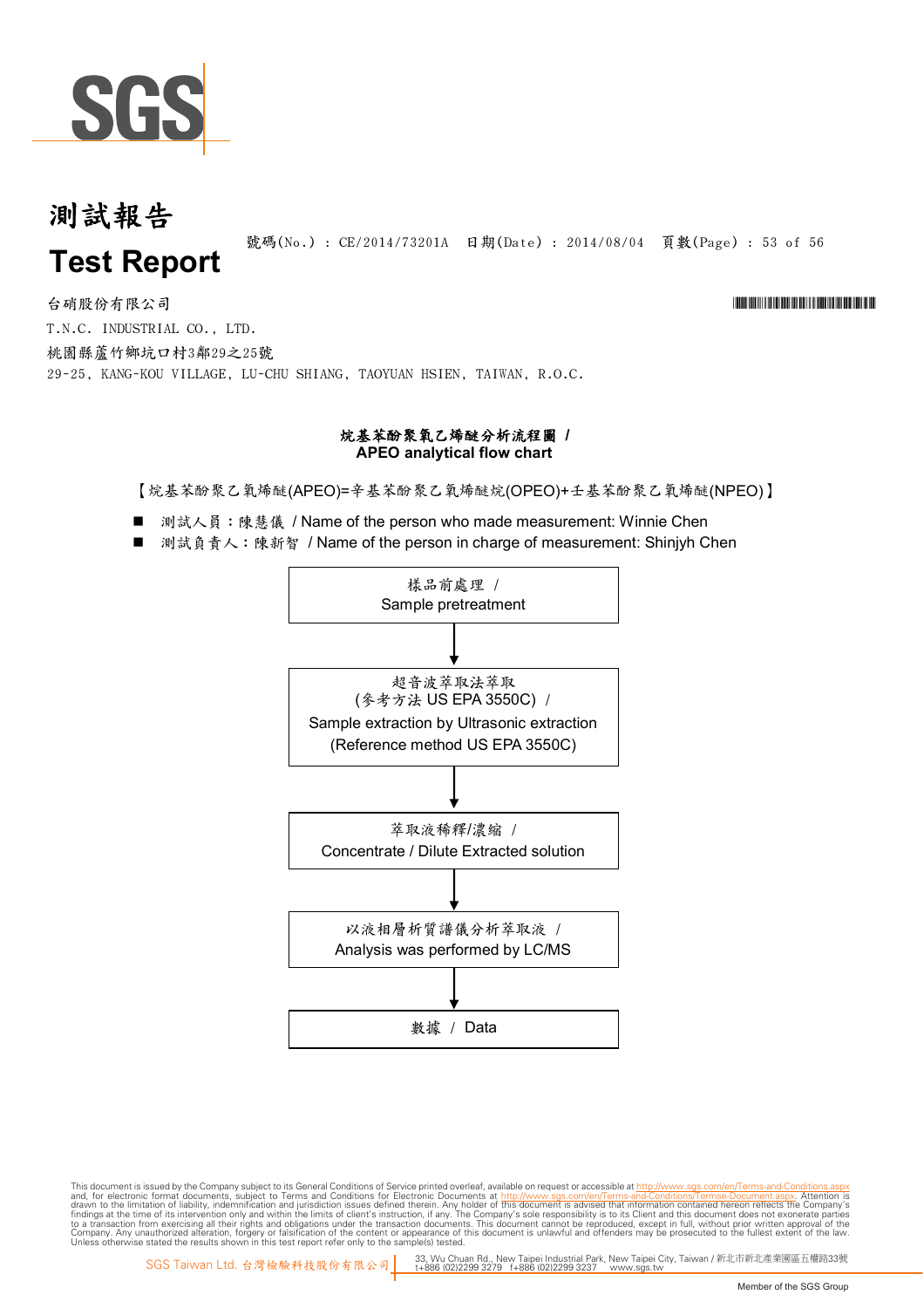

號碼(No.): CE/2014/73201A 日期(Date): 2014/08/04 頁數(Page): 54 of 56

# 台硝股份有限公司 \*Cerval and the contractor of the contractor of the contractor of the contractor of the contractor of the contractor of the contractor of the contractor of the contractor of the contractor of the contractor of t

T.N.C. INDUSTRIAL CO., LTD. 桃園縣蘆竹鄉坑口村3鄰29之25號 29-25, KANG-KOU VILLAGE, LU-CHU SHIANG, TAOYUAN HSIEN, TAIWAN, R.O.C.

#### **壬酚、辛酚分析流程圖 / NP、OP analytical flow chart**

- 測試人員: 翁賜彬 / Name of the person who made measurement: Roman Wong
- 測試負責人:張啓興 / Name of the person in charge of measurement: Troy Chang

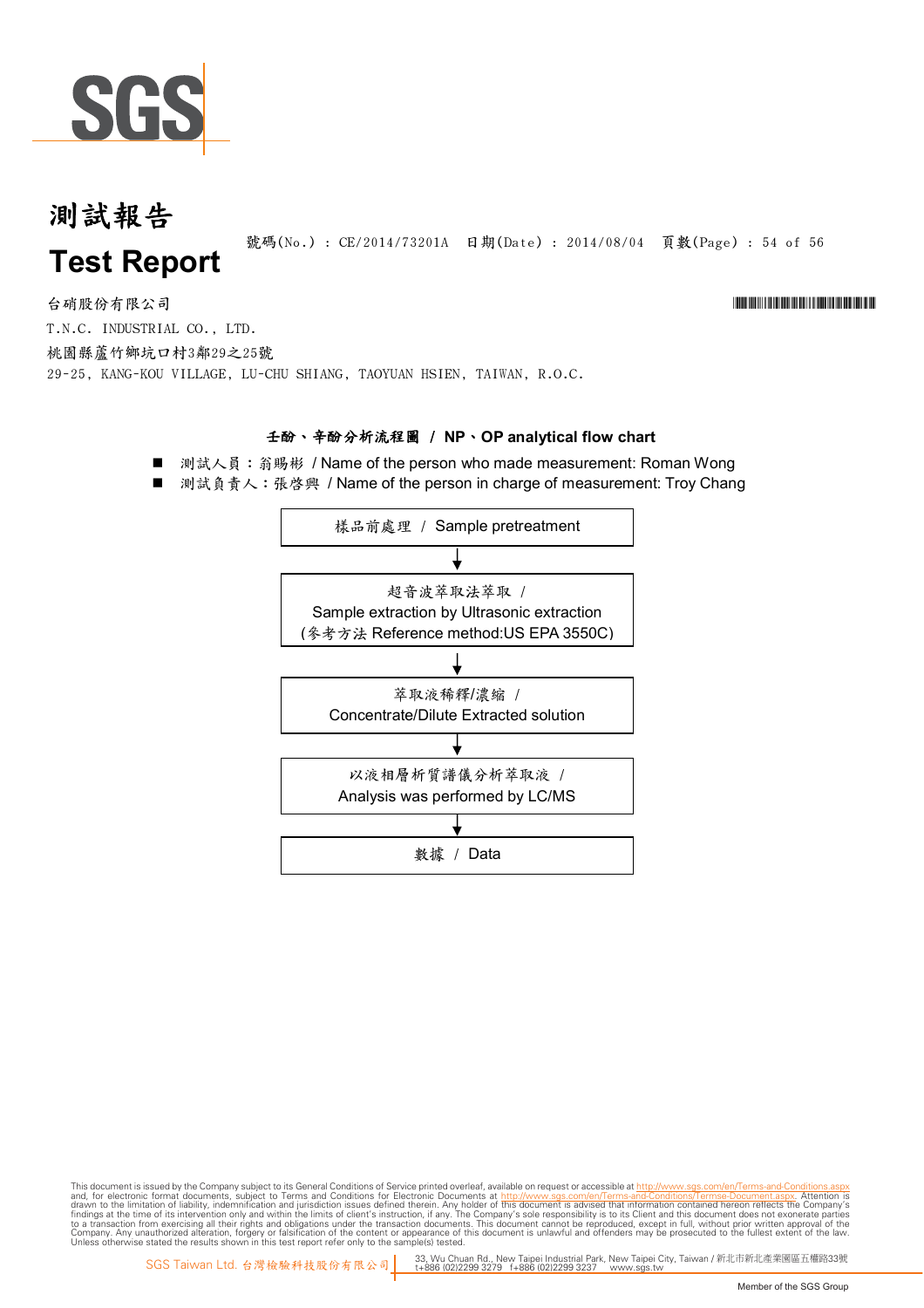

號碼(No.) : CE/2014/73201A 日期(Date) : 2014/08/04 頁數(Page) : 55 of 56

台硝股份有限公司 \*Cerval and the contractor of the contractor of the contractor of the contractor of the contractor of the contractor of the contractor of the contractor of the contractor of the contractor of the contractor of t T.N.C. INDUSTRIAL CO., LTD. 桃園縣蘆竹鄉坑口村3鄰29之25號 29-25, KANG-KOU VILLAGE, LU-CHU SHIANG, TAOYUAN HSIEN, TAIWAN, R.O.C.

#### 揮發性有機化合物分析流程圖 / Analytical flow chart of volatile organic compounds (VOCs)

- 測試人員:吳椿景 / Name of the person who made measurement: Chun Wu
- 測試負責人:陳新智 / Name of the person in charge of measurement: Shinjyh Chen

【 参考方法(Reference method): US EPA 5021】